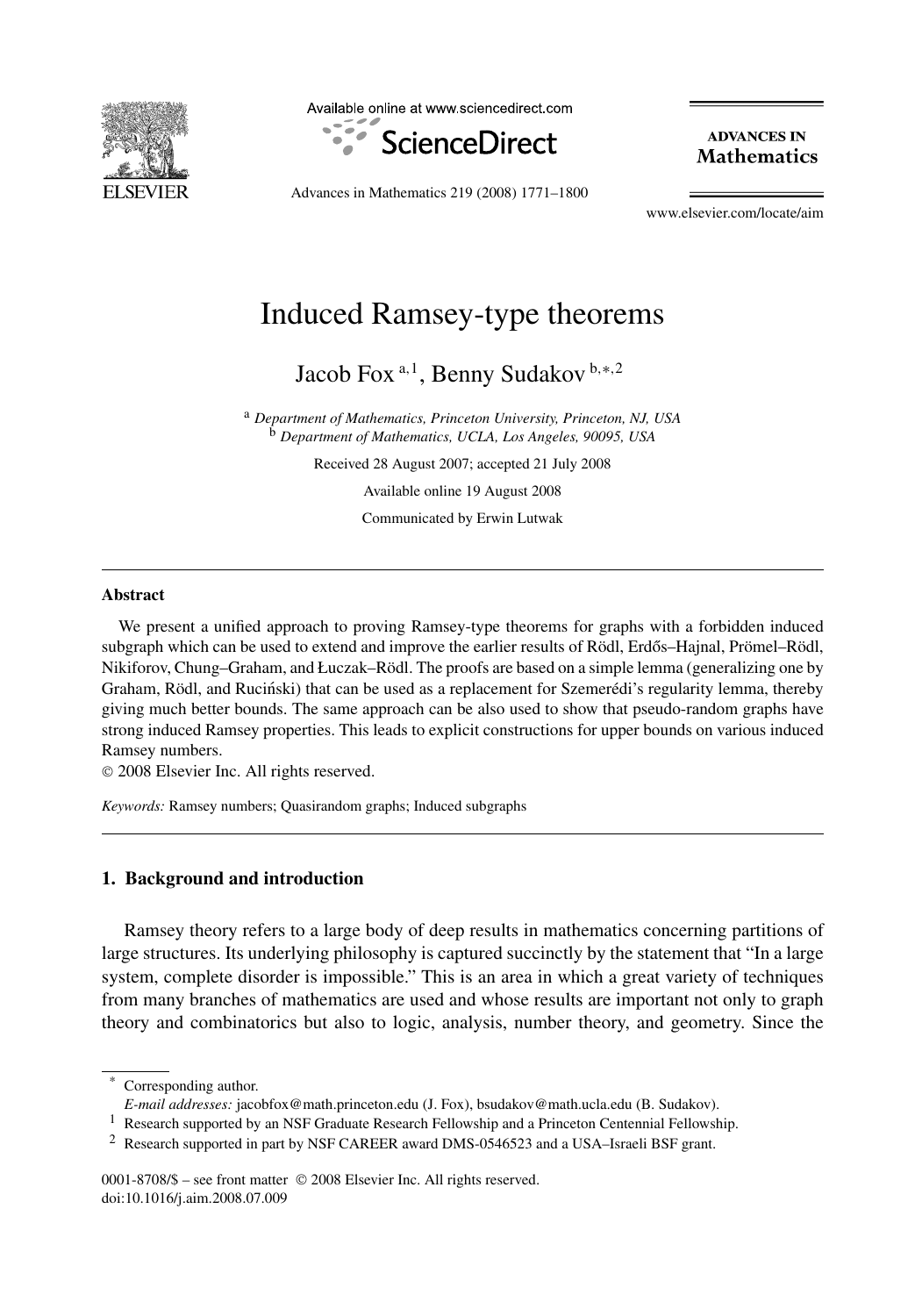publication of the seminal paper of Ramsey [42] in 1930, this subject has grown with increasing vitality, and is currently among the most active areas in combinatorics.

For a graph  $H$ , the *Ramsey number*  $r(H)$  is the least positive integer *n* such that every twocoloring of the edges of the complete graph  $K_n$  on *n* vertices contains a monochromatic copy of *H*. Ramsey's theorem states that  $r(H)$  exists for every graph *H*. A classical result of Erdős and Szekeres [25], which is a quantitative version of Ramsey's theorem, implies that  $r(K_k) \leq 2^{2k}$ for every positive integer *k*. Erdős [18] showed using probabilistic arguments that  $r(K_k) > 2^{k/2}$ for  $k > 2$ . Over the last sixty years, there has been several improvements on the lower and upper bounds of  $r(K_k)$ , the most recent by Conlon [15]. However, despite efforts by various researchers, the constant factors in the exponents of these bounds remain the same.

A subset of vertices of a graph is *homogeneous* if it is either an independent set (empty subgraph) or a clique (complete subgraph). For a graph *G*, denote by hom*(G)* the size of the largest homogeneous subset of vertices of *G*. A restatement of the Erdős–Szekeres result is that every graph *G* on *n* vertices satisfies hom $(G) \ge \frac{1}{2} \log n$ , while the Erdős result says that for each  $n \ge 2$ there is a graph *G* on *n* vertices with  $hom(G) \leq 2 \log n$ . (Here, and throughout the paper, all logarithms are base 2.) The only known proofs of the existence of *Ramsey graphs*, i.e., graphs for which hom $(G) = O(\log n)$ , come from various models of random graphs with edge density bounded away from 0 and 1. This supports the belief that any graph with small  $hom(G)$  looks 'random' in one sense or another. There are now several results which show that Ramsey graphs have random-like properties.

A graph *H* is an *induced subgraph* of a graph *G* if  $V(H) \subset V(G)$  and two vertices of *H* are adjacent if and only if they are adjacent in *G*. A graph is *k-universal* if it contains all graphs on at most *k* vertices as induced subgraphs. A basic property of large random graphs is that they almost surely are *k*-universal. There is a general belief that graphs which are not *k*-universal are highly structured. In particular, they should contain a homogeneous subset which is much larger than that guaranteed by the Erdős–Szekeres bound for general graphs.

In the early 1970s, an important generalization of Ramsey's theorem, known as the Induced Ramsey Theorem, was discovered independently by Deuber [16], Erdős, Hajnal, and Pósa [24], and Rödl [43]. It states that for every graph *H* there is a graph *G* such that in every 2-edgecoloring of *G* there is an induced copy of *H* whose edges are monochromatic. The least positive integer *n* for which there is an *n*-vertex graph with this property is called the *induced Ramsey number*  $r_{ind}(H)$ . All of the early proofs of the Induced Ramsey Theorem give enormous upper bounds on  $r_{\text{ind}}(H)$ . It is still a major open problem to prove good bounds on induced Ramsey numbers. Ideally, we would like to understand conditions for a graph *G* to have the property that in every two-coloring of the edges of  $G$ , there is an induced copy of graph  $H$  that is monochromatic.

In this paper, we present a unified approach to proving Ramsey-type theorems for graphs with a forbidden induced subgraph which can be used to extend and improve results of various researchers. The same approach is also used to prove new bounds on induced Ramsey numbers. In the few subsequent sections we present in full detail our theorems and compare them with previously obtained results.

# *1.1. Ramsey properties of H-free graphs*

As we already mentioned, there are several results (see, e.g., [26,46,2,10]) which indicate that Ramsey graphs, graphs *G* with relatively small hom*(G)*, have random-like properties. The first advance in this area was made by Erdős and Szemerédi [26], who showed that the Erdős–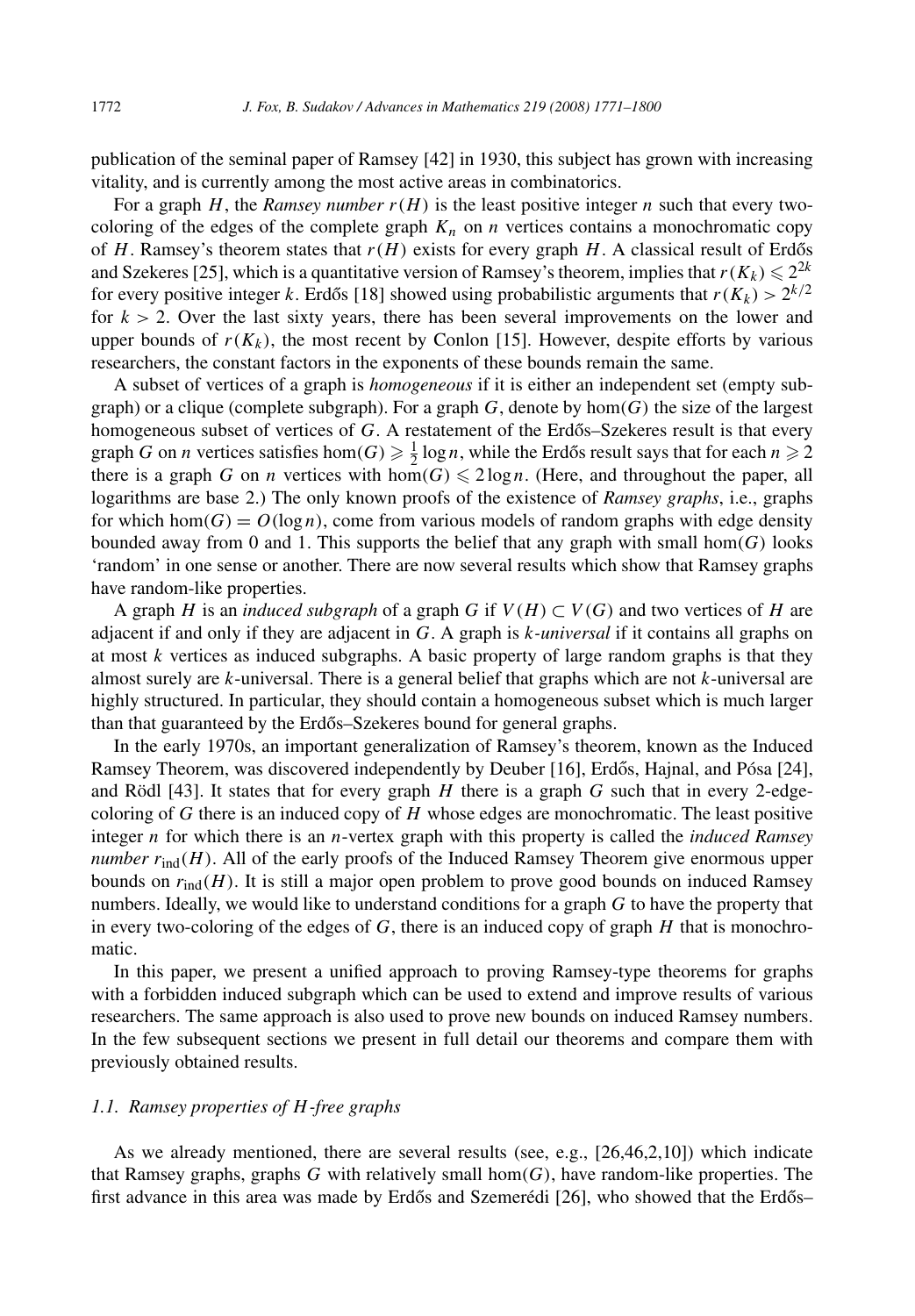Szekeres bound hom $(G) \ge \frac{1}{2} \log n$  can be improved for graphs which are very sparse or very dense. The edge density of a graph *G* is the fraction of pairs of distinct vertices of *G* that are edges. The Erdős–Szemerédi theorem states that there is an absolute positive constant  $c$  such that hom $(G) \geq \frac{c \log n}{\epsilon \log \frac{1}{\epsilon}}$  for every graph *G* on *n* vertices with edge density  $\epsilon \in (0, 1/2)$ . This result shows that the Erdos–Szekeres bound can be significantly improved for graphs that contain a large subset of vertices that is very sparse or very dense.

Rödl [44] proved that if a graph is not *k*-universal with *k* fixed, then it contains a linearsized induced subgraph that is very sparse or very dense. A graph is called *H-free* if it does not contain *H* as an induced subgraph. More precisely, Rödl's theorem says that for each graph *H* and  $\epsilon \in (0, 1/2)$ , there is a positive constant  $\delta(\epsilon, H)$  such that every *H*-free graph on *n* vertices contains an induced subgraph on at least  $\delta(\epsilon, H)n$  vertices with edge density either at most  $\epsilon$  or at least 1 –  $\epsilon$ . Together with the theorem of Erdős and Szemerédi, it shows that the Erdős–Szekeres bound can be improved by any constant factor for any family of graphs that have a forbidden induced subgraph.

Rödl's proof uses Szemerédi's regularity lemma [47], a powerful tool in graph theory, which was introduced by Szemerédi in his celebrated proof of the Erdős-Turán conjecture on long arithmetic progressions in dense subsets of the integers. The regularity lemma roughly says that every large graph can be partitioned into a small number of parts such that the bipartite subgraph between almost every pair of parts is random-like. To properly state the regularity lemma requires some terminology. The edge density  $d(X, Y)$  between two subsets of vertices of a graph G is the fraction of pairs  $(x, y) \in X \times Y$  that are edges of *G*, i.e.,  $d(X, Y) = \frac{e(X, Y)}{|X||Y|}$ , where  $e(X, Y)$  is the number of edges with one endpoint in *X* and the other in *Y*. A pair  $(X, Y)$  of vertex sets is called  $\epsilon$ -regular if for every *X'* ⊂ *X* and *Y'* ⊂ *Y* with  $|X'| > \epsilon |X|$  and  $|Y'| > \epsilon |Y|$  we have  $|d(X', Y') - d(X, Y)| < \epsilon$ . A partition  $V = \bigcup_{i=1}^{k} V_i$  is called *equitable* if  $||V_i| - |V_j|| \le 1$  for all *i, j* .

Szemerédi's regularity lemma [47] states that for each  $\epsilon > 0$ , there is a positive integer  $M(\epsilon)$ such that the vertices of any graph *G* can be equitably partitioned  $V(G) = \bigcup_{i=1}^{k} V_i$  into *k* subsets with  $\epsilon^{-1} \leq k \leq M(\epsilon)$  satisfying that all but at most  $\epsilon k^2$  of the pairs  $(V_i, V_j)$  are  $\epsilon$ regular. For more background on the regularity lemma, see the excellent survey by Komlós and Simonovits [36].

In the regularity lemma,  $M(\epsilon)$  can be taken to be a tower of 2's of height proportional to  $\epsilon^{-5}$ . On the other hand, Gowers [31] proved a lower bound on  $M(\epsilon)$  which is a tower of 2's of height proportional to  $\epsilon^{-\frac{1}{16}}$ . His result demonstrates that  $M(\epsilon)$  is inherently large as a function of  $\epsilon^{-1}$ . Unfortunately, this implies that the bounds obtained by applications of the regularity lemma are often quite poor. In particular, this is a weakness of the bound on  $\delta(\epsilon, H)$  given by Rödl's proof of his theorem. It is therefore desirable to find a new proof of Rödl's theorem that does not use the regularity lemma. The following theorem does just that, giving a much better bound on  $\delta(\epsilon, H)$ . Its proof works as well in a multicolor setting (see concluding remarks).

**Theorem 1.1.** *There is a constant c such that for each*  $\epsilon \in (0, 1/2)$  *and graph H on*  $k \ge 2$  $\alpha$  *vertices, every H-free graph on n vertices contains an induced subgraph on at least*  $2^{-ck(\log{\frac{1}{\epsilon}})^2}n$ *vertices with edge density either at most*  $\epsilon$  *or at least*  $1 - \epsilon$ *.* 

Nikiforov [40] recently strengthened Rödl's theorem by proving that for each  $\epsilon > 0$  and graph *H* of order *k*, there are positive constants  $\kappa = \kappa(\epsilon, H)$  and  $C = C(\epsilon, H)$  such that for every graph  $G = (V, E)$  that contains at most  $\kappa |V|^k$  induced copies of *H*, there is an equitable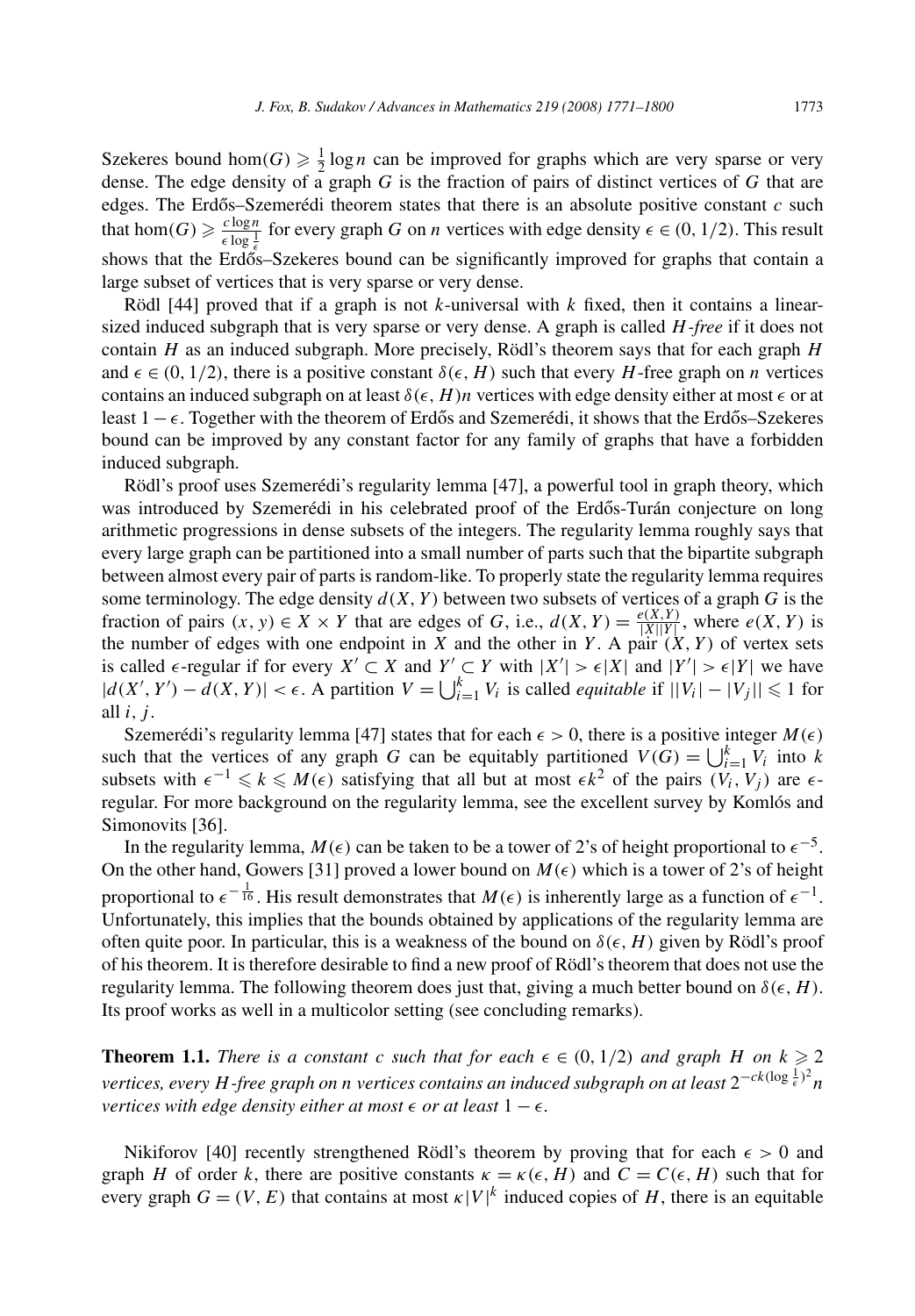partition  $V = \bigcup_{i=1}^{C} V_i$  of the vertex set such that the edge density in each  $V_i$  ( $i \ge 1$ ) is at most  $\epsilon$ or at least 1 − *-*. Using the same technique as the proof of Theorem 1.1, we give a new proof of this result without using the regularity lemma, thereby solving the main open problem posed in [40].

Erdős and Hajnal [22] gave a significant improvement on the Erdős–Szekeres bound on the size of the largest homogeneous set in *H*-free graphs. They proved that for every graph *H* there is a positive constant  $c(H)$  such that hom $(G) \ge 2^{c(H)\sqrt{\log n}}$  for all *H*-free graphs *G* on *n* vertices. Erdős and Hajnal further conjectured that every such G contains a complete or empty subgraph of order  $n^{c(H)}$ . This beautiful problem has received increasing attention by various researchers, and was also featured by Gowers [32] in his list of problems at the turn of the century. For various partial results on the Erdős–Hajnal conjecture see, e.g.,  $[4,23,28,3,27,38,12]$  and their references.

Recall that a graph is *k*-universal if it contains all graphs on at most *k* vertices as induced subgraphs. Note that the Erdős–Hajnal bound, in particular, implies that, for every fixed  $k$ , sufficiently large Ramsey graphs are *k*-universal. This was extended further by Prömel and Rödl [41], who obtained an asymptotically best possible result. They proved that if  $hom(G) \leq c_1 \log n$ then *G* is  $c_2 \log n$ -universal for some constant  $c_2$  which depends on  $c_1$ .

Let hom $(n, k)$  be the largest positive integer such that every graph *G* on *n* vertices is  $k$ universal or satisfies hom $(G) \geq \text{hom}(n, k)$ . The Erdős–Hajnal theorem and the Prömel–Rödl theorem both say that  $hom(n, k)$  is large for fixed or slowly growing  $k$ . Indeed, from the first theorem it follows that for fixed *k* there is  $c(k) > 0$  such that hom $(n, k) \geq 2^{c(k)\sqrt{\log n}}$ , while the second theorem says that for each  $c_1$  there is  $c_2 > 0$  such that  $hom(n, c_2 \log n) \geq c_1 \log n$ . One would naturally like to have a general lower bound on  $hom(n, k)$  that implies both the Erdős– Hajnal and Prömel–Rödl results. This is done in the following theorem.

**Theorem 1.2.** *There are positive constants c*<sup>3</sup> *and c*<sup>4</sup> *such that for all n, k, every graph on n vertices is k-universal or satisfies*  $hom(G) \geqslant c_3 2^{c_4 \sqrt{\frac{\log n}{k}}} \log n$ .

Theorem 1.1 can be also used to answer a question of Chung and Graham [13], which was motivated by the study of quasirandom graphs. Given a fixed graph *H*, it is well known that a typical graph on *n* vertices contains many induced copies of *H* as *n* becomes large. Therefore if a large graph *G* contains no induced copy of *H*, its edge distribution should deviate from "typical" in a rather strong way. This intuition was made rigorous in [13], where the authors proved that if a graph *G* on *n* vertices is not *k*-universal, then there is a subset *S* of  $\lfloor \frac{n}{2} \rfloor$  vertices of *G* such that  $|e(S) - \frac{1}{16}n^2|$  > 2<sup>−2(k<sup>2</sup>+27)</sup> $n^2$ . For positive integers *k* and *n*, let *D*(*k*, *n*) denote the largest integer such that every graph *G* on *n* vertices that is not *k*-universal contains a subset *S* of vertices of size  $\lfloor \frac{n}{2} \rfloor$  with  $|e(S) - \frac{1}{16}n^2| > D(k, n)$ . Chung and Graham asked whether their lower bound on  $D(k, n)$  can be substantially improved, e.g., replaced by  $c^{-k}n^2$ . Using Theorem 1.1 this can be easily done as follows.

A lemma of Erdős, Goldberg, Pach, and Spencer  $[21]$  implies that if a graph on  $n$  vertices has a subset *R* that deviates by *D* edges from having edge density 1*/*2, then there is a subset *S* of size  $\lfloor n/2 \rfloor$  that deviates by at least a constant times *D* edges from having edge density 1/2. By Theorem 1.1 with  $\epsilon = 1/4$ , there is a positive constant *C* such that every graph on *n* vertices that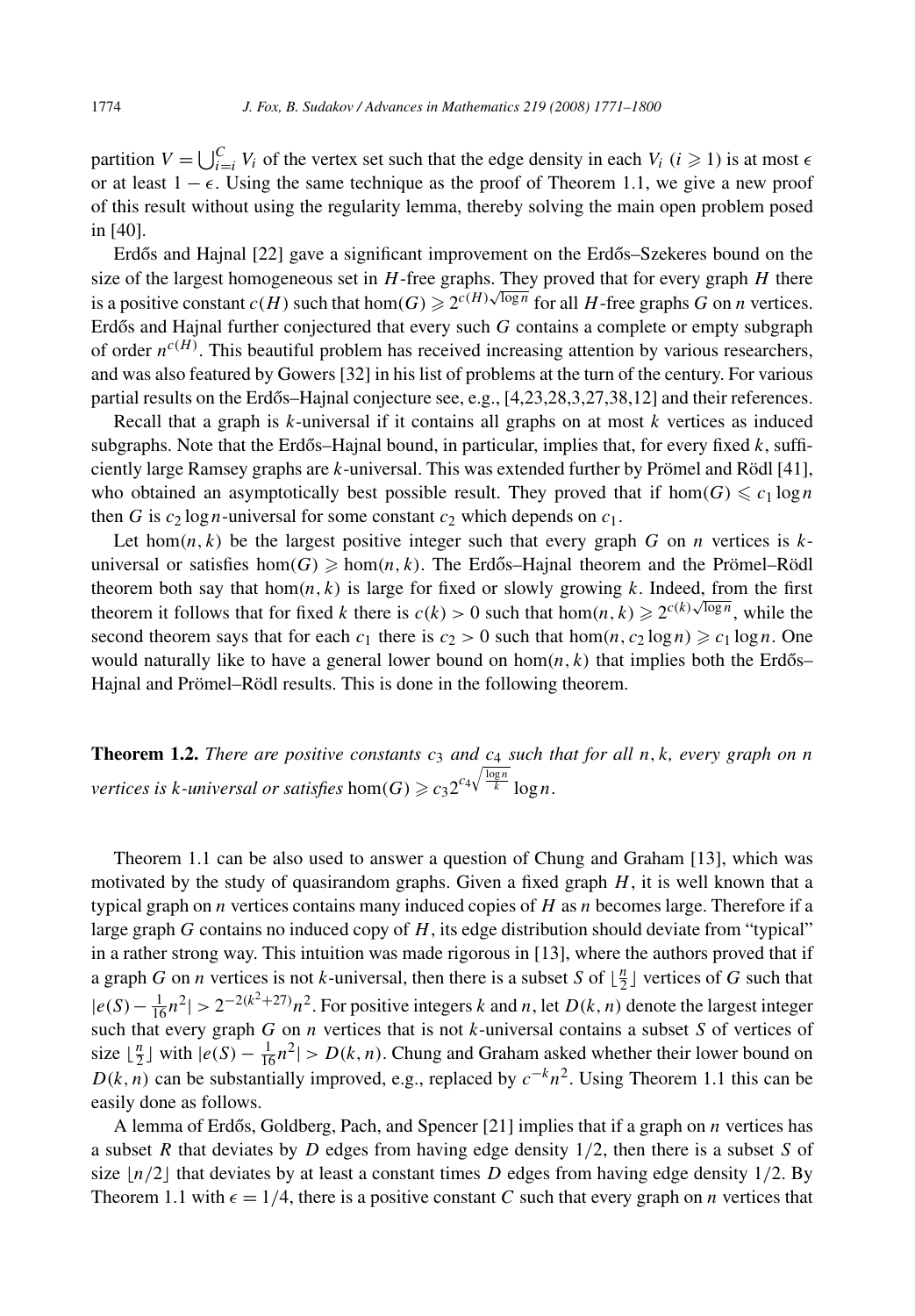is not *k*-universal has a subset *R* of size at least  $C^{-k}n$  with edge density at most 1/4 or at least 3*/*4. This *R* deviates from having edge density 1*/*2 by at least

$$
\frac{1}{4} \binom{|R|}{2} \geqslant \frac{1}{16} |R|^2 \geqslant \frac{1}{16} C^{-2k} n^2
$$

edges. Thus, the above mentioned lemma from [21] implies that there is an absolute constant *c* such that every graph *G* on *n* vertices which is not *k*-universal contains a subset *S* of size  $\lfloor n/2 \rfloor$ with  $|e(S) - \frac{n^2}{16}| > c^{-k}n^2$ . Chung and Graham also ask for non-trivial upper bounds on *D*(*k, n*). In this direction, we show that there are  $K_k$ -free graphs on *n* vertices for which  $|e(S) - \frac{1}{16}n^2|$  =  $O(2^{-k/4}n^2)$  holds for every subset *S* of  $\lfloor \frac{n}{2} \rfloor$  vertices of *G*. Together with the lower bound it determines the asymptotic behavior of  $D(k, n)$  and shows that there are constants  $c_1, c_2 > 1$  such that  $c_1^{-k}n^2 < D(k, n) < c_2^{-k}n^2$  holds for all positive integers *k* and *n*. This completely answers the questions of Chung and Graham.

Moreover, we can obtain a more precise result about the relation between the number of induced copies of a fixed graph *H* in a large graph *G* and the edge distribution of *G*. In their celebrated paper, Chung, Graham, and Wilson [14] introduced a large collection of equivalent graph properties shared by almost all graphs which are called *quasirandom*. For a graph  $G =$  $(V, E)$  on *n* vertices, two of these properties are

**P**<sub>1</sub>: For each subset *S* ⊂ *V*,

$$
e(S) = \frac{1}{4}|S|^2 + o(n^2).
$$

**P**2: For every fixed graph *H* with *k* vertices, the number of labeled induced copies of *H* in *G* is

$$
(1+o(1))n^{k}2^{-\binom{k}{2}}
$$
.

So one can ask naturally, by how much does a graph deviate from  $P_1$  assuming a deviation from **P**2? The following theorem answers this question.

**Theorem 1.3.** Let *H* be a graph with *k* vertices and  $G = (V, E)$  be a graph with *n* vertices and at *most*  $(1 - \epsilon)2^{-\binom{k}{2}}n^k$  *labeled induced copies of H*. Then there is a subset  $S ⊂ V$  with  $|S| = \lfloor n/2 \rfloor$ *and*  $|e(S) - \frac{n^2}{16}|$  ≥  $\epsilon c^{-k} n^2$ , where  $c > 1$  *is an absolute constant.* 

The proof of Theorem 1.3 can be easily adjusted if we replace the "at most" with "at least" and the  $(1 - \epsilon)$  factor by  $(1 + \epsilon)$ . Note that this theorem answers the original question of Chung and Graham in a very strong sense.

# *1.2. Induced Ramsey numbers*

Recall that the induced Ramsey number  $r_{ind}(H)$  is the minimum *n* for which there is a graph *G* with *n* vertices such that for every 2-edge-coloring of *G*, one can find an induced copy of *H* in *G* whose edges are monochromatic. One of the fundamental results in graph Ramsey theory (see Chapter 9.3 of [17]), the Induced Ramsey Theorem, says that  $r_{ind}(H)$  exists for every graph  $H$ . Rödl [44] noted that a relatively simple proof of the theorem follows from a simple application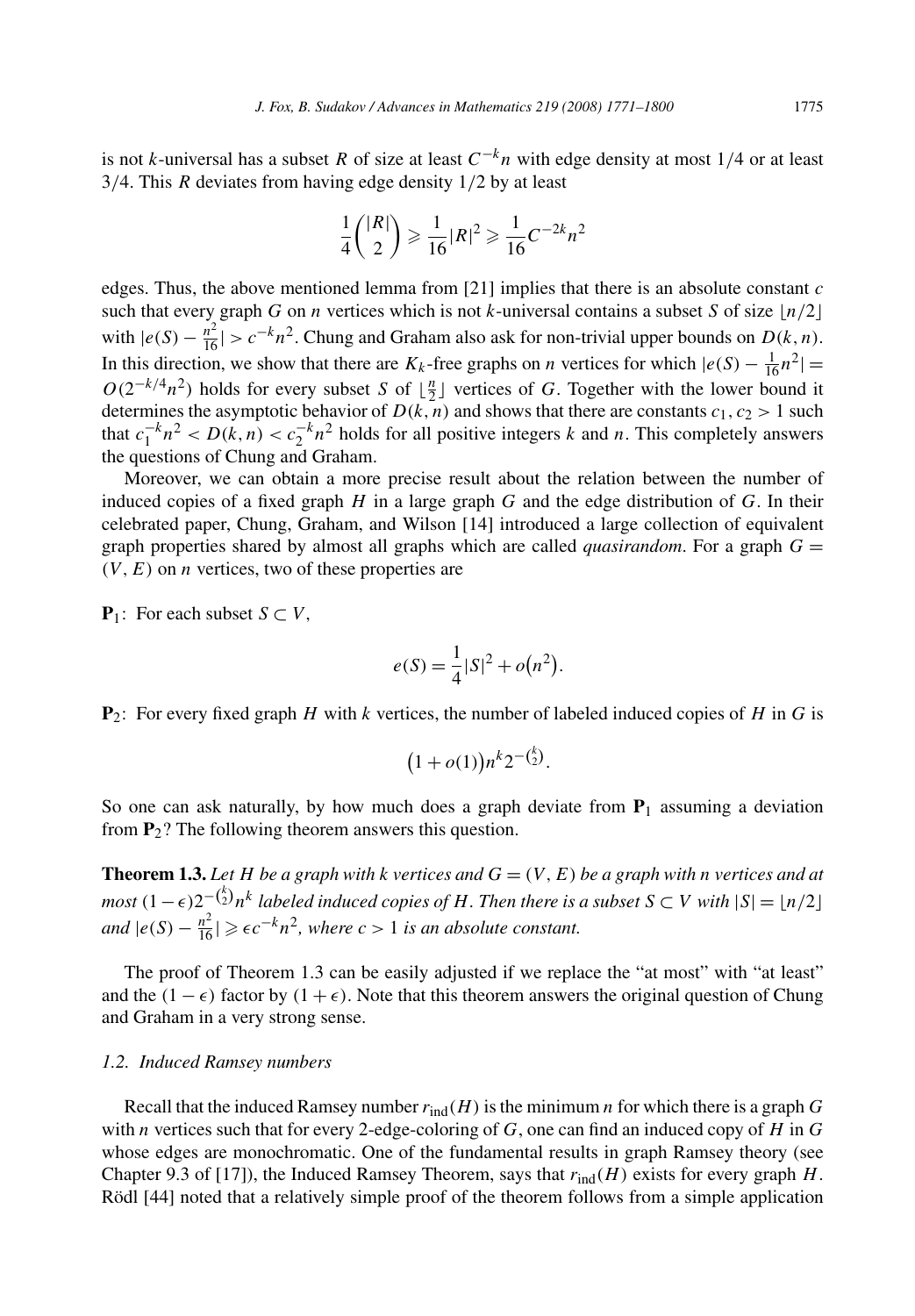of his result discussed in the previous section. However, all of the early proofs of the Induced Ramsey Theorem give poor upper bounds on  $r_{\text{ind}}(H)$ .

Since these early proofs, there has been a considerable amount of research on induced Ramsey numbers. Erdős [20] conjectured that there is a constant  $c$  such that every graph  $H$  on  $k$  vertices satisfies  $r_{\text{ind}}(H) \leq 2^{ck}$ . Erdős and Hajnal [19] proved that  $r_{\text{ind}}(H) \leq 2^{2^{k^{1+o(1)}}}$  holds for every graph *H* on *k* vertices. Kohayakawa, Prömel, and Rödl [35] improved this bound substantially and showed that if a graph *H* has *k* vertices and chromatic number  $\chi$ , then  $r_{\text{ind}}(H) \leq k^{ck(\log \chi)}$ , where *c* is a universal constant. In particular, their result implies an upper bound of  $2^{ck(\log k)^2}$  on the induced Ramsey number of any graph on *k* vertices. In their proof, the graph *G* which gives this bound is randomly constructed using projective planes.

There are several known results that provide upper bounds on induced Ramsey numbers for sparse graphs. For example, Beck [8] studied the case when *H* is a tree; Haxell, Kohayakawa, and Łuczak [34] proved that the cycle of length  $k$  has induced Ramsey number linear in  $k$ ; and, settling a conjecture of Trotter, Łuczak and Rödl [39] showed that the induced Ramsey number of a graph with bounded degree is at most polynomial in the number of its vertices. More precisely, they proved that for every integer  $d$ , there is a constant  $c_d$  such that every graph  $H$  on  $k$  vertices and maximum degree at most *d* satisfies  $r_{\text{ind}}(H) \leq k^{c_d}$ . Their proof, which also uses random graphs, gives an upper bound on  $c_d$  that is a tower of 2's of height proportional to  $d^2$ .

As noted by Schaefer and Shah [45], all known proofs of the Induced Ramsey Theorem either rely on taking *G* to be an appropriately chosen random graph or give a poor upper bound on  $r_{\text{ind}}(H)$ . However, often in combinatorics, explicit constructions are desirable in addition to existence proofs given by the probabilistic method. For example, one of the most famous such problems was posed by Erdős [5], who asked for the explicit construction of a graph on  $n$  vertices without a complete or empty subgraph of order *c* log *n*. Over the years, this intriguing problem and its bipartite variant has drawn a lot of attention by various researches (see, e.g., [29,1,6,9,7]), but, despite these efforts, it is still open. Similarly, one would like to have an explicit construction for the Induced Ramsey Theorem. We obtain such a construction using pseudo-random graphs.

The *random graph*  $G(n, p)$  is the probability space of all labeled graphs on *n* vertices, where every edge appears randomly and independently with probability *p*. An important property of *G(n, p)* is that, with high probability, between any two large subsets of vertices *A* and *B*, the edge density  $d(A, B) = \frac{e(A, B)}{|A||B|}$  is approximately *p*. This observation is one of the motivations for the following useful definition. A graph  $G = (V, E)$  is  $(p, \lambda)$ *-pseudo-random* if the following inequality holds for all subsets  $A, B \subset V$ :

$$
\left|d(A, B) - p\right| \leqslant \frac{\lambda}{\sqrt{|A||B|}}.
$$

It is easy to show that if  $p < 0.99$ , then with high probability, the random graph  $G(n, p)$  is  $(p, \lambda)$ -pseudo-random with  $\lambda = O(\sqrt{pn})$ . Moreover, there are also many explicit constructions of pseudo-random graphs which can be obtained using the following fact. Let  $\lambda_1 \geq \lambda_2 \geq \cdots \geq \lambda_n$ be the eigenvalues of the adjacency matrix of a graph *G*. An  $(n, d, \lambda)$ *-graph* is a *d*-regular graph on *n* vertices with  $\lambda = \max_{i \geq 2} |\lambda_i|$ . It was proved by Alon (see, e.g., [5,37]) that every  $(n, d, \lambda)$ graph is in fact  $(\frac{d}{n}, \lambda)$ -pseudo-random. Therefore to construct good pseudo-random graphs we need regular graphs with  $\lambda \ll d$ . For more details on pseudo-random graphs, including many constructions, we refer the interested reader to the recent survey [37].

A graph is *d-degenerate* if every subgraph of it has a vertex of degree at most *d*. The degeneracy number of a graph  $H$  is the smallest  $d$  such that  $H$  is  $d$ -degenerate. This quantity, which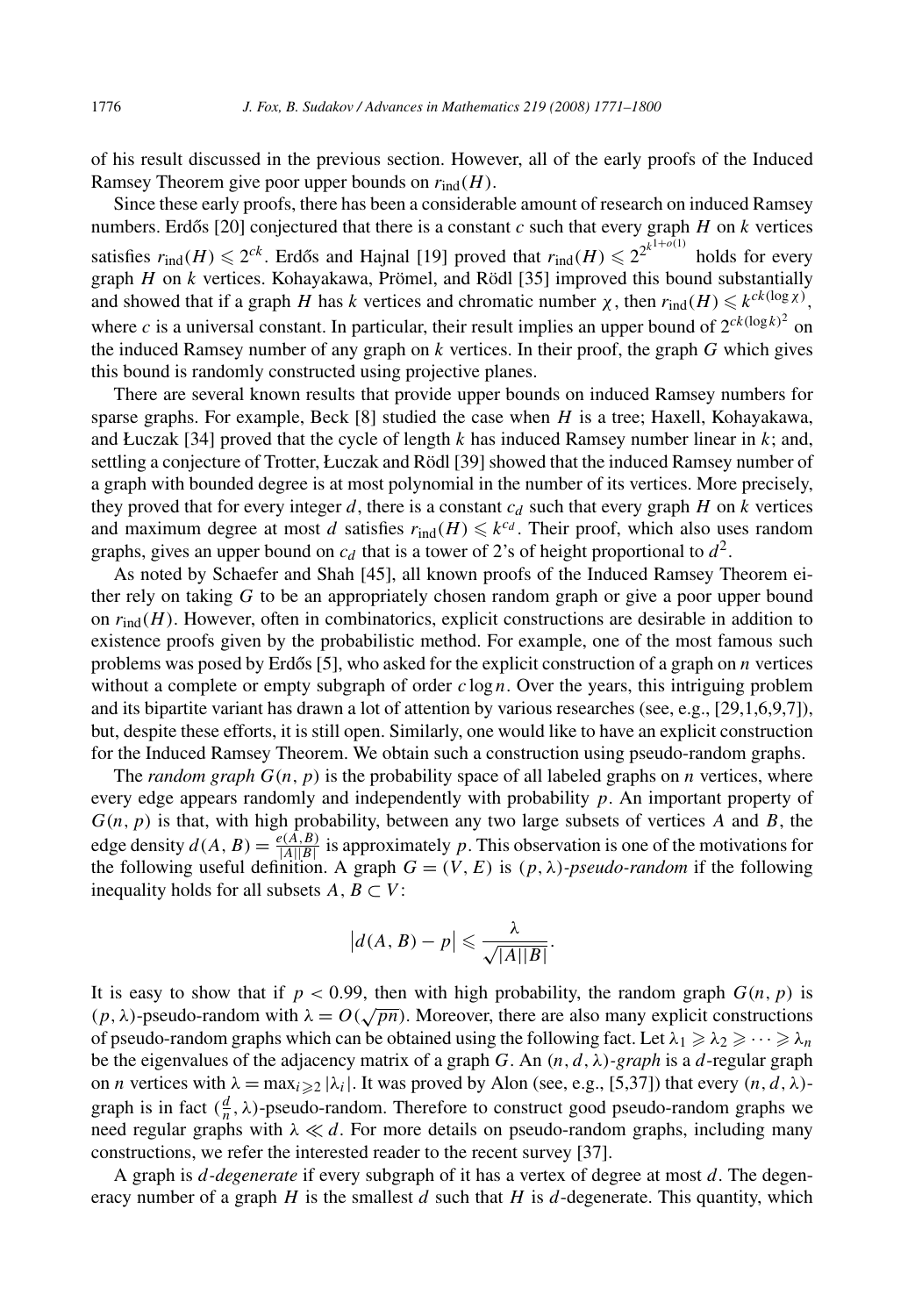is always bounded by the maximum degree of the graph, is a natural measure of its sparseness. In particular, in a *d*-degenerate graph every subset *X* spans at most *d*|*X*| edges. The chromatic number  $\chi(H)$  of graph *H* is the minimum number of colors needed to color the vertices of *H* such that adjacent vertices get different colors. Using a greedy coloring, it is easy to show that *d*-degenerate graphs have chromatic number at most  $d + 1$ . The following theorem, which is special case of a more general result which we prove in Section 4, shows that any sufficiently pseudo-random graph of appropriate density has strong induced Ramsey properties.

**Theorem 1.4.** *There is an absolute constant c such that for all integers*  $k, d, \chi \geq 2$ , *every*  $(\frac{1}{k}, n^{0.9})$ *-pseudo-random graph G on*  $n \geq k^{cd \log \chi}$  *vertices satisfies that every d-degenerate graph on k vertices with chromatic number at most χ occurs as an induced monochromatic copy in all* 2*-edge-colorings of G. Moreover, all of these induced monochromatic copies can be found in the same color.*

This theorem implies that, with high probability,  $G(n, p)$  with  $p = 1/k$  and  $n \geq k^{cd \log x}$ satisfies that every *d*-degenerate graph on *k* vertices with chromatic number at most *χ* occurs as an induced monochromatic copy in all 2-edge-colorings of *G(n, p)*. It gives the first polynomial upper bound on the induced Ramsey numbers of *d*-degenerate graphs. In particular, for bounded degree graphs this is a significant improvement of the above mentioned Łuczak and Rödl result. It shows that the exponent of the polynomial in their theorem can be taken to be  $O(d \log d)$ , instead of the previous bound of a tower of 2's of height proportional to  $d^2$ .

**Corollary 1.5.** *There is an absolute constant c such that every d-degenerate graph H on k*  $\alpha$  *vertices with chromatic number*  $\chi \geqslant 2$  *has induced Ramsey number*  $r_{\text{ind}}(H) \leqslant k^{cd \log \chi}$ *.* 

A significant additional benefit of Theorem 1.4 is that it leads to explicit constructions for induced Ramsey numbers. One such example can be obtained from a construction of Delsarte and Goethals and also of Turyn (see [37]). Let *r* be a prime power and let *G* be a graph whose vertices are the elements of the two-dimensional vector space over the finite field  $\mathbb{F}_r$ , so *G* has  $r^2$  vertices. Partition the  $r + 1$  lines through the origin of the space into two sets *P* and *N*, where  $|P| = t$ . Two vertices *x* and *y* of the graph *G* are adjacent if  $x - y$  is parallel to a line in *P*. This graph is known to be  $t(r - 1)$ -regular with eigenvalues, besides the largest one, being either  $-t$  or  $r - t$ . Taking  $t = \frac{r^2}{k(r-1)}$ , we obtain an  $(n, d, \lambda)$ -graph with  $n = r^2$ ,  $d = n/k$ , and  $\lambda = r - t \leq r \leq n^{1/2}$ . This gives a  $(p, \lambda)$ -pseudo-random graph with  $p = d/n = 1/k$  and  $\lambda \leq n^{1/2}$  which satisfies the assertion of Theorem 1.4.

Another well-known explicit construction is the Paley graph *Pn*. Let *n* be a prime power which is congruent to 1 modulo 4 so that −1 is a square in the finite field F*n*. The *Paley graph Pn* has vertex set  $\mathbb{F}_n$  and distinct elements  $x, y \in \mathbb{F}_n$  are adjacent if  $x - y$  is a square. It is well known and not difficult to prove that the Paley graph  $P_n$  is  $(1/2, \lambda)$ -pseudo-random with  $\lambda = \sqrt{n}$ . This can be used together with the generalization of Theorem 1.4, which we discuss in Section 5, to prove the following result.

**Corollary 1.6.** *There is an absolute constant c such that for prime*  $n \ge 2^{ck \log^2 k}$ , *every graph on*  $k$ *vertices occurs as an induced monochromatic copy in all* 2*-edge-colorings of the Paley graph Pn.*

This explicit construction matches the best known upper bound on induced Ramsey numbers of graphs on *k* vertices obtained by Kohayakawa, Prömel, and Rödl [35]. Similarly, we can prove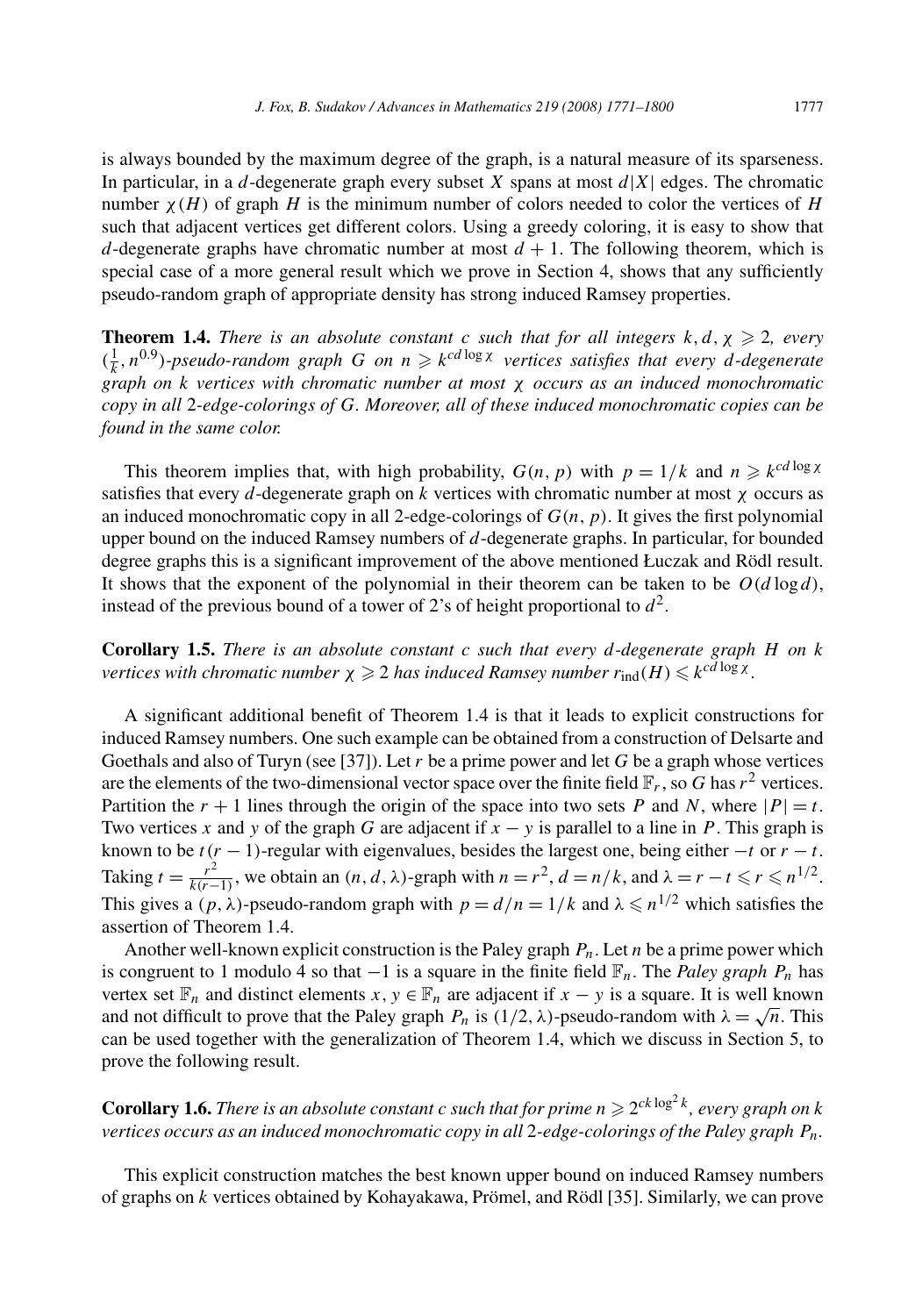that there is a constant *c* such that, with high probability,  $G(n, 1/2)$  with  $n \ge 2^{ck \log^2 k}$  satisfies that every graph on *k* vertices occurs as an induced monochromatic copy in all 2-edge-colorings of *G*.

Very little is known about lower bounds for induced Ramsey numbers beyond the fact that an induced Ramsey number is at least its corresponding Ramsey number. A well-known conjecture of Burr and Erdős  $[11]$  from 1973 states that for each positive integer  $d$  there is a constant  $c(d)$  such that the Ramsey number  $r(H)$  is at most  $c(d)k$  for every *d*-degenerate graph *H* on *k* vertices. As mentioned earlier, Haxell et al. [34] proved that the induced Ramsey number for the cycle on  $k$  vertices is linear in  $k$ . This implies that the induced Ramsey number for the path on *k* vertices is also linear in *k*. Also, using a star with 2*k* − 1 edges, it is trivial to see that the induced Ramsey number of a star with  $k$  edges is  $2k$ . It is natural to ask whether the Burr–Erdős conjecture extends to induced Ramsey numbers. The following result shows that this fails already for trees, which are 1-degenerate graphs.

**Theorem 1.7.** For every  $c > 0$  and sufficiently large integer  $k$  there is a tree  $T$  on  $k$  vertices such *that*  $r_{\text{ind}}(T) \geqslant ck$ *.* 

The tree  $T$  in the above theorem can be taken to be any sufficiently large tree that contains a matching of linear size and a star of linear size as subgraphs. It is interesting that the induced Ramsey number for a path on *k* vertices or a star on *k* vertices is linear in *k*, but the induced Ramsey number for a tree which contains both a path on *k* vertices and a star on *k* vertices is superlinear in *k*.

# *1.3. Organization of the paper*

In the next section we give short proofs of Theorems 1.1 and 1.2 which illustrate our methods. Section 3 contains the key lemma that is used as a replacement for Szemerédi's regularity lemma in the proofs of several results. We answer questions of Chung–Graham and Nikiforov on the edge distribution in graphs with a forbidden induced subgraph in Section 4. In Section 5 we show that any sufficiently pseudo-random graph of appropriate density has strong induced Ramsey properties. Combined with known examples of pseudo-random graphs, this leads to explicit constructions which match and improve the best known estimates for induced Ramsey numbers. The proof of the result that there are trees whose induced Ramsey number is superlinear in the number of vertices is in Section 6. The last section of this paper contains some concluding remarks together with a discussion of a few conjectures and open problems. Throughout the paper, we systematically omit floor and ceiling signs whenever they are not crucial for the sake of clarity of presentation. We also do not make any serious attempt to optimize absolute constants in our statements and proofs.

# **2. Ramsey-type results for** *H* **-free graphs**

In this section, we prove Theorems 1.1 and 1.2. While we obtain more general results later in the paper, the purpose of this section is to illustrate on simple examples the main ideas and techniques that we will use in our proofs. Our theorems strengthen and generalize results from [44] and [41] and the proofs we present here are shorter and simpler than the original ones. We start with the proof of Theorem 1.1, which uses the following lemma of Erdős and Hajnal  $[22]$ . We prove a generalization of this lemma in Section 4.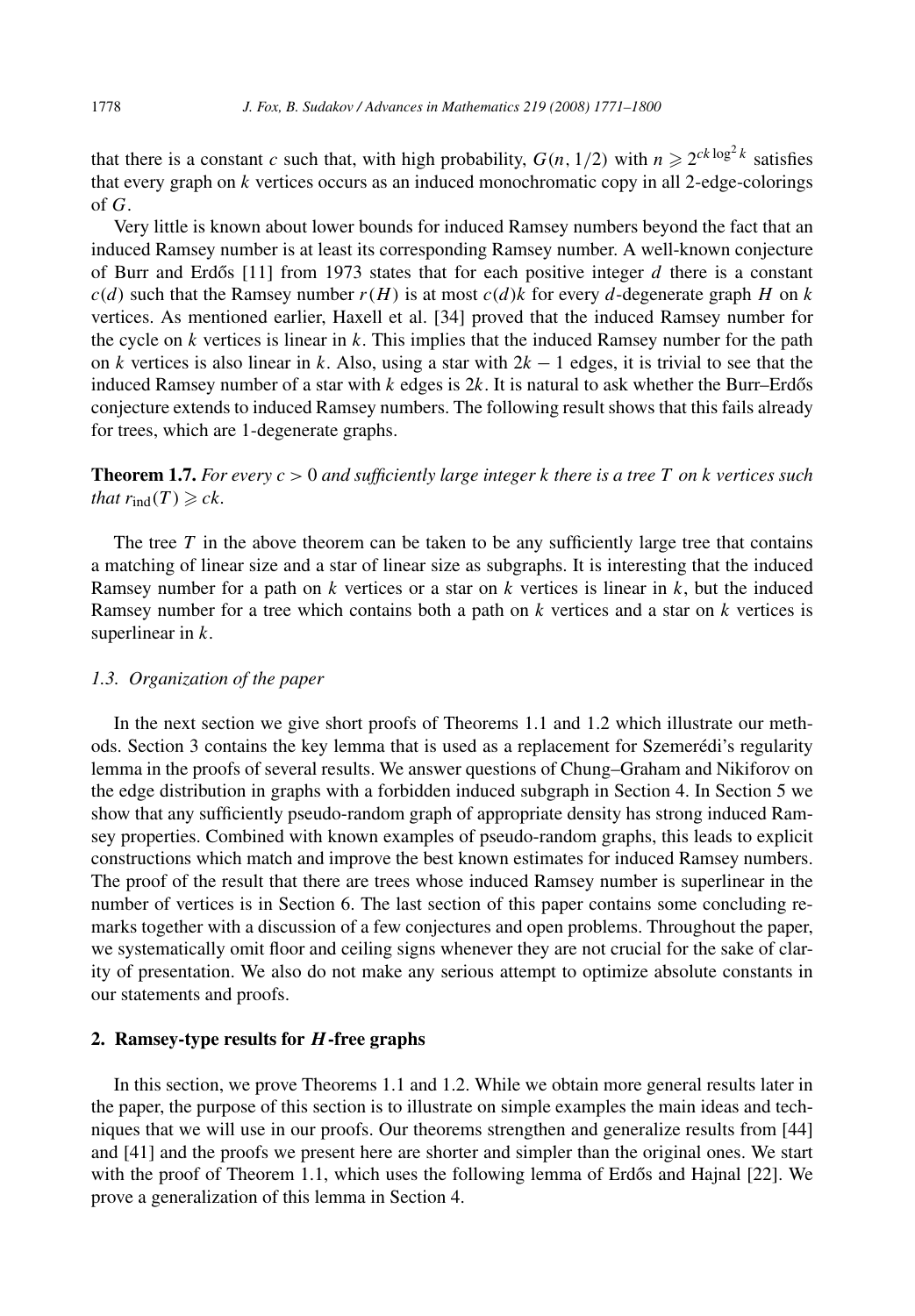**Lemma 2.1.** For each  $\epsilon \in (0, 1/2)$ , graph *H* on *k* vertices, and *H*-free graph  $G = (V, E)$  on *n* ≥ 2 *vertices, there are disjoint subsets A and B of V with*  $|A|, |B|$  ≥  $\epsilon^{k-1} \frac{n}{k}$  *such that either every vertex in A has at most*  $\epsilon |B|$  *neighbors in B, or every vertex in A has at least*  $(1 - \epsilon)|B|$ *neighbors in B.*

Actually, the statement of the lemma in [22] is a bit weaker than that of Lemma 2.1 but it is easy to get the above statement by analyzing more carefully the proof of Erdős and Hajnal. Lemma 2.1 roughly says that every *H*-free graph contains two large disjoint vertex subsets such that the edge density between them is either very small or very large. However, to prove Theorem 1.1, we need to find a large induced subgraph with such edge density. Our next lemma shows how one can iterate the bipartite density result of Lemma 2.1 in order to establish the complete density result of Theorem 1.1.

For  $\epsilon_1, \epsilon_2 \in (0, 1)$  and a graph *H*, define  $\delta(\epsilon_1, \epsilon_2, H)$  to be the largest  $\delta$  (which may be 0) such that for each *H*-free graph on *n* vertices, there is an induced subgraph on at least *δn* vertices with edge density at most  $\epsilon_1$  or at least  $1 - \epsilon_2$ . Notice that for  $2 \le n_0 \le n_1$ , the edge-density of a graph on  $n_1$  vertices is the average of the edge-densities of the induced subgraphs on  $n_0$ vertices. Therefore, from definition of  $\delta$ , it follows that for every  $2 \leq n_0 \leq \delta(\epsilon_1, \epsilon_2, H)n$  and  $H$ free graph *G* on *n* vertices, *G* contains an induced subgraph on exactly  $n_0$  vertices with edge density at most  $\epsilon_1$  or at least  $1 - \epsilon_2$ . Recall that the edge-density  $d(A)$  of a subset A of *G* equals  $e(A)/\binom{|A|}{2}$ , where  $e(A)$  is the number of edges spanned by *A*.

**Lemma 2.2.** *Suppose*  $\epsilon_1, \epsilon_2 \in (0, 1)$  *with*  $\epsilon_1 + \epsilon_2 < 1$  *and H is a graph on*  $k \ge 2$  *vertices. Let*  $\epsilon = \min(\epsilon_1, \epsilon_2)$ *. We have* 

$$
\delta(\epsilon_1, \epsilon_2, H) \geqslant (\epsilon/4)^k k^{-1} \min(\delta(3\epsilon_1/2, \epsilon_2, H), \delta(\epsilon_1, 3\epsilon_2/2, H)).
$$

**Proof.** Let G be a H-free graph on  $n \ge 2$  vertices. If  $n < k$  then we may consider any two-vertex induced subgraph of *G* which has always density either 0 or 1. Therefore, for *G* of order less than *k* we can take  $\delta = 2/k$ , which is clearly larger than the right-hand side of the inequality in the assertion of the lemma. Thus we can assume that  $n \geq k$ . Applying Lemma 2.1 to *G* with  $\epsilon/4$ in place of  $\epsilon$ , we find two subsets *A* and *B* with  $|A|, |B| \ge (\epsilon/4)^{k-1}n/k$ , such that either every vertex in *A* is adjacent to at most  $\frac{\epsilon}{4} |B|$  vertices of *B* or every vertex of *A* is adjacent to at least  $(1 - \frac{ε}{4})|B|$  vertices of *B*.

First consider the case in which every vertex in *A* is adjacent to at most  $\frac{\epsilon}{4}|B|$  vertices of *B* (the other case can be treated similarly) and let *G*[*A*] be the subgraph of *G* induced by the set *A*. By definition of function  $\delta$ ,  $G[A]$  contains a subset  $A'$  with

$$
|A'| = \delta(3\epsilon_1/2, \epsilon_2, H) \left(\frac{\epsilon}{4}\right)^k \frac{n}{k} \leq \delta(3\epsilon_1/2, \epsilon_2, H)|A|,
$$

such that the subgraph induced by *A'* has edge density at most  $\frac{3}{2} \epsilon_1$  or at least  $1 - \epsilon_2$ . If *A'* has edge density at least  $1 - \epsilon_2$  we are done, since  $G[A']$  is an induced subgraph of *G* with at least  $(\epsilon/4)^k k^{-1} \delta(3\epsilon_1/2, \epsilon_2, H)n$  vertices and edge density at least  $1 - \epsilon_2$ . So we may assume that the edge density in *A'* is at most  $\frac{3}{2}\epsilon_1$ .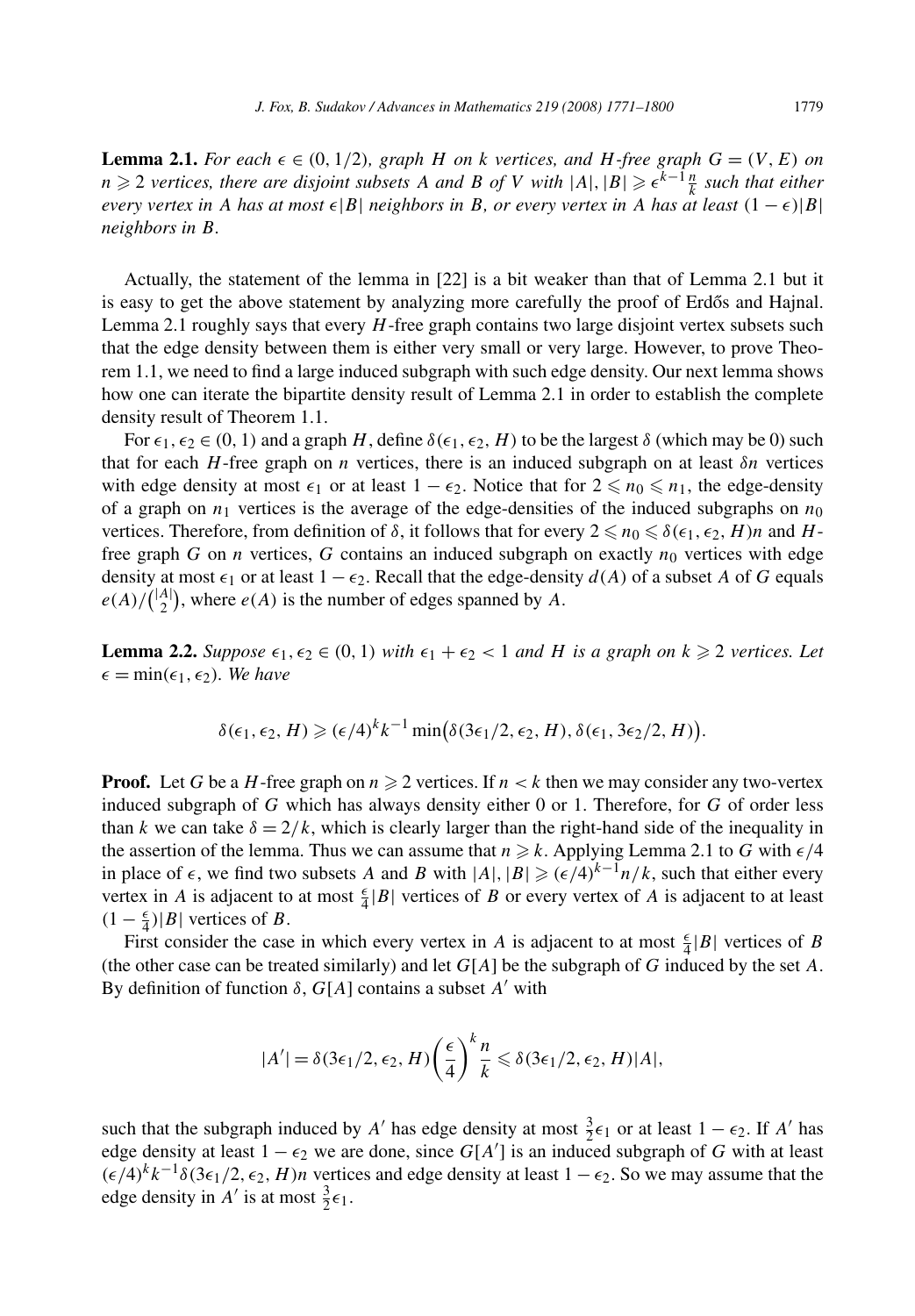Let *B*<sub>1</sub> ⊂ *B* be those vertices of *B* that have at most  $\frac{\epsilon}{2}$ |*A'*| neighbors in *A'*. Since *A'* ⊂ *A*, each vertex of *A'* has at most  $\frac{\epsilon}{4} |B|$  neighbors in *B* and the number of edges  $e(A', B) \leq \frac{\epsilon}{4} |A'| |B|$ . Therefore  $B_1$  has at least  $|B|/2$  vertices. Then, by definition of  $\delta$ ,  $B_1$  contains a subset  $B'$  with

$$
|B'| = \delta(3\epsilon_1/2, \epsilon_2, H) \left(\frac{\epsilon}{4}\right)^k \frac{n}{k} \leq \delta(3\epsilon_1/2, \epsilon_2, H) |B_1|,
$$

such that the induced subgraph *G*[*B*<sup>'</sup>] has edge density at most  $\frac{3}{2} \epsilon_1$  or at least  $1 - \epsilon_2$ . If it has edge density at least  $1 - \epsilon_2$  we are done, so we may assume that the edge density  $d(B')$  is at  $\text{most } \frac{3}{2} \epsilon_1.$ 

Finally to complete the proof note that, since  $|A'| = |B'|$ ,  $|A' \cup B'| = 2|A'|$ ,  $d(A')$ ,  $d(B') \leq \frac{3}{2} \epsilon_1$ , and  $d(A', B') \leq \frac{\epsilon_1}{2}$ , we have that

$$
e(A' \cup B') = e(A') + e(B') + e(A', B') \le \frac{3}{2} \epsilon_1 {|\Delta'| \choose 2} + \frac{3}{2} \epsilon_1 {|\Delta'| \choose 2} + \frac{\epsilon_1}{2} |A'||B'|
$$
  
=  $2\epsilon_1 |A'|^2 - 3\epsilon_1 |A'|/2 \le \epsilon_1 {2|A'| \choose 2}.$ 

Therefore,  $d(A' \cup B') \leq \epsilon_1$ .  $\Box$ 

From this lemma, the proof of our first result, that every *H*-free graph on *n* vertices contains a subset of at least  $2^{-ck(\log \frac{1}{\epsilon})^2}n$  vertices with edge density either  $\leq \epsilon$  or  $\geq 1 - \epsilon$ , follows in a few lines.

**Proof of Theorem 1.1.** Notice that if  $\epsilon_1 + \epsilon_2 \geq 1$ , then trivially  $\delta(\epsilon_1, \epsilon_2, H) = 1$ . In particular, if  $\epsilon_1 \epsilon_2 \geq \frac{1}{4}$ , then  $\epsilon_1 + \epsilon_2 \geq 1$  and  $\delta(\epsilon_1, \epsilon_2, H) = 1$ . Therefore, by iterating Lemma 2.2 for  $t =$  $\log \frac{1}{\epsilon^2} / \log \frac{3}{2}$  iterations and using that  $\epsilon \leq 1/2$ , we obtain

$$
\delta(\epsilon,\epsilon,H) \geqslant \left(\frac{\epsilon^k}{4^k k}\right)^t = 2^{-\frac{2}{\log 3/2}(k(\log 1/\epsilon)^2 + (2k+\log k)\log 1/\epsilon)} \geqslant 2^{-15k(\log 1/\epsilon)^2},
$$

which, by definition of  $\delta$ , completes the proof of the theorem.  $\Box$ 

Recall the Erdős–Szemerédi theorem, which states that there is an absolute constant  $c$  such that every graph *G* on *n* vertices with edge density  $\epsilon \in (0, 1/2)$  has a homogeneous set of size at least  $\frac{c \log n}{\epsilon \log \frac{1}{\epsilon}}$ . Theorem 1.2 follows from a simple application of Theorem 1.1 and the Erdős– Szemerédi theorem.

**Proof of Theorem 1.2.** Let *G* be a graph on *n* vertices which is not *k*-universal, i.e., it is *H*-free for some fixed graph *H* on *k* vertices. Fix  $\epsilon = 2^{-\frac{1}{5}\sqrt{\frac{\log n}{k}}}$  and apply Theorem 1.1 to *G*. It implies that *G* contains a subset  $W \subset V(G)$  of size at least  $2^{-15k(\log \frac{1}{\epsilon})^2}n = n^{2/5}$  such that the subgraph induced by *W* has edge density at most  $\epsilon$  or at least  $1 - \epsilon$ . Applying the Erdős–Szemerédi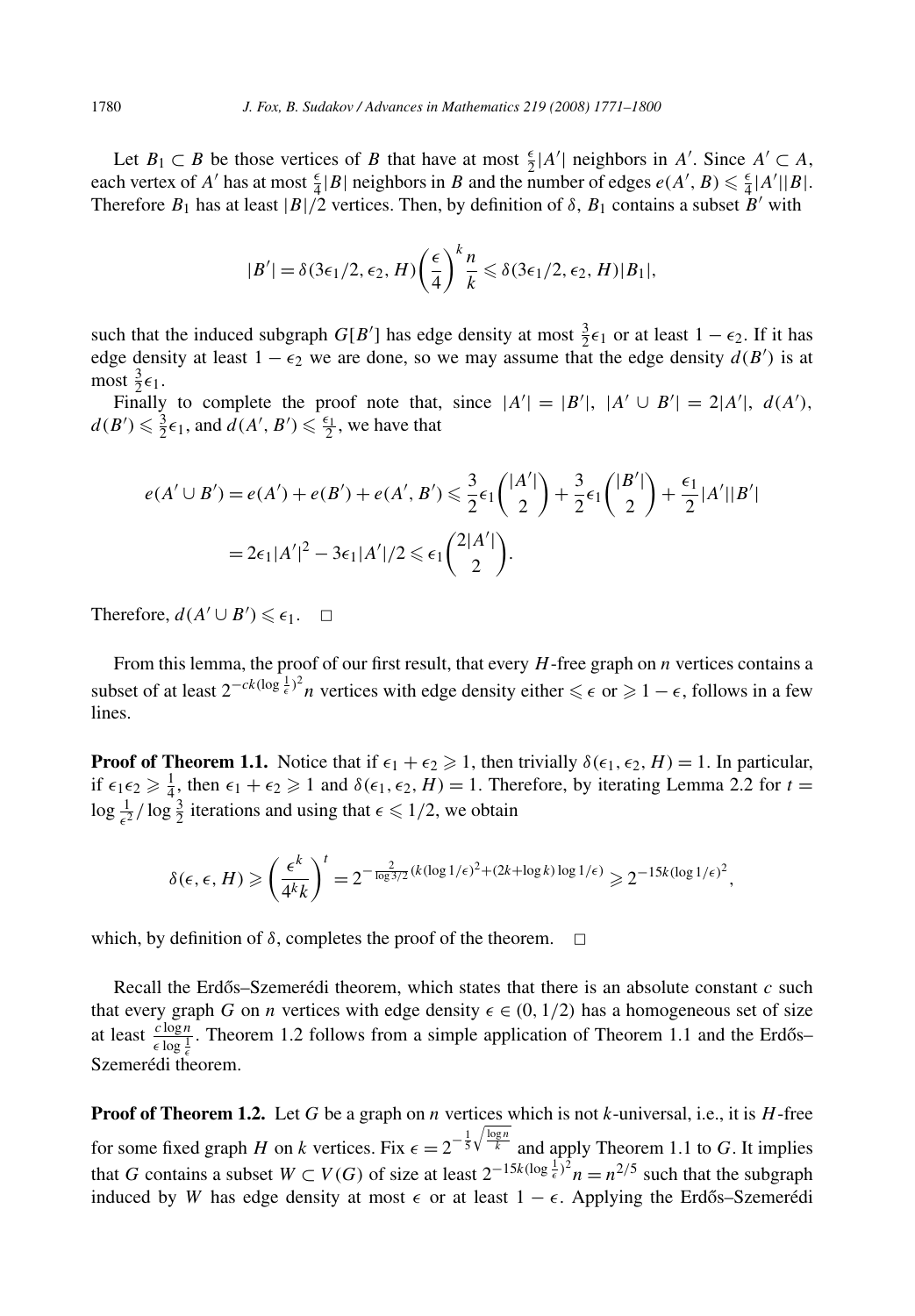theorem to the induced subgraph  $G[W]$  or its complement and using that  $\epsilon \log 1/\epsilon \leq 4\epsilon^{1/2}$  for all  $\epsilon$  ≤ 1, we obtain a homogeneous subset *W'* ⊂ *W* with

$$
|W'| \geqslant \frac{c \log n^{2/5}}{\epsilon \log \frac{1}{\epsilon}} \geqslant \frac{c \log n}{10\epsilon^{1/2}} \geqslant \frac{c}{10} 2^{\frac{1}{10}\sqrt{\frac{\log n}{k}}} \log n,
$$

which completes the proof of Theorem 1.2.  $\Box$ 

#### **3. Key lemma**

In this section we present our key lemma. We use it as a replacement for Szemerédi's regularity lemma in the proofs of several Ramsey-type results, thereby giving much better estimates. A very special case of this statement was essentially proved in Lemma 2.2 in the previous section. Our key lemma generalizes the result of Graham, Rödl, and Rucinski [33] and has a simpler proof than the one in [33]. Roughly, our result says that if  $(G_1, \ldots, G_r)$  is a sequence of graphs on the same vertex set *V* with the property that every large subset of *V* contains a pair of large disjoint sets with small edge density between them in at least one of the graphs  $G_i$ , then every large subset of *V* contains a large set with small edge density in one of the  $G_i$ . To formalize this concept, we need a couple of definitions.

For a graph  $G = (V, E)$  and disjoint subsets  $W_1, \ldots, W_t \subset V$ , the *density*  $d_G(W_1, \ldots, W_t)$ between the  $t \ge 2$  vertex subsets  $W_1, \ldots, W_t$  is defined by

$$
d_G(W_1, ..., W_t) = \frac{\sum_{i < j} e(W_i, W_j)}{\sum_{i < j} |W_i| |W_j|}.
$$

If  $|W_1|=\cdots=|W_t|$ , then

$$
d_G(W_1, ..., W_t) = {t \choose 2}^{-1} \sum_{i < j} d_G(W_i, W_j).
$$

Also, in this section if  $t = 1$  we define the density to be zero.

**Definition 3.1.** For  $\alpha$ ,  $\rho$ ,  $\epsilon \in [0, 1]$  and positive integer *t*, a sequence  $(G_1, \ldots, G_r)$  of graphs on the same vertex set *V* is  $(\alpha, \rho, \epsilon, t)$ -**sparse** if for all subsets  $U \subset V$  with  $|U| \ge \alpha |V|$ , there are positive integers  $t_1, \ldots, t_r$  such that  $\prod_{i=1}^r t_i \geq t$  and for each  $i \in [r] = \{1, \ldots, r\}$  there are disjoint subsets  $W_{i,1}, \ldots, W_{i,t_i} \subset U$  with  $|W_{i,1}| = \cdots = |W_{i,t_i}| = \lceil \rho |U| \rceil$  and  $d_{G_i}(W_{i,1}, \ldots, W_{i,t_i}) \leq \epsilon$ .

We call a graph  $(\alpha, \rho, \epsilon, t)$ -sparse if the one-term sequence consisting of that graph is  $(\alpha, \rho, \epsilon, t)$ -sparse. By averaging, if  $\alpha' \geq \alpha$ ,  $\rho' \leq \rho, \epsilon' \geq \epsilon, t' \leq t$ , and  $(G_1, \ldots, G_r)$  is  $(\alpha, \rho, \epsilon, t)$ sparse, then  $(G_1, \ldots, G_r)$  is also  $(\alpha', \rho', \epsilon', t')$ -sparse. The following is our main result in this section.

**Lemma 3.2.** *If a sequence of graphs*  $(G_1, \ldots, G_r)$  *with common vertex set V is*  $(\frac{1}{2}\alpha\rho, \rho', \epsilon, t)$ *sparse and*  $(\alpha, \rho, \epsilon/4, 2)$ *-sparse, then*  $(G_1, \ldots, G_r)$  *is also*  $(\alpha, \frac{1}{2}\rho\rho', \epsilon, 2t)$ *-sparse.*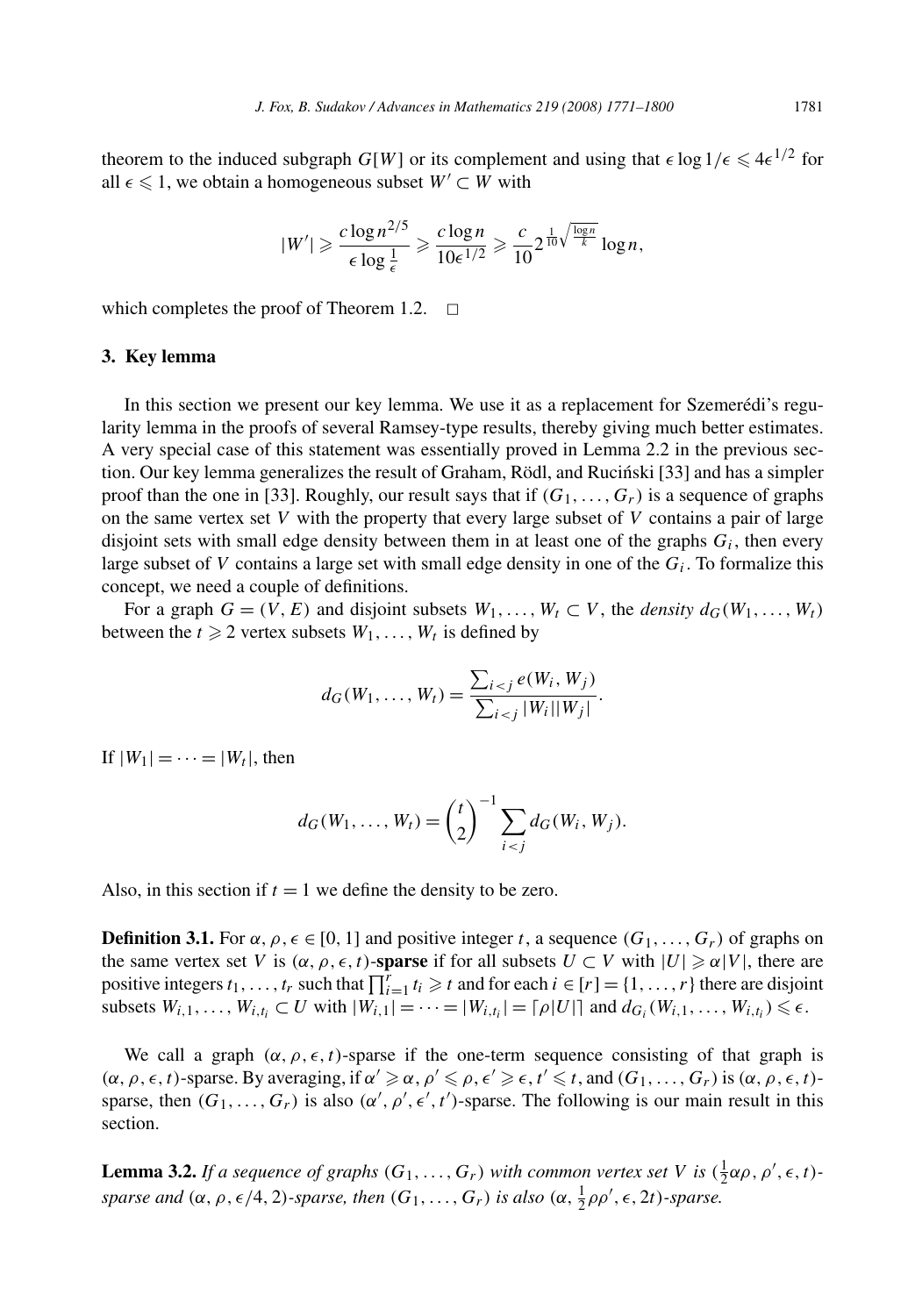**Proof.** Since  $(G_1, \ldots, G_r)$  is  $(\alpha, \rho, \epsilon/4, 2)$ -sparse, then for each  $U \subset V$  with  $|U| \geq \alpha |V|$ , there is  $i \in [r]$  and disjoint subsets  $X, Y \subset U$  with  $|X| = |Y| = \rho |U|$  and  $d_{G_i}(X, Y) \leq \epsilon/4$ . Let  $X_1$  be the set of vertices in *X* that have at most  $\frac{\epsilon}{2}|Y|$  neighbors in *Y* in graph  $G_i$ . Then  $e_{G_i}(X \setminus X_1, Y) \ge$  $\epsilon |X \setminus X_1||Y|/2$  and we also have  $e_{G_i}(X, Y) \leq \epsilon |X||Y|/4$ . Therefore  $|X_1| \geq |X|/2 \geq \frac{1}{2}\rho |U|$  and by removing extra vertices we assume that  $|X_1| = \frac{1}{2}\rho|U|$ .

Since  $(G_1, \ldots, G_r)$  is  $(\frac{1}{2}\alpha\rho, \rho', \epsilon, t)$ -sparse, then there are positive integers  $t_1, \ldots, t_r$  such that  $\prod_{j=1}^r t_j \geq t$  and for each  $j \in [r]$  there are disjoint subsets  $X_{j,1}, \ldots, X_{j,t_j} \subset X_1$  of size  $|X_{j,1}| = \cdots = |X_{j,t_j}| = \rho' |X_1|$  with density  $d_{G_j}(X_{j,1},...,X_{j,t_j}) \leq \epsilon$ . Let  $Y_1$  be the set of vertices in *Y* that have at most  $\epsilon | X_{i,1} \cup \cdots \cup X_{i,t_i} |$  neighbors in  $X_{i,1} \cup \cdots \cup X_{i,t_i}$  in graph  $G_i$ . Since every vertex of *X*<sub>1</sub> is adjacent to at most  $\frac{\epsilon}{2} |Y|$  vertices of *Y* and since  $X_{i,1} \cup \cdots \cup X_{i,t_i} \subset X_1$  we have that  $d_{G_i}(X_{i,1} \cup \cdots \cup X_{i,t_i}, Y) \leq \epsilon/2$ . On the other hand,  $d_{G_i}(X_{i,1} \cup \cdots \cup X_{i,t_i}, Y \setminus Y_1) \geq \epsilon$ . Therefore  $|Y_1| \ge |Y|/2$ , so again we can assume that  $|Y_1| = \frac{1}{2}\rho |U| = |X_1|$ . Since  $(G_1, \ldots, G_r)$ is  $(\frac{1}{2}\alpha\rho, \rho', \epsilon, t)$ -sparse, then there are positive integers  $s_1, \ldots, s_r$  such that  $\prod_{j=1}^r s_j \geq t$  and for each  $j \in [r]$  there are disjoint subsets  $Y_{j,1}, \ldots, Y_{j,s_j} \subset Y_1$  with  $d_{G_j}(Y_{j,1}, \ldots, Y_{j,s_j}) \leq \epsilon$  and  $|Y_{j,1}|=\cdots=|Y_{j,s_j}|=\rho'|Y_1|.$ 

By the above construction, the edge density between  $X_{i,1} \cup \cdots \cup X_{i,t_i}$  and  $Y_{i,1} \cup \cdots \cup Y_{i,s_i}$  is bounded from above by  $\epsilon$ . We also have that both  $d_{G_i}(X_{i,1},...,X_{i,t_i})$  and  $d_{G_i}(Y_{i,1},...,Y_{i,s_i})$ are at most  $\epsilon$ . Therefore  $d_{G_i}(X_{i,1},\ldots,X_{i,t_i},Y_{i,1},\ldots,Y_{i,s_i}) \leq \epsilon$ , implying that  $(G_1,\ldots,G_r)$ is  $(\alpha, \frac{1}{2}\rho\rho', \epsilon, u)$ -sparse with  $u = (t_i + s_i) \prod_{j \in [r] \setminus \{i\}} \max(t_j, s_j)$  for some *i*. By the arithmetic mean-geometric mean inequality, we have

$$
t^2 \leq \prod_{j=1}^r t_j \prod_{j=1}^r s_j \leq t_i s_i \bigg(\prod_{j \in [r] \setminus \{i\}} \max(t_j, s_j)\bigg)^2 = \frac{t_i s_i}{(t_i + s_i)^2} u^2 \leq \frac{u^2}{4}.
$$

Thus  $u \ge 2t$ . Altogether this shows that  $(G_1, \ldots, G_r)$  is  $(\alpha, \frac{1}{2}\rho\rho', \epsilon, 2t)$ -sparse, completing the proof.  $\Box$ 

Rather than using this lemma directly, in applications we usually need the following two corollaries. The first one is obtained by simply applying Lemma 3.2 *h* − 1 times.

**Corollary 3.3.** *If*  $(G_1, \ldots, G_r)$  *is*  $(\alpha, \rho, \epsilon/4, 2)$ *-sparse and h is a positive integer, then*  $(G_1, \ldots, G_r)$  *is also*  $((\frac{2}{\rho})^{h-1} \alpha, 2^{1-h} \rho^h, \epsilon, 2^h)$ -sparse.

If we use the last statement with  $h = r \log \frac{1}{\epsilon}$  and  $\alpha = (\frac{\rho}{2})^{h-1}$ , then we get that there is an index *i* ∈ [*r*] and disjoint subsets  $W_1, \ldots, W_t \subset V$  with  $t \ge 2^{h/r} = \frac{1}{\epsilon}$ ,  $|W_1| = \cdots = |W_t| = 2^{1-h} \rho^h |V|$ , and  $d_{G_i}(W_1, \ldots, W_t) \leq \epsilon$ . Since  $\binom{|W_1|}{2} \leq \frac{\epsilon}{t} \binom{t|W_1|}{2}$ , even if every  $W_i$  has edge density one, still the edge density in the set  $W_1 \cup \cdots \cup W_t$  is at most  $2\epsilon$ . Therefore, (using  $\epsilon/2$  instead of  $\epsilon$ ) we have the following corollary.

**Corollary 3.4.** *If*  $(G_1, \ldots, G_r)$  *is*  $((\frac{\rho}{2})^{h-1}, \rho, \epsilon/8, 2)$ -sparse where  $h = r \log \frac{2}{\epsilon}$ , then there is  $i \in [r]$  and an induced subgraph  $G'$  of  $G_i$  on  $2\epsilon^{-1}2^{1-h}\rho^h|V|$  vertices that has edge density at  $most \in$ .

The key lemma in the paper of Graham, Rödl, and Rucinski [33] on the Ramsey number of graphs (their Lemma 1) is essentially the  $r = 1$  case of Corollary 3.4.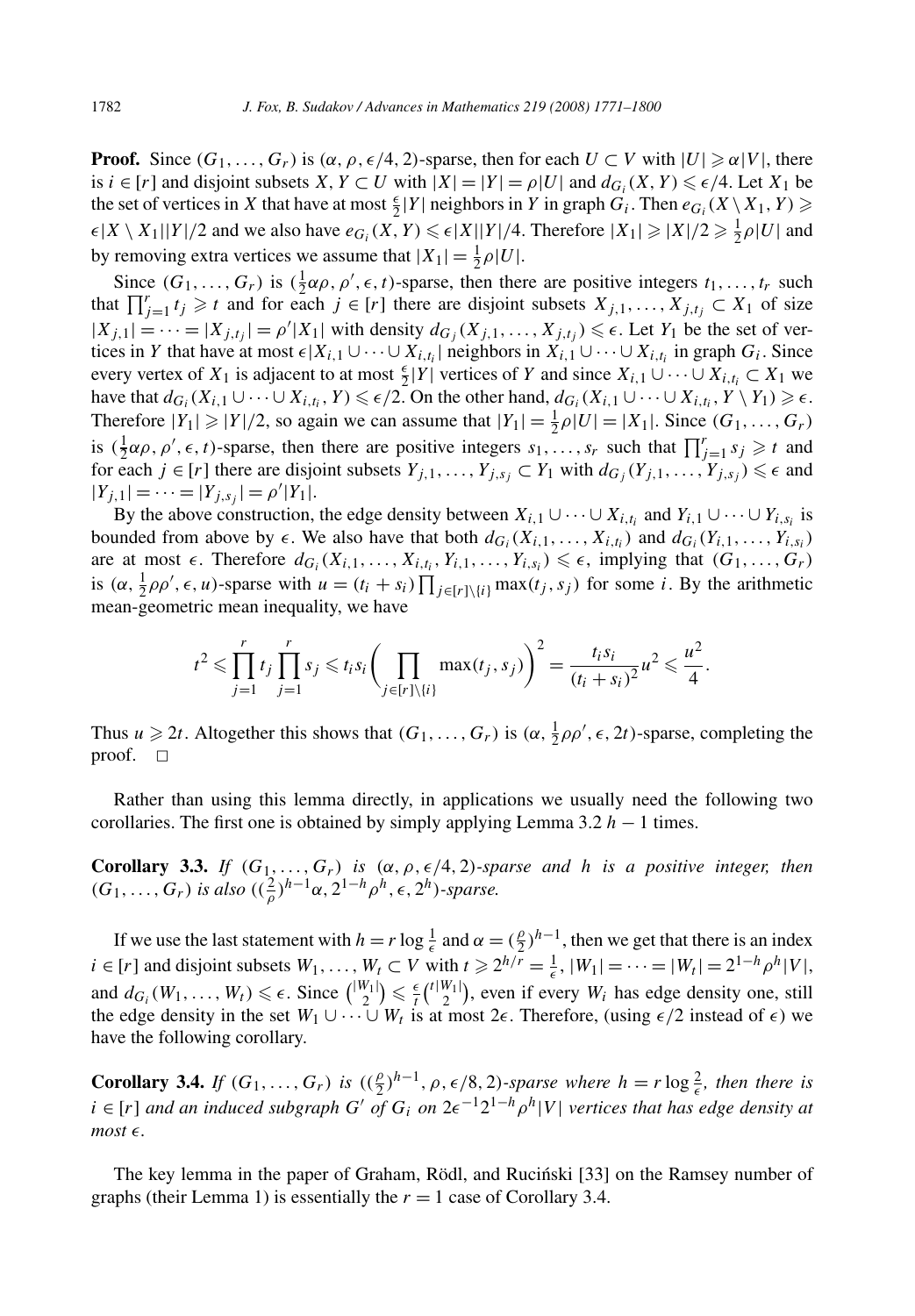## **4. Edge distribution in** *H* **-free graphs**

In this section, we obtain several results on the edge distribution of graphs with a forbidden induced subgraph which answer open questions by Nikiforov and Chung–Graham. We first prove a strengthening of Rödl's theorem (mentioned in the introduction) without using the regularity lemma. Then we present a proof of Theorem 1.3 on the dependence of error terms in quasirandom properties. We conclude this section with an upper bound on the maximum edge discrepancy in subgraphs of *H*-free graphs. To obtain these results we need the following generalization of Lemma 2.1.

**Lemma 4.1.** *Let H be a k-vertex graph and let G be a graph on*  $n \geq k^2$  *vertices that contains less* than  $n^k(1-\frac{k^2}{2n})\prod_{i=1}^{k-1}(1-\delta_i)\epsilon_i^{k-i}$  labeled induced copies of H, where  $\epsilon_0=1$  and  $\epsilon_i, \delta_i\in (0,1)$ *for all*  $1 \leqslant i \leqslant k - 1$ . Then there is an index  $i \leqslant k - 1$  and disjoint subsets A and B of G with  $|A| \geqslant \frac{\delta_i n}{k(k-i)} \prod_{j and  $|B| \geqslant \frac{n}{k} \prod_{j such that either every vertex of *A* is adjacent to at$$ *most*  $\epsilon_i$  | *B*| *vertices of B or every vertex of A is adjacent to at least*  $(1 - \epsilon_i)$ | *B*| *vertices of B.* 

**Proof.** Let *M* denote the number of labeled induced copies of *H* in *G*, which by our assumption is at most

$$
M < n^k \left( 1 - \frac{k^2}{2n} \right) \prod_{i=1}^{k-1} (1 - \delta_i) \epsilon_i^{k-i} \,. \tag{1}
$$

We may assume that the vertex set of *H* is [*k*]. Consider a random partition  $V_1 \cup \cdots \cup V_k$  of the vertices of *G* such that each  $V_i$  has cardinality  $n/k$ . Note that for any such partition there are  $(n/k)^k$  ordered *k*-tuples of vertices of *G* with the property that the *i*th vertex of the *k*-tuple is in  $V_i$  for all  $i \in [k]$ . On the other hand the total number of ordered  $k$ -tuples of vertices is  $n(n-1)\cdots(n-k+1)$  and each of these *k*-tuples has the above property with equal probability. This implies that for any given *k*-tuple the probability that its *i*th vertex is in  $V_i$  for all  $i \in [k]$ equals  $\prod_{i=1}^{k} \frac{n/k}{n-i+1}$ . In particular, by linearity of expectation, the expected number of labeled induced copies of *H* in *G* for which the image of every vertex  $i \in [k]$  is in  $V_i$  is  $M \cdot \prod_{i=1}^k \frac{n/k}{n-i+1}$ . Using that  $\prod (1 - x_i) \geq 1 - \sum x_i$  for any  $0 \leq x_i \leq 1$  and that  $n \geq k^2$ , we obtain

$$
\prod_{i=1}^{k} \frac{n/k}{n-i+1} = k^{-k} \prod_{i=0}^{k-1} (1-i/n)^{-1} \le k^{-k} \left( 1 - \sum_{i=0}^{k-1} i/n \right)^{-1} = k^{-k} \left( 1 - \binom{k}{2} / n \right)^{-1}
$$

$$
< \left( 1 - \frac{k^2}{2n} \right)^{-1} k^{-k}.
$$

This, together with (1), shows that there is a partition  $V_1 \cup \cdots \cup V_k$  of *G* into sets of cardinality  $n/k$  such that the total number of labeled induced copies of *H* in *G* for which the image of every vertex  $i \in [k]$  is in  $V_i$  is less than

$$
M\left(1 - \frac{k^2}{2n}\right)^{-1} k^{-k} < k^{-k} n^k \prod_{i=1}^{k-1} (1 - \delta_i) \epsilon_i^{k-i}.\tag{2}
$$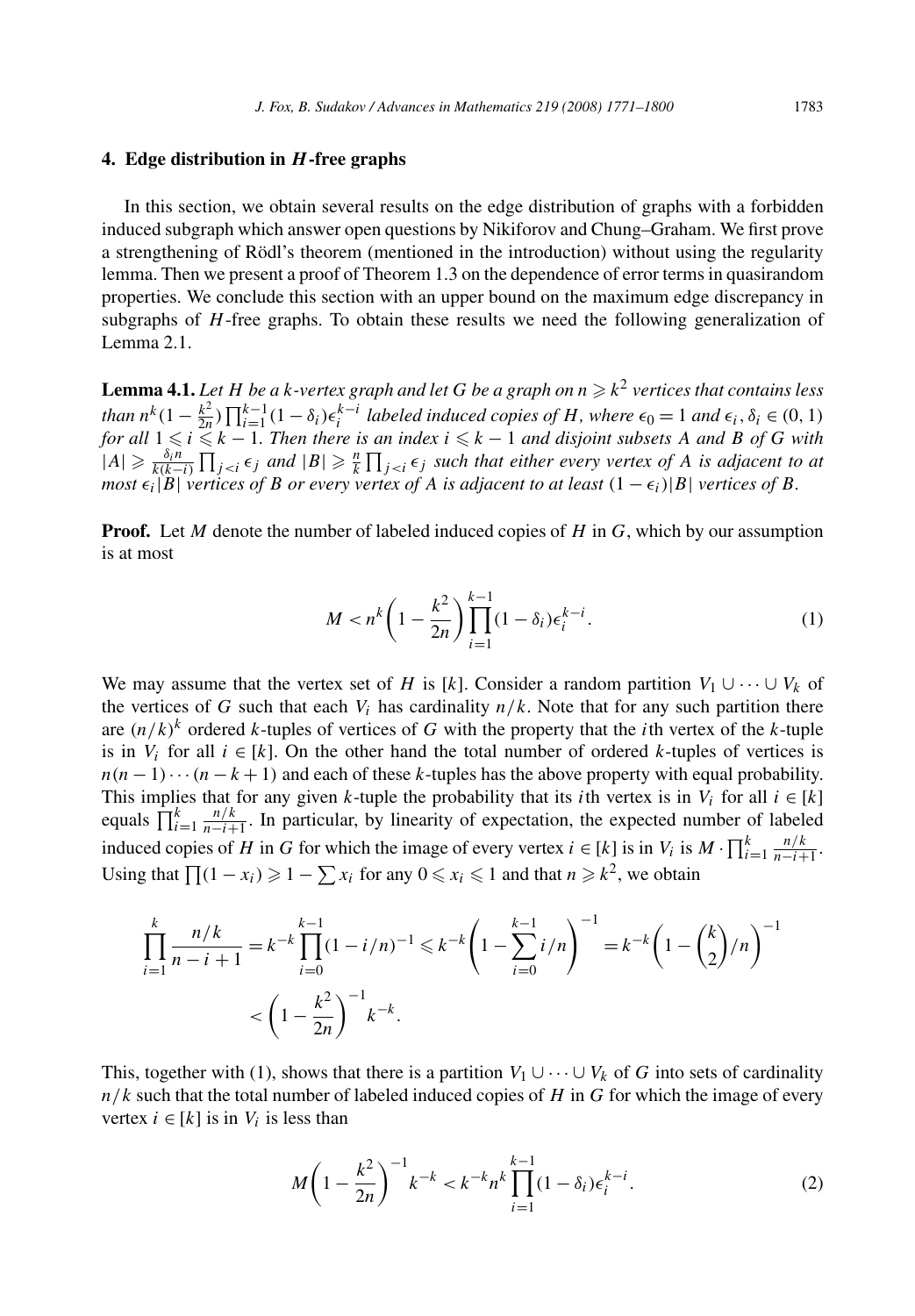We use this estimate to construct sets *A* and *B* which satisfy the assertion of the lemma. For a vertex  $v \in V$ , the *neighborhood*  $N(v)$  is the set of vertices of G that are adjacent to v. For *v* ∈ *V<sub>i</sub>* and a subset *S* ⊂ *V<sub>i</sub>* with *i*  $\neq$  *j*, let  $\tilde{N}(v, S) = N(v) \cap S$  if *(i, j)* is an edge of *H* and  $\tilde{N}(v, S) = S \setminus N(v)$  otherwise. We will try iteratively to build many induced copies of *H*. After *i* steps, we will have vertices  $v_1, \ldots, v_i$  with  $v_j \in V_j$  for  $j \leq i$  and subsets  $V_{i+1,i}, V_{i+2,i}, \ldots, V_{k,i}$ such that

- 1. *V*<sub> $\ell, i$ </sub> is a subset of *V*<sub> $\ell$ </sub> of size  $|V_{\ell, i}| \geq \frac{n}{k} \prod_{j=1}^{i} \epsilon_j$  for all  $i + 1 \leq \ell \leq k$ ,
- 2. for  $1 \leq j < l \leq i$ ,  $(v_j, v_\ell)$  is an edge of *G* if and only if  $(j, \ell)$  is an edge of *H*, and
- 3. if  $j \leq i < \ell$  and  $w \in V_{\ell,i}$ , then  $(v_j, w)$  is an edge of *G* if and only if  $(j, \ell)$  is an edge of *H*.

In the first step, we call a vertex  $v \in V_1$  *good* if  $|\tilde{N}(v, V_i)| \ge \epsilon_1 |V_i|$  for each  $i > 1$ . If less than a fraction  $1 - \delta_1$  of the vertices in  $V_1$  are good, then, by the pigeonhole principle, there is a subset  $A \subset V_1$  with  $|A| \ge \frac{\delta_1}{k-1} |V_1| = \frac{\delta_1}{k(k-1)} n$  and an index  $j > 1$  such that  $|\tilde{N}(v, V_j)| < \epsilon_1 |V_j|$ for each  $v \in A$ . Letting  $B = V_j$ , one can easily check that *A* and *B* satisfy the assertion of the lemma. Hence, we may assume that at least a fraction  $1 - \delta_1$  of the vertices  $v_1 \in V_1$  are good, choose any good  $v_1$  and define  $V_{i,1} = \tilde{N}(v_1, V_i)$  for  $i > 1$ , completing the first step.

Suppose that after step *i* the properties  $1-3$  are satisfied. Then, in step  $i + 1$ , we again call a vertex  $v \in V_{i+1,i}$  *good* if  $|\tilde{N}(v, V_{j,i})| \ge \epsilon_{i+1}|V_{j,i}|$  for each  $j > i+1$ . If less than a fraction 1−*δi*<sup>+</sup><sup>1</sup> vertices of *Vi*<sup>+</sup>1*,i* are good, then, by the pigeonhole principle, there is a subset *A* ⊂ *Vi*<sup>+</sup>1*,i* with  $|A| \geq \frac{\delta_{i+1}}{k-i-1} |V_{i+1,i}|$  and index  $j > i+1$  such that  $|\tilde{N}(v, V_{j,i})| < \epsilon_{i+1} |V_{j,i}|$  for each  $v \in A$ . Letting  $B = V_{j,i}$ , one can check using property 1, that *A* and *B* satisfy the assertion of the lemma. Hence, we may assume that a fraction  $1-\delta_{i+1}$  of the vertices  $v_{i+1} \in V_{i+1,i}$  are good, choose any good  $v_{i+1}$  and define  $V_{i,i+1} = \tilde{N}(v_{i+1}, V_{i,i})$  for  $j \geq i+2$ , completing step  $i+1$ . Notice that after step  $i + 1$ , we have  $|V_{j,i+1}| \geq \epsilon_{i+1}|V_{j,i}|$  for  $j > i + 1$ , which guarantees that property 1 is satisfied. The remaining properties (2 and 3) follow from our construction of sets  $V_{i,i+1}$ .

Thus if our process fails in one of the first *k* − 1 steps we obtain the desired sets *A* and *B*. Suppose now that we successfully performed  $k - 1$  steps. Note that in step  $i + 1$ , we had at least  $(1 - \delta_{i+1}) |V_{i+1,i}| \ge \frac{n}{k} (1 - \delta_{i+1}) \prod_{j=1}^{i} \epsilon_j$  vertices to choose for vertex  $v_{i+1}$ . Also note that, by property 3, after step *k* − 1 we can choose any vertex in the set *Vk,k*<sup>−</sup><sup>1</sup> to be *vk* . Moreover, by the property 2, every choice of the vertices  $v_1, \ldots, v_k$  form a labeled induced copy of *H*. Altogether, this gives at least

$$
|V_{k,k-1}| \cdot \prod_{i=1}^{k-1} \left(\frac{n}{k}(1-\delta_i) \prod_{0 \le j < i} \epsilon_j\right) \ge \frac{n}{k} \prod_{j=1}^{k-1} \epsilon_j \cdot \prod_{i=1}^{k-1} \left(\frac{n}{k}(1-\delta_i) \prod_{0 \le j < i} \epsilon_j\right)
$$
\n
$$
= (n/k)^k \prod_{i=1}^{k-1} (1-\delta_i) \epsilon_i^{k-i}
$$

labeled induced copies of *H* for which the image of every vertex  $i \in [k]$  is in  $V_i$ . This contradicts (2) and completes the proof.  $\Box$ 

Notice that the number of induced copies of *H* in any induced subgraph of *G* is at most the number of induced copies of *H* in *G*. Let  $\epsilon_i = \epsilon \leq 1/2$  and  $\delta_i = 1/2$  for  $1 \leq i \leq k - 1$  and let  $\alpha \geq k^2/n$ . Applying Lemma 4.1 with these  $\epsilon_i$ ,  $\delta_i$  to subsets of *G* of size  $\alpha n$  and using that  $\frac{e^{i-1}}{k-i} \geq e^{k-1}$ ,  $1 - \frac{k^2}{2\alpha n} \geq 1/2$  we obtain the following corollary.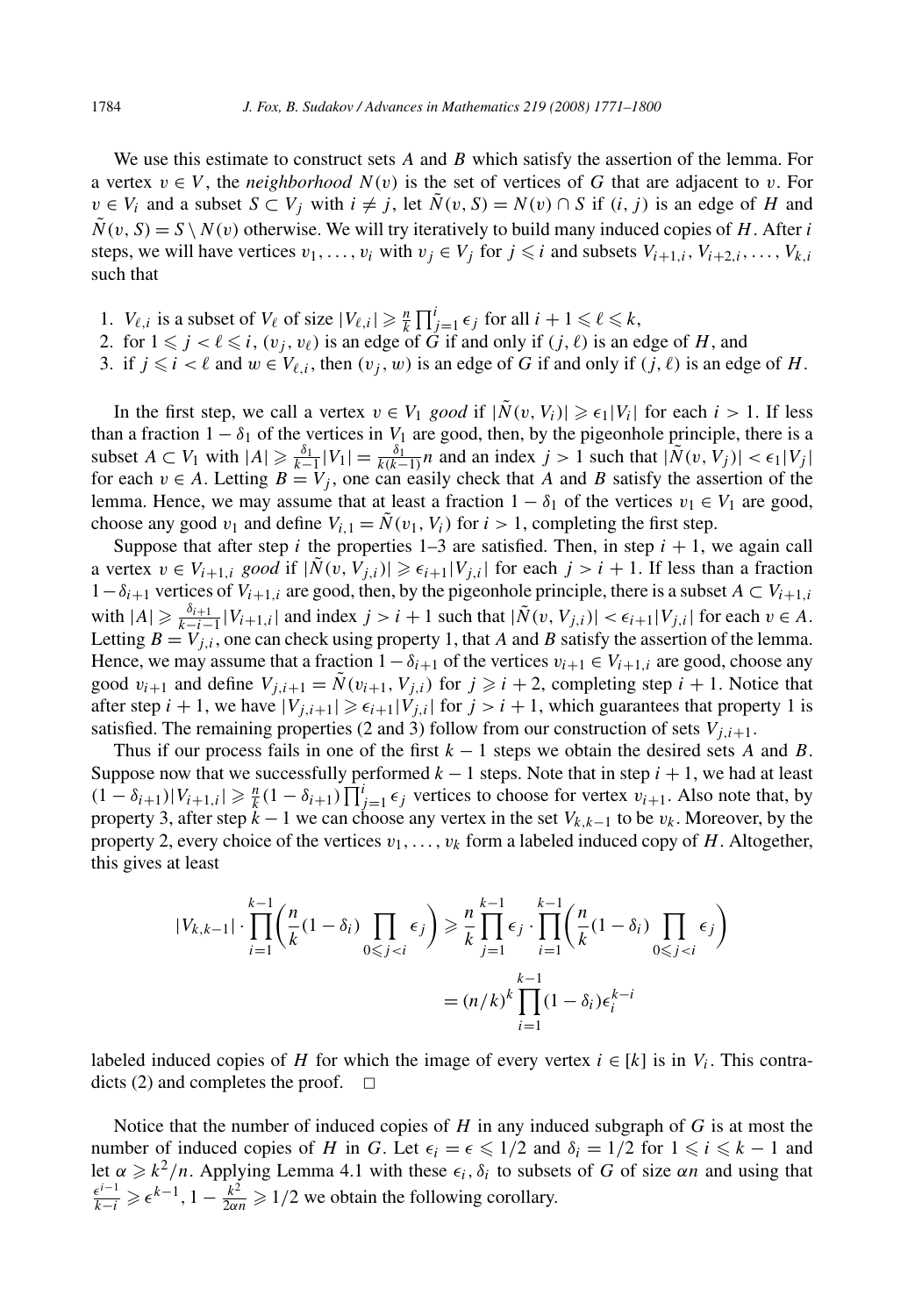**Corollary 4.2.** *Let H be a graph with k vertices,*  $\alpha \geq k^2/n$ ,  $\epsilon \leq 1/2$ , and *G be a graph with at* most  $2^{-k} \epsilon^{k \choose 2} (\alpha n)^k$  induced copies of H. Then the pair  $(G, \bar{G})$  is  $(\alpha, \frac{\epsilon^{k-1}}{2k}, \epsilon, 2)$ -sparse.

The next statement strengthens Theorem 1.1 by allowing for many induced copies of *H*. It follows from Corollary 3.4 with  $r = 2$ ,  $h = 2 \log(2/\epsilon)$ ,  $\rho = \frac{\epsilon^{k-1}}{2k}$ , combined with the last statement in which we set  $\alpha = (\rho/2)^{h-1}$ .

**Corollary 4.3.** *There is a constant c such that for each*  $\epsilon \in (0, 1/2)$  *and graph H on k vertices, every graph G on n vertices with less than* 2−*c(k* log <sup>1</sup> *- )*2 *n<sup>k</sup> induced copies of H contains an induced subgraph of size at least*  $2^{-ck(\log \frac{1}{\epsilon})^2}$ *n with edge density at most*  $\epsilon$  *or at least*  $1 - \epsilon$ *.* 

This result demonstrates that for each  $\epsilon \in (0, 1/2)$  and graph *H*, there exist positive constants  $\delta^* = \delta^*(\epsilon, H)$  and  $\kappa^* = \kappa^*(\epsilon, H)$  such that every graph  $G = (V, E)$  on *n* vertices with less than  $\kappa^* n^k$  induced copies of *H* contains a subset  $W \subset V$  of size at least  $\delta^* n$  such that the edge density of *W* is at most  $\epsilon$  or at least  $1 - \epsilon$ . Furthermore, there is a constant *c* such that we can take  $\delta^*(\epsilon, H) = 2^{-ck(\log \frac{1}{\epsilon})^2}$  and  $\kappa^*(\epsilon, H) = 2^{-c(k \log \frac{1}{\epsilon})^2}$ . Applying Corollary 4.3 recursively one can obtain an equitable partition of *G* into a small number of subsets each with low or high density.

**Theorem 4.4.** For each  $\epsilon \in (0, 1/2)$  and graph *H* on *k* vertices, there are positive constants  $\kappa = \kappa(\epsilon, H)$  and  $C = C(\epsilon, H)$  such that every graph  $G = (V, E)$  on *n* vertices with less than *k n*<sup>*k*</sup> *induced copies of H, there is an equitable partition*  $V = \bigcup_{i=1}^{\ell} V_i$  *such that*  $\ell \leq C$  *and the edge density in each*  $V_i$  *is at most*  $\epsilon$  *or at least*  $1 - \epsilon$ *.* 

This extension of Rödl's theorem was proved by Nikiforov [40] using the regularity lemma and therefore it had quite poor (tower like) dependence of  $\kappa$  and  $C$  on  $\epsilon$  and  $k$ . Obtaining a proof without using the regularity lemma was the main open problem raised in [40].

**Proof of Theorem 4.4.** Let  $\kappa(\epsilon, H) = (\frac{\epsilon}{4})^k \kappa^* (\frac{\epsilon}{4}, H)$  and  $C(\epsilon, H) = 4/(\epsilon \delta^* (\frac{\epsilon}{4}, H))$ , where  $\kappa^*$ and  $\delta^*$  were defined above. Take a subset  $W_1 \subset V$  of size  $\delta^*(\frac{\epsilon}{4}, H) \frac{\epsilon}{4} n$  whose edge density is at most  $\frac{\epsilon}{4}$  or at least  $1 - \frac{\epsilon}{4}$ , and set  $U_1 = V \setminus W_1$ . For  $j \ge 1$ , if  $|U_j| \ge \frac{\epsilon}{4}n$ , then by definition of  $\kappa$ we have that the number of induced copies of  $H$  in  $U_j$  is at most (the number of such copies in *G*)  $\kappa n^k = (\frac{\epsilon}{4})^k \kappa^* n^k \le \kappa^* |U_j|^k$ . Therefore by definition of  $\kappa^*$  and  $\delta^*$  we can find a subset *W*<sub>j+1</sub> ⊂ *U<sub>j</sub>* of size  $\delta^* \frac{\epsilon}{4} n \leq \delta^* |U_j|$  whose edge density is at most  $\frac{\epsilon}{4}$  or at least  $1 - \frac{\epsilon}{4}$ , and set  $U_{j+1} = U_j \setminus W_{j+1}.$ 

Once this process stops, we have disjoint sets  $W_1, \ldots, W_\ell$ , each with the same cardinality, and a subset  $U_{\ell}$  of cardinality at most  $\frac{\epsilon}{4}n$ . The number  $\ell$  is at most

$$
n/|W_1| \leq 4/\left(\epsilon \delta^*\left(\frac{\epsilon}{4}, H\right)\right).
$$

Partition the set  $U_\ell$  into  $\ell$  parts  $T_1, \ldots, T_\ell$  of equal size and let  $V_j = W_j \cup T_j$  for  $1 \leq j \leq \ell$ . Notice that  $V = V_1 \cup \cdots \cup V_\ell$  is an equitable partition of *V*. By definition,  $|T_j| = |U_\ell|/\ell \leq \frac{\epsilon}{4} n/\ell$ . On the other hand  $|W_j| = (n - |U_\ell|)/\ell \geq (1 - \epsilon/4)n/\ell$ . Since  $1 - \epsilon/4 > 7/8$ , this implies that

$$
|T_j| \leq \frac{\epsilon}{4}n/\ell \leq \frac{\epsilon}{4}\left(1 - \epsilon/4\right)^{-1}|W_j| \leq \frac{2\epsilon}{7}|W_j|.
$$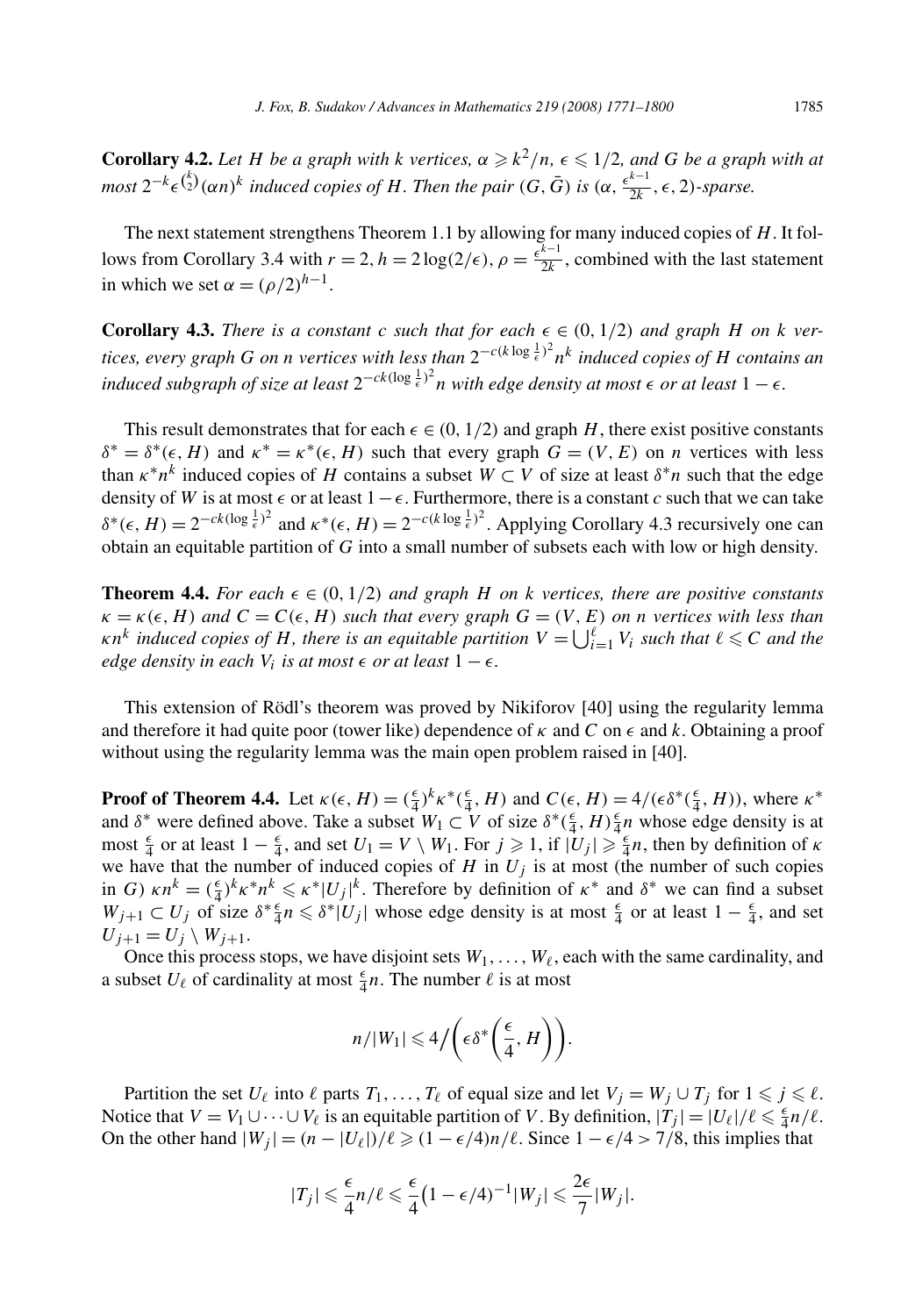We next look at the edge density in  $V_j$ . If the edge density in  $W_j$  is at most  $\epsilon/4$ , then using the above bound on  $|T_j|$ , it is easy to check that the number of edges in  $V_j$  is at most

$$
\binom{|T_j|}{2} + |T_j||W_j| + \frac{\epsilon}{4}\binom{|W_j|}{2} \leq \epsilon\binom{|W_j|}{2} \leq \epsilon\binom{|V_j|}{2}.
$$

Hence, the edge density in each such  $V_j$  is at most  $\epsilon$ . Similarly, if the edge density in  $W_j$  is at least  $1 - \frac{\epsilon}{4}$ , then the edge density in *V<sub>j</sub>* is at least  $1 - \epsilon$ . This completes the proof.  $\Box$ 

We next use Lemma 4.1 to prove that there is a constant  $c > 1$  such that every graph  $G$  on  $n$ vertices which contains at most  $(1 - \epsilon)2^{-\binom{k}{2}}n^k$  labeled induced copies of some fixed *k*-vertex graph *H* has a subset *S* of size  $|S| = \lfloor n/2 \rfloor$  with  $|e(S) - \frac{n^2}{16}| \geqslant \epsilon c^{-k} n^2$ .

**Proof of Theorem 1.3.** For  $1 \le i \le k - 1$ , let  $\epsilon_i = \frac{1}{2}(1 - 2^{i-k-2}\epsilon)$  and  $\delta_i = 2^{i-k-2}\epsilon$ . Notice that for all  $i \leq k - 1$ 

$$
\prod_{j < i} \epsilon_j = 2^{-i+1} \prod_{j < i} \left( 1 - 2^{j-k-2} \epsilon \right) \geq 2^{-i+1} \left( 1 - \epsilon \sum_{j < k-1} 2^{j-k-2} \right) \geq 2^{-i+1} (1 - \epsilon/8) > 2^{-i} \tag{3}
$$

and also that

$$
\prod_{i=1}^{k-1} (1 - \delta_i) \epsilon_i^{k-i} = 2^{-\binom{k}{2}} \prod_{i=1}^{k-1} \left( 1 - 2^{i-k-2} \epsilon \right)^{k-i+1} = 2^{-\binom{k}{2}} \prod_{j=2}^{k} \left( 1 - \epsilon 2^{-j-1} \right)^j
$$

$$
\geq 2^{-\binom{k}{2}} \left( 1 - \epsilon \sum_{j=2}^{k} \frac{j}{2^{j+1}} \right) > \left( 1 - \frac{3\epsilon}{4} \right) 2^{-\binom{k}{2}}.
$$

We may assume that  $\epsilon \ge 2k^2/n$  since otherwise by choosing constant *c* large enough we get that *-c*<sup>−</sup>*kn*<sup>2</sup> *< n/*8 and the conclusion of the theorem follows easily. Therefore

$$
\left(1-\frac{k^2}{2n}\right)\prod_{i=1}^{k-1}(1-\delta_i)\epsilon_i^{k-i} \ge \left(1-\frac{\epsilon}{4}\right)\left(1-\frac{3\epsilon}{4}\right)2^{-\binom{k}{2}} > (1-\epsilon)2^{-\binom{k}{2}},
$$

and we can apply Lemma 4.1 with  $\epsilon_i$  and  $\delta_i$  as above to our graph G since it contains at most  $(1 - \epsilon)2^{-\binom{k}{2}}n^k$  labeled induced copies of *H*. This lemma, together with (3), implies that there is an index  $i \leq k - 1$  and disjoint subsets *A* and *B* with

$$
|A| \geq \frac{\delta_i n}{k(k-i)} \prod_{j < i} \epsilon_j \geq k^{-2} 2^{-k-2} n,
$$
\n
$$
|B| \geq \frac{n}{k} \prod_{j < i} \epsilon_j \geq 2^{-i} k^{-1} n,
$$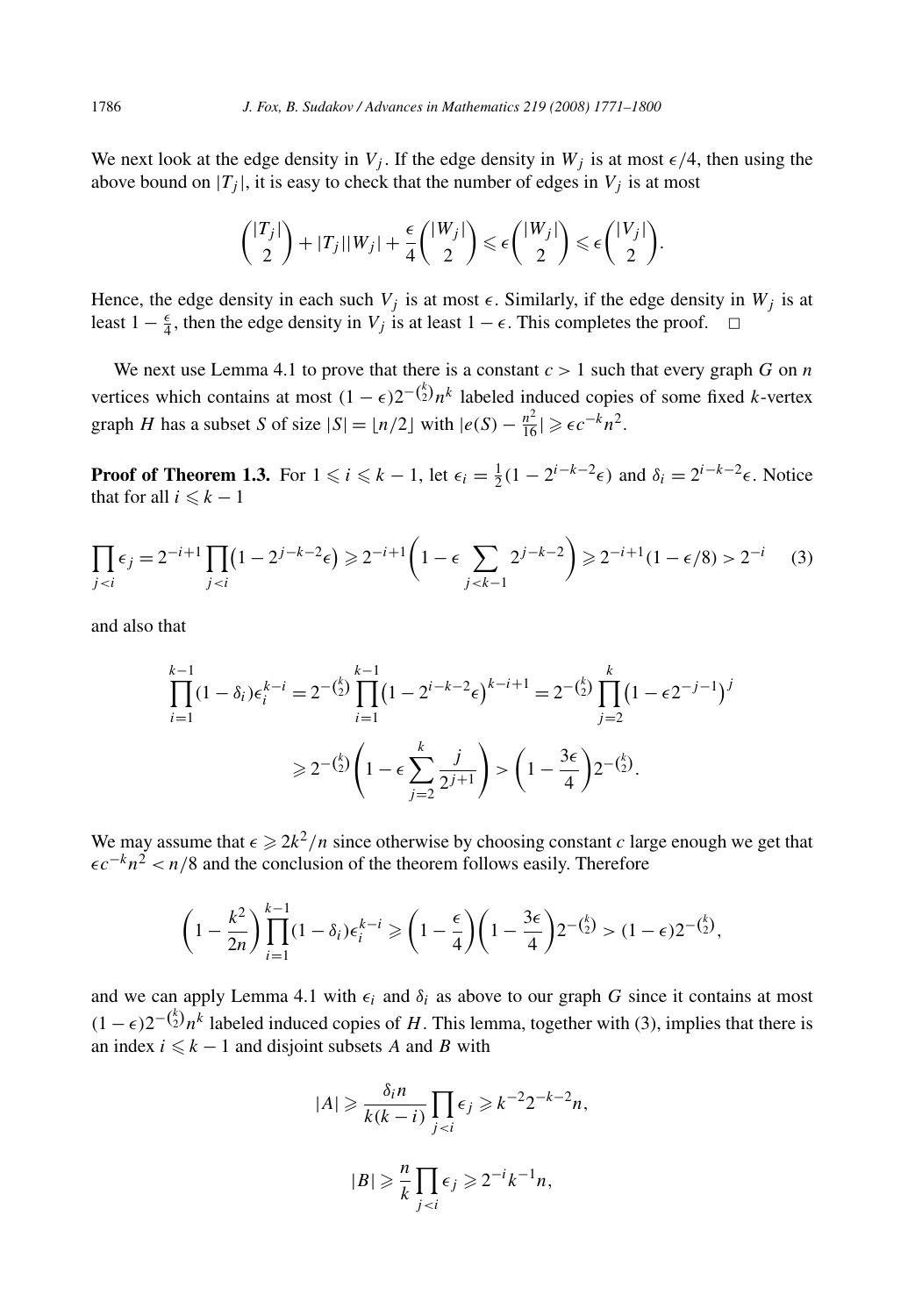and every element of *A* is adjacent to at most  $\epsilon_i |B|$  elements of *B* or every element of *A* is adjacent to at least  $(1 - \epsilon_i)|B|$  elements of *B*. In either case, we have

$$
\left| e(A,B)-\frac{1}{2}|A||B| \right| \geqslant \left( \frac{1}{2}-\epsilon_i \right) |A||B| = 2^{i-k-3} \epsilon |A||B| \geqslant k^{-3} 2^{-2k-5} \epsilon n^2.
$$

Note that

$$
e(A, B) - \frac{1}{2}|A||B| = \left(e(A \cup B) - \frac{1}{2}\binom{|A \cup B|}{2}\right) - \left(e(A) - \frac{1}{2}\binom{|A|}{2}\right) - \left(e(B) - \frac{1}{2}\binom{|B|}{2}\right).
$$

It follows from the triangle inequality that there is some subset of vertices  $R \in \{A, B, A \cup B\}$ such that

$$
\left| e(R) - \frac{1}{2} \binom{|R|}{2} \right| \geq \frac{1}{3} k^{-3} 2^{-2k - 5} \epsilon n^2,\tag{4}
$$

i.e., it deviates by at least  $\epsilon k^{-3} 2^{-2k-5} n^2/3$  edges from having edge density 1/2. To finish the proof we will use the lemma of Erdős et al. [21], mentioned in the introduction. This lemma says that if graph *G* on *n* vertices with edge density  $\eta$  has a subset that deviates by *D* edges from having edge density *η*, then it also has a subset of size *n/*2 that deviates by at least *D/*5 edges from having edge density *η*. Note that if the number of edges of our graph *G* deviates from  $\frac{1}{2}$ ( $\frac{n}{2}$ ) by at least  $\epsilon k^{-3} 2^{-2k-5} n^2/30$  then by averaging over all subsets of size *n/*2 we will find a subset *S* satisfying our assertion. Otherwise, if *G* deviates by at most  $\epsilon k^{-3}2^{-2k-5}n^2/30$  edges from having edge density 1/2, then the subset *R* from (4) deviates by at least  $\epsilon k^{-3}2^{-2k-5}n^2/3$  –  $\epsilon k^{-3} 2^{-2k-5} n^2 / 30 \geq \epsilon k^{-3} 2^{-2k} n^2 / 4$  edges from having edge density *η*. Then, by the lemma of Erdős et al., *G* has a subset *S* of cardinality *n*/2 that deviates by at least  $\epsilon k^{-3}2^{-2k-5}n^2/20$  edges from having edge density *η*. Such *S* satisfies

$$
\left| e(S) - \frac{1}{2} \binom{|S|}{2} \right| \geqslant \epsilon k^{-3} 2^{-2k - 5} n^2 / 20 - \epsilon k^{-3} 2^{-2k - 5} n^2 / 30 = \Omega \left( \epsilon k^{-3} 2^{-2k} n^2 \right).
$$

Since  $\left|\frac{|S|^2}{4} - \frac{1}{2}{\binom{|S|}{2}}\right| < n$ , this completes the proof.  $\Box$ 

For positive integers  $k$  and  $n$ , recall that  $D(k, n)$  denotes the largest integer such that every graph *G* on *n* vertices that is *H*-free for some *k*-vertex graph *H* contains a subset *S* of size *n/*2 with  $|e(S) - \frac{1}{16}n^2| > D(k, n)$ . We end this section by proving the upper bound on  $D(k, n)$ .

**Proposition 4.5.** *There is a constant*  $c > 0$  *such that for all positive integers*  $k$  *and*  $n \ge 2^{k/2}$ *, there is a Kk -free graph G on n vertices such that for every subset S of n/*2 *vertices of G,*

$$
\left| e(S) - \frac{1}{16} n^2 \right| < c 2^{-k/4} n^2.
$$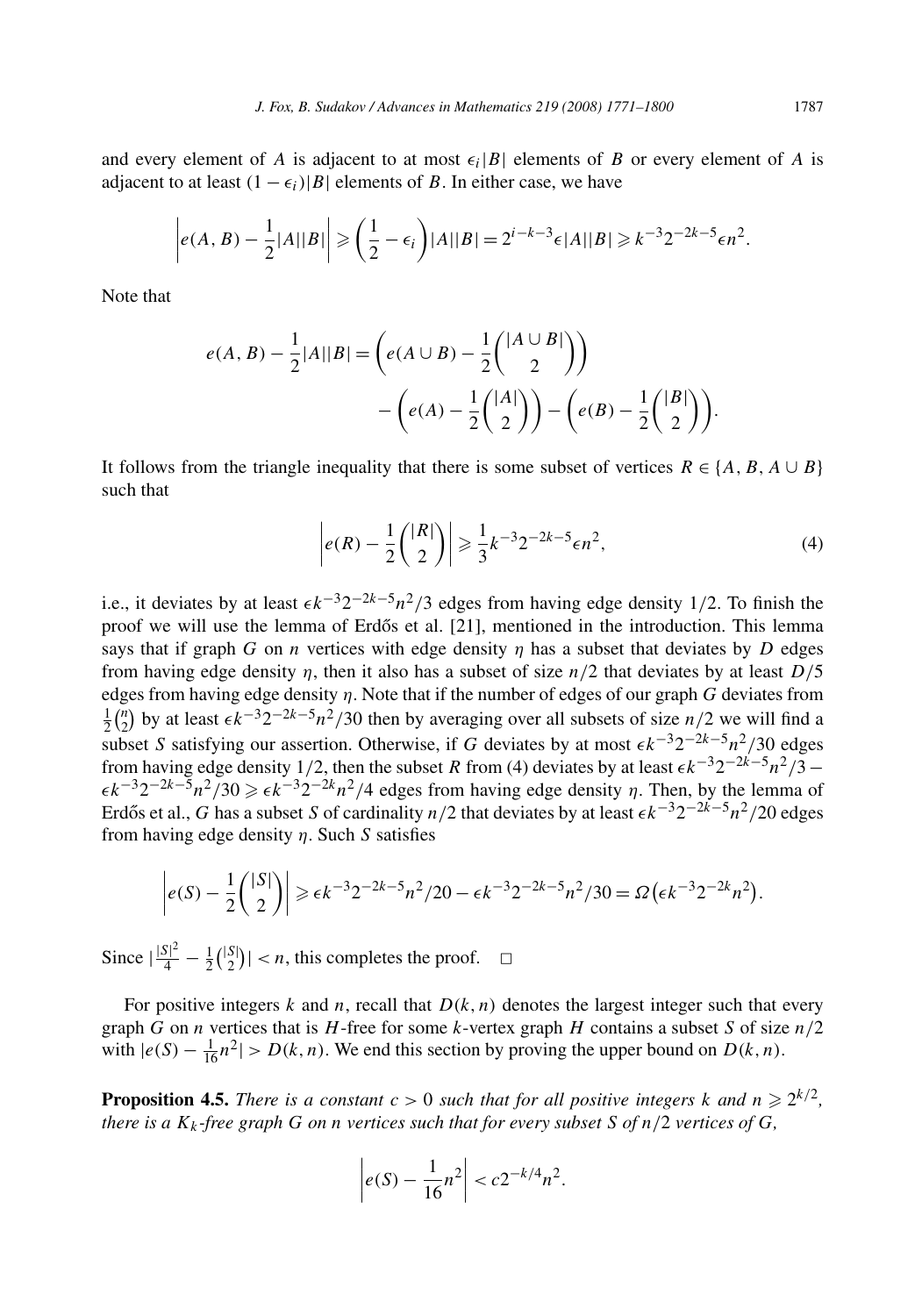**Proof.** Consider the random graph  $G(\ell, 1/2)$  with  $\ell = 2^{k/2}$ . For every subset of vertices X in this graph the number of edges in  $\overline{X}$  is a binomially distributed random variable with expectation  $\frac{|X|(|X|-1)}{4}$ . Therefore by Chernoff's bound (see, e.g., Appendix A in [5]), the probability that it deviates from this value by *t* is at most  $2e^{-t^2/|X|^2}$ . Thus choosing  $t = 1.5\ell^{3/2}$  we obtain that the probability that there is a subset of vertices *X* such that  $|e(X) - \frac{|X|(|X|-1)}{4}| > t$  is at most  $2^{\ell} \cdot 2e^{-t^2/\ell^2} \ll 1$ . Also, the probability that this random graph contains  $K_k$  is at most  $2^{-\binom{k}{2}} \binom{\ell}{k} \leq$  $2^{-\binom{k}{2}} \ell^k / k! = 2^{k/2} / k! \ll 1$ . This implies that there is  $K_k$ -free graph *Γ* on  $\ell$  vertices such that every subset *X* of *Γ* satisfies

$$
\left| e(X) - \frac{1}{4} |X|^2 \right| \le 2\ell^{3/2}.
$$
 (5)

Let *G* be the graph obtained by replacing every vertex *u* of *Γ* with an independent set  $I_u$ , of size  $n/\ell$ , and by replacing every edge  $(u, v)$  of  $\Gamma$  with a complete bipartite graph, whose partition classes are the independent sets  $I_u$  and  $I_v$ . Clearly, since  $\Gamma$  does not contain  $K_k$ , then neither does *G*. We claim that graph *G* satisfies the assertion of the proposition. Suppose for contradiction that there is a subset *S* of *n/*2 vertices of *G* satisfying

$$
e(S) - \frac{1}{16}n^2 > 4\ell^{3/2}(n/\ell)^2 = 4\ell^{-1/2}n^2 = 2^{-k/4+2}n^2
$$

(the other case when  $e(S) - n^2/16 < -4\ell^{-1/2}n^2$  can be treated similarly). For every vertex  $u \in \Gamma$ let the size of  $S \cap I_u$  be  $a_u n/\ell$ . By definition,  $0 \le a_u \le 1$  and since S has size  $n/2$  we have that  $\sum_{u} a_u = \ell/2$ . We also have that

$$
e(S) = \sum_{(u,v)\in E(\Gamma)} a_u a_v \cdot (n/\ell)^2 > \frac{1}{16} n^2 + 4\ell^{3/2} (n/\ell)^2,
$$

and therefore

$$
\sum_{(u,v)\in E(\Gamma)} a_u a_v > \ell^2/16 + 4\ell^{3/2} = \frac{1}{4} \left(\sum_u a_u\right)^2 + 4\ell^{3/2}.
$$

Consider a random subset *Y* of *Γ* obtained by choosing every vertex *u* randomly and independently with probability *au*. Since all choices were independent we have that

$$
\mathbb{E}[|Y|^2] = \sum_u a_u + \sum_{u \neq v} a_u a_v \leqslant \left(\sum_u a_u\right)^2 + \ell/2.
$$

We also have that the expected number of edges spanned by *Y* is  $\mathbb{E}[e(Y)] = \sum_{(u,v)\in E(\Gamma)} a_u a_v$ . Then, by the above discussion,  $\mathbb{E}[e(Y) - |Y|^2/4] > 3\ell^{3/2}$ . In particular, there is subset *Y* of *Γ* with this property, which contradicts (5). This shows that every subset *S* of *n/*2 vertices of *G* satisfies

$$
\left| e(S) - \frac{1}{16} n^2 \right| \leq 2^{-k/4 + 2} n^2
$$

and completes the proof.  $\square$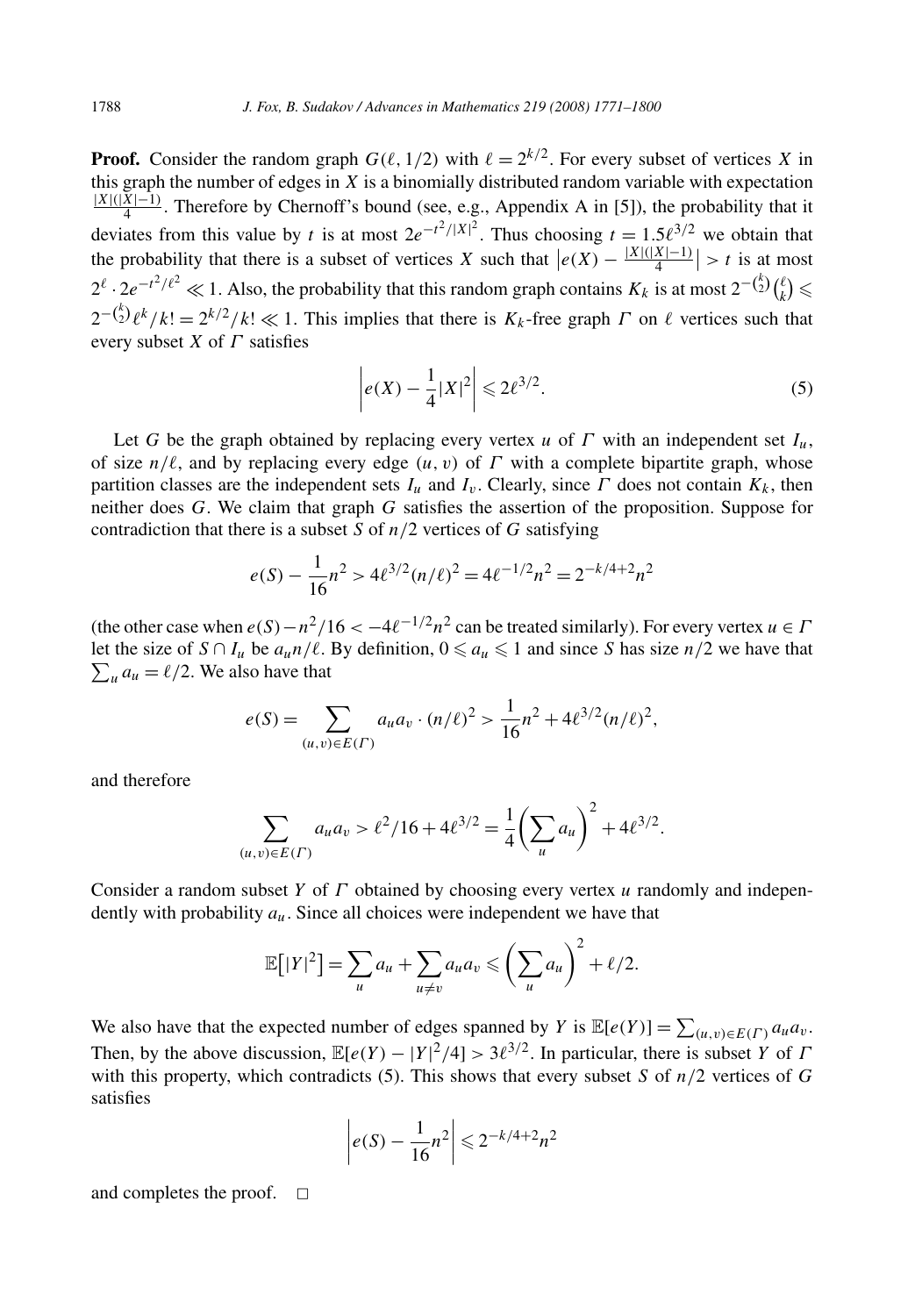#### **5. Induced Ramsey numbers and pseudorandom graphs**

The main result in this section is Theorem 5.4, which shows that any sufficiently pseudorandom graph of appropriate density has strong induced Ramsey properties. It generalizes Theorem 1.4 and Corollary 1.6 from the introduction. Combined with known examples of pseudorandom graphs, this theorem gives various explicit constructions which match and improve the best known estimates for induced Ramsey numbers.

The idea of the proof of Theorem 5.4 is rather simple. We have a sufficiently large, pseudorandom graph *G* that is not too sparse or dense. We also have *d*-degenerate graphs  $H_1$  and  $H_2$ each with vertex set  $[k]$  and chromatic number at most  $q$ . We suppose for contradiction that there is a red–blue edge-coloring of  $G$  without an induced red copy of  $H_1$  and without an induced blue copy of  $H_2$ . We may view the red–blue coloring of *G* as a red–blue–green edge-coloring of the complete graph  $K_{|G|}$ , in which the edges of G have their original color, and the edges of the complement *G* are colored green. The fact that in *G* there is no induced red copy of  $H_1$ means that the red–blue–green coloring of  $K_{|G|}$  does not contain a particular red–green coloring of the complete graph  $K_k$ . Then we prove, similar to Lemma 2.1 of Erdős and Hajnal, that any large subset of vertices of *G* contains two large disjoint subsets for which the edge density in color red between them is small. By using the key lemma from Section 3, we find *k* large disjoint vertex subsets  $V_1, \ldots, V_k$  of G for which the edge density in color red is small between any pair  $(V_i, V_j)$  for which  $(i, j)$  an edge of  $H_2$ .

Next we try to find an induced blue copy of  $H_2$  with vertex *i* in  $V_i$  for all  $i \in [k]$ . Since the edge density between  $V_i$  and  $V_j$  in color red is sufficiently small for every edge  $(i, j)$  of  $H_2$ , we can build an induced blue copy of *H*<sup>2</sup> one vertex at a time. At each step of this process we use pseudorandomness of *G* to make sure that the existing possible subsets for not yet embedded vertices of  $H_2$  are sufficiently large and that the density of red edges does not increase a lot between any pair of subsets corresponding to adjacent vertices of *H*2. This last part of the proof, embedding an induced blue copy of  $H_2$ , is the most technically involved and handled by Lemma 5.5.

Recall that  $[i] = \{1, \ldots, i\}$  and that a graph is *d*-degenerate if every subgraph has a vertex of degree at most *d*. For an edge-coloring  $\Psi$  :  $E(K_k) \rightarrow [r]$ , we say that another edge-coloring  $\Phi: E(K_n) \to [s]$  is  $\Psi$ -free if, for every subset *W* of size *k* of the complete graph  $K_n$ , the restriction of  $\Phi$  to *W* is not isomorphic to  $\Psi$ . In the following lemma, we have a coloring  $\Psi$ of the edges of the complete graph  $K_k$  with colors 1 and 2 such that the graph of color 2 is  $d$ degenerate. We also have a  $\Psi$ -free coloring  $\Phi$  of the edges of the complete graph  $K_n$  such that between any two large subsets of vertices there are sufficiently many edges of color 1. With these assumptions, we show that there are two large subsets of  $K_n$  which in coloring  $\Phi$  have few edges of color 2 between them. A graph *G* is  $bi-(\epsilon, \delta)$ -dense if  $d(A, B) > \epsilon$  holds for all disjoint subsets  $A, B \subset V(G)$  with  $|A|, |B| \geq \delta |V(G)|$ .

**Lemma 5.1.** Let *d* and *k* be positive integers and  $\Psi$  :  $E(K_k) \rightarrow [2]$  be a 2*-coloring of the edges of*  $K_k$  *such that the graph of color* 2 *is d*-degenerate. Suppose that  $q, \epsilon \in (0, 1)$  and  $\Phi: E(K_n) \to [s]$  *is a*  $\Psi$ -free edge-coloring such that the graph of color 1 *is bi-* $(q, \epsilon^d q^k k^{-2})$ *dense. Then there are disjoint subsets A and B of Kn with* |*A*|*,*|*B*| *-<sup>d</sup> qkk*<sup>−</sup>2*n such that every vertex of A is connected to at most*  $\epsilon |B|$  *vertices in B by edges of color* 2*.* 

**Proof.** Note that from definition, the vertices of every *d*-degenerate graph can be labeled 1*,* 2*,...* such that for every vertex  $\ell$  the number of vertices  $j < \ell$  adjacent to it is at most *d*. (Indeed, remove from the graph a vertex of minimum degree, place it in the end of the list and repeat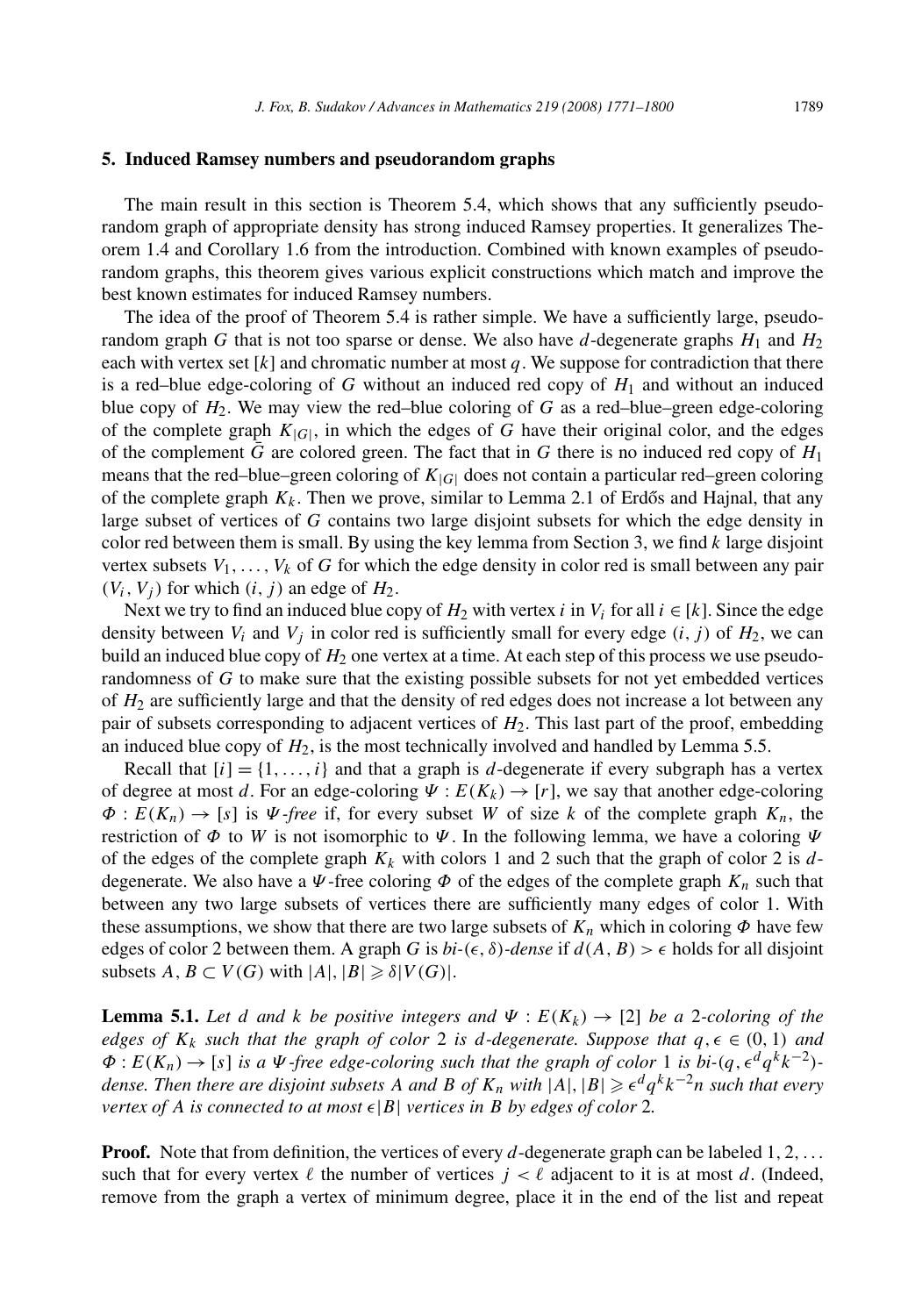this process in the remaining subgraph.) Therefore we may assume that the labeling 1*,...,k* of vertices of  $K_k$  has the property that for every  $\ell \in [k]$  there are at most *d* vertices  $j < \ell$  such that the color  $\Psi(j, \ell) = 2$ . Partition the vertex set of  $K_n$  into sets  $V_1, \ldots, V_k$  each of size  $\frac{n}{k}$ . For  $w \in V_i$  and a subset  $S \subset V_j$  with  $j \neq i$ , let  $N(w, S) = \{s \in S \mid \Phi(w, s) = \Psi(i, j)\}\$ . For  $i < \ell$ , let  $D(\ell, i)$  denote the number of vertices  $j \leq i$  such that the color  $\Psi(j, \ell) = 2$ . By the above assumption,  $D(\ell, i) \leq d$  for  $1 \leq i < \ell \leq k$ .

We will try iteratively to build a copy of *Kk* with coloring *Ψ* . After *i* steps, we either find two disjoint subsets of vertices *A,B* which satisfy the assertion of the lemma or we will have vertices  $v_1, \ldots, v_i$  and subsets  $V_{i+1,i}, V_{i+2,i}, \ldots, V_{k,i}$  such that

- 1. *V*<sub> $\ell, i$ </sub> is a subset of *V*<sub> $\ell$ </sub> of size  $|V_{\ell,i}| \ge \epsilon^{D(\ell,i)} q^{i D(\ell,i)} |V_{\ell}|$  for all  $i + 1 \le \ell \le k$ ,
- 2.  $\Phi(v_j, v_\ell) = \Psi(j, \ell)$  for  $1 \leq j < \ell \leq i$ , and
- 3. if  $j \leq i < \ell$  and  $w \in V_{\ell,i}$ , then  $\Phi(v_j, w) = \Psi(j, \ell)$ .

In the first step, we call a vertex  $w \in V_1$  *good* if  $|N(w, V_j)| \geq \epsilon |V_j|$  for all  $j > 1$  with  $\Psi(1, j) = 2$  and  $|N(w, V_j)| \geq q|V_i|$  for all  $j > 1$  with  $\Psi(1, j) = 1$ . If there is no good vertex in *V*<sub>1</sub>, then there is a subset  $A \subset V_1$  with  $|A| \ge \frac{1}{k-1} |V_1|$  and index  $j > 1$  such that either  $\Psi(1, j) = 1$  and every vertex  $w \in A$  is connected to less than  $q|V_i|$  vertices in  $V_i$  by edges of color 1 or  $\Psi(1, j) = 2$  and every vertex  $w \in A$  is connected to less than  $\epsilon |V_j|$  vertices in  $V_j$  by edges of color 2. Letting  $B = V_i$ , we conclude that the first case is impossible since the graph of color 1 is bi- $(q, \epsilon^d q^k k^{-2})$ -dense, while in the second case we would be done, since *A* and *B* would satisfy the assertion of the lemma. Therefore, we may assume that there is a good vertex *v*<sub>1</sub> ∈ *V*<sub>1</sub>, and we define *V*<sub>*i*.1</sub> = *N*(*v*<sub>1</sub>, *V*<sub>*i*</sub>) for *i* > 1.

Suppose that after step  $i$  the properties 1–3 are still satisfied. Then, in step  $i + 1$ , a vertex *w* ∈ *V<sub>i+1,i</sub>* is called *good* if  $|N(w, V_{j,i})| \ge \epsilon |V_{j,i}|$  for each  $j > i + 1$  with  $\Psi(i + 1, j) = 2$  and  $|N(w, V_{i,i})|$  ≥  $q|V_{i,i}|$  for each  $j>i+1$  with  $\Psi(i+1, j) = 1$ . If there is no good vertex in  $V_{i+1,i}$ , then there is a subset  $A \subset V_{i+1,i}$  with  $|A| \ge \frac{1}{k-i-1} |V_{i+1,i}|$  and  $j > i+1$  such that either  $\Psi(i+1)$ 1*, j*) = 1 and every vertex  $w \in A$  has fewer than  $q|V_{j,i}|$  edges of color 1 to  $V_{j,i}$  or  $\Psi(i+1,j) = 2$ and every vertex  $w \in A$  is connected to less than  $\epsilon |V_{j,i}|$  vertices in  $V_{j,i}$  by edges of color 2. Note that even in the last step when  $i + 1 = k$  the size of *A* is still at least  $|V_{k,k-1}|/k \geq \epsilon^d q^k |V_k|/k \geq$  $\epsilon^d q^k k^{-2} n$ . Therefore, letting  $B = V_{j,i}$ , we conclude that as before the first case is impossible since the graph of color 1 is bi- $(q, \epsilon^d q^k k^{-2})$ -dense, while the second case would complete the proof, since *A* and *B* would satisfy the assertion of the lemma. Hence, we may assume that there is a good vertex  $v_{i+1} \in V_{i+1,i}$ , and we define  $V_{j,i+1} = N(v_{i+1}, V_{j,i})$  for  $j > i+1$ . Note that  $|V_{j,i+1}| \geqslant q|V_{j,i}|$  if  $\Psi(i+1,j) = 1$  and  $|V_{j,i+1}| \geqslant \epsilon |V_{j,i}|$  if  $\Psi(i+1,j) = 2$ . This implies that after step  $i + 1$  we have that  $|V_{\ell,i+1}| \geqslant \epsilon^{D(\ell,i+1)} q^{i+1-D(\ell,i+1)} |V_{\ell}|$  for all  $i + 2 \leqslant \ell \leqslant k$ .

The iterative process must stop at one of the steps  $j \leq k - 1$ , since otherwise the coloring  $\Phi$ would not be *Ψ* -free. As we already explained above, when this happens we have two disjoint subsets *A* and *B* that satisfy the assertion of the lemma.  $\Box$ 

Notice that if coloring  $\Phi : K_n \to [s]$  is  $\Psi$ -free, then so is  $\Phi$  restricted to any subset of  $K_n$  of size  $\alpha n$ . Therefore, Lemma 5.1 has the following corollary.

**Corollary 5.2.** *Let d* and *k be positive integers and*  $\Psi$  :  $E(K_k) \rightarrow [2]$  *be a* 2*-coloring of the edges of*  $K_k$  *such that the graph of color* 2 *is d*-degenerate. If  $q, \alpha, \epsilon \in (0, 1)$  and  $\Phi : E(K_n) \to [s]$  *is a Ψ -free edge-coloring such that the graph of color* 1 *is bi-*( $q$ ,  $\alpha$  $ρ$ )*-dense with*  $ρ = ε<sup>d</sup> q<sup>k</sup> k<sup>-2</sup>$ , then *the graph of color* 2 *is*  $(\alpha, \rho, \epsilon, 2)$ *-sparse.*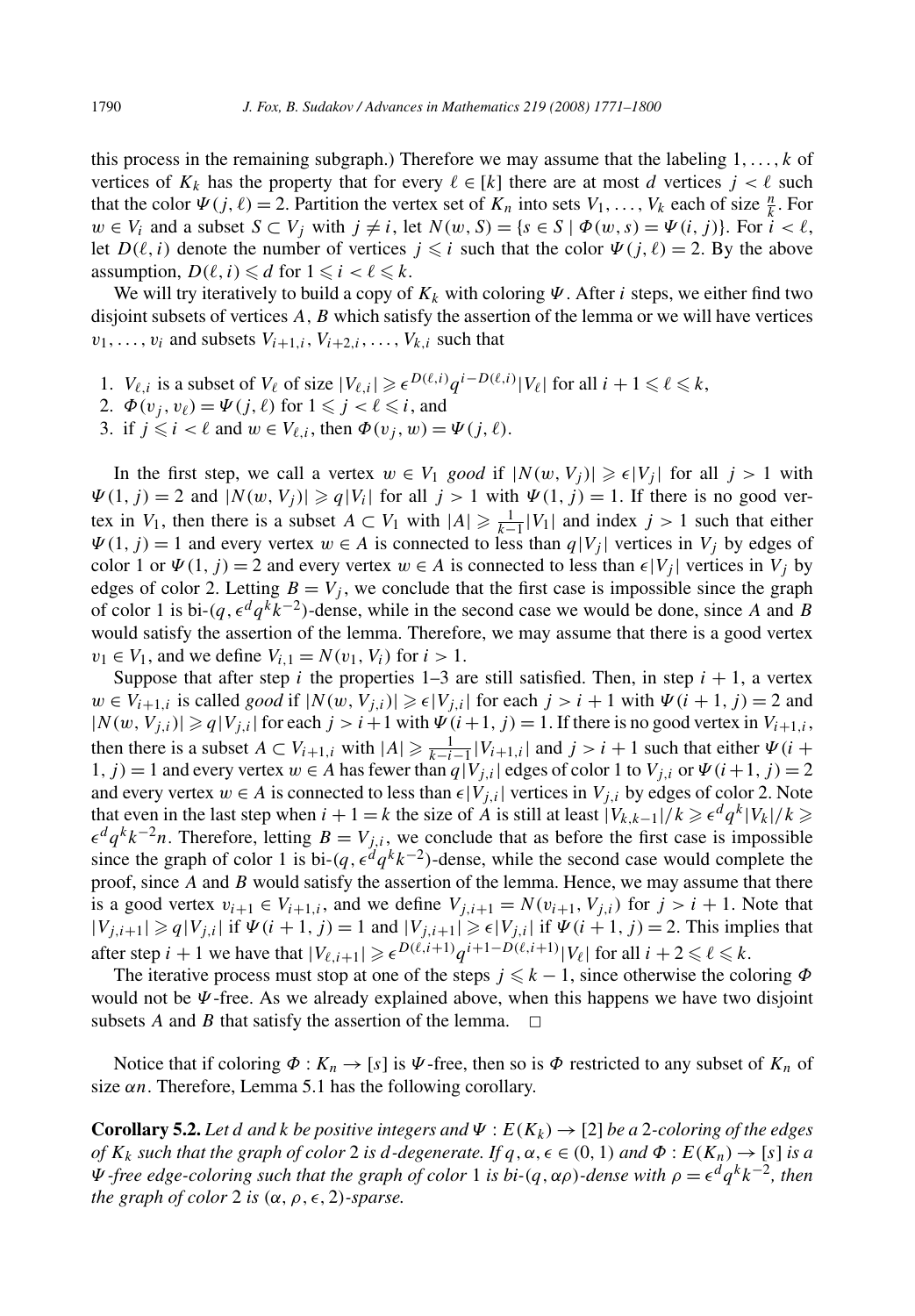The next statement follows immediately from Corollary 5.2 (with  $\epsilon/4$  instead of  $\epsilon$ ) and Corollary 3.3.

**Corollary 5.3.** Let *d*, *k*, and *h be positive integers and*  $\Psi$  :  $E(K_k) \to [2]$  *be a* 2*-coloring of the edges of*  $K_k$  *such that the graph of color* 2 *is d*-degenerate. Suppose that  $q, \alpha, \epsilon \in (0, 1)$  and *Φ* : *E(Kn)* → [*s*] *is a Ψ -free edge-coloring such that the graph of color* 1 *is bi-(q, αρ)-dense with*  $\rho = (\epsilon/4)^d q^k k^{-2}$ . Then the graph of color 2 is  $((\frac{2}{\rho})^{h-1} \alpha, 2^{1-h} \rho^h, \epsilon, 2^h)$ -sparse.

Pending one additional lemma, we are now ready to prove the main result of this section, showing that pseudo-random graphs have strong induced Ramsey properties.

**Theorem 5.4.** Let  $\chi \geq 2$  and G be a  $(p, \lambda)$ -pseudo-random graph with  $0 < p \leq 3/4$  and  $\lambda \leq ((\frac{p}{10k})^d 2^{-pk})^{20 \log \chi}$  *n. Then every d-degenerate graph on k vertices with chromatic number at most χ occurs as an induced monochromatic copy in every* 2*-coloring of the edges of G. Moreover, all of these induced monochromatic copies can be found in the same color.*

Taking  $p = 1/k$ ,  $n = k^{cd \log x}$  and constant *c* sufficiently large so that  $((\frac{p}{10k})^d 2^{-pk})^{20 \log x}$  $n^{-0.1}$  one can easily see that this result implies Theorem 1.4. To obtain Corollary 1.6, recall that for a prime power *n*, the Paley graph  $P_n$  has vertex set  $\mathbb{F}_n$  and distinct vertices  $x, y \in \mathbb{F}_n$  are adjacent if *x* − *y* is a square. This graph is  $(1/2, \lambda)$ -pseudo-random with  $\lambda = \sqrt{n}$  (see e.g., [37]). Therefore, for sufficiently large constant *c*, the above theorem with  $n = 2^{ck \log^2 k}$ ,  $p = 1/2$  and  $d = \chi = k$  implies that every graph on *k* vertices occurs as an induced monochromatic copy in all 2-edge-colorings of the Paley graph. Similarly, one can prove that there is a constant *c* such that, with high probability, the random graph  $G(n, 1/2)$  with  $n \ge 2^{ck \log^2 k}$  satisfies that every graph on *k* vertices occurs as an induced monochromatic copy in all 2-edge-colorings of *G*.

**Proof of Theorem 5.4.** Suppose for contradiction that there is an edge-coloring  $\Phi_0$  of *G* with colors red and blue, and  $d$ -degenerate graphs  $H_1$  and  $H_2$  each having  $k$  vertices and chromatic number at most *χ* such that there is no induced red copy of  $H_1$  and no induced blue copy of  $H_2$ . Since  $H_1, H_2$  are *d*-degenerate graphs on *k* vertices we may suppose that their vertex set is [*k*] and every vertex *i* has at most *d* neighbors less than *i* in both  $H_1$  and  $H_2$ .

Consider the red–blue–green edge-coloring  $\Phi$  of the complete graph  $K_n$ , in which the edges of *G* have their original coloring  $\Phi_0$ , and the edges of the complement *G* are colored green. Let  $\Psi$  be the edge-coloring of the complete graph  $K_k$  where the red edges form a copy of  $H_1$ and the remaining edges are green. By assumption, the coloring  $\Phi$  is  $\Psi$ -free. Since *G* is  $(p, \lambda)$ pseudo-random, we have that the density of edges in *G*¯ between any two disjoint sets *A,B* of size at least  $6p^{-1}\lambda$  is at least

$$
d_{\tilde{G}}(A, B) = 1 - d_G(A, B) \ge 1 - \left(p + \frac{\lambda}{\sqrt{|A||B|}}\right) \ge 1 - \frac{7}{6}p.
$$

Therefore the green graph in coloring  $\Phi$  is bi- $(q, 6p^{-1} \frac{\lambda}{n})$ -dense for  $q = 1 - 7p/6$ .

Let  $\epsilon = \frac{p}{1000k^6}$ ,  $\rho = (\epsilon/4)^d q^k k^{-2}$ ,  $h = \log \chi$ , and  $\alpha = (\rho/2)^{h-1}$ . Using that  $q = 1 - 7p/6$ and  $\lambda/n \leqslant \left( \left( \frac{p}{10k} \right)^d 2^{-pk} \right)^{20 \log \chi}$  it is straightforward to check that  $6p^{-1} \frac{\lambda}{n} \leqslant 2^{1-h} \rho^h = \alpha \rho$ . By Corollary 5.3 and Definition 3.1, there are  $2^h = \chi$  subsets  $W_1, \ldots, W_\chi$  of  $K_n$  with  $|W_1| = \cdots =$  $|W_\chi|$  ≥ 2<sup>1−*h*</sup> $\rho$ <sup>*h*</sup>*n*, such that the sum of the densities of red edges between all pairs *W<sub>i</sub>* and *W<sub>j</sub>* is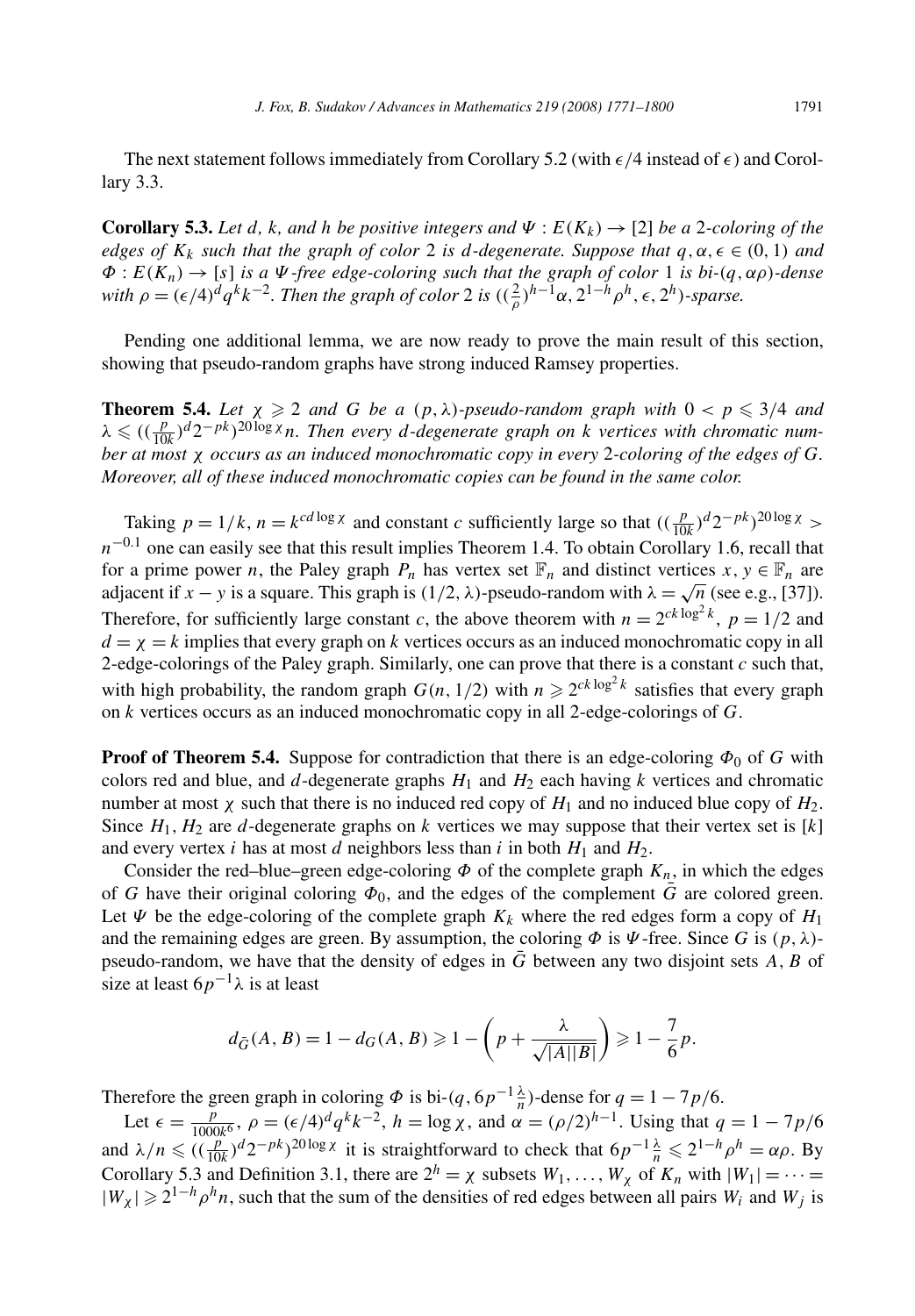at most  $\binom{\chi}{2} \epsilon$ . Hence, the density between  $W_i$  and  $W_j$  is also at most  $\chi^2 \epsilon$  for all  $1 \leq i < j \leq \chi$ . Partition every set *W<sub>i</sub>* into *k* subsets each of size  $|W_i|/k \ge \frac{1}{k} 2^{1-h} \rho^h n$ . Since the chromatic number of  $H_2$  is at most  $\chi$  and it has k vertices, we can choose for every vertex *i* of  $H_2$  one of these subsets, which we call  $V_i$ , such that all subsets corresponding to vertices of  $H_2$  in the same color class (of a proper  $\chi$ -coloring) come from the same set  $W_{\ell}$ . In particular, for every edge  $(i, j)$  of  $H_2$ , the corresponding sets  $V_i$  and  $V_j$  lie in two different sets  $\{W_\ell\}$ . Since the size of  $V_i$ 's is by a factor  $k$  smaller than the size of  $W_\ell$ 's the density of red edges between  $V_i$  and  $V_j$ corresponding to an edge in  $H_2$  is at most  $k^2 \chi^2 \epsilon \leq \frac{p}{1000k^2}$  (note that it can increase by a factor at most  $k^2$  compared to the density between the sets  $\{W_\ell\}$ ). Notice that the subgraph  $G' \subset G$ induced by *V*<sub>1</sub> ∪ ··· ∪ *V<sub>k</sub>* has  $n' \ge 2^{1-h} \rho^h n$  vertices and is also  $(p, \lambda)$ -pseudo-random. By the definitions of  $\rho$  and  $h$ , and our assumption on  $\lambda$ , we have that

$$
\lambda/n' \leq 2^{h-1} \rho^{-h} \lambda/n \leq 2^{h-1} \rho^{-h} \left( \left( \frac{p}{10k} \right)^d 2^{-pk} \right)^{20\log \chi} \leq \left( \left( \frac{p}{10k} \right)^d 2^{-pk} \right)^{10\log \chi}.
$$

Applying Lemma 5.5 below with  $H = H_2$  to the coloring  $\Phi_0$  of graph *G'* with partition  $V_1 \cup$  $\cdots \cup V_k$ , we find an induced blue copy of  $H_2$ , completing the proof.  $\Box$ 

**Lemma 5.5.** *Let H be a d-degenerate graph with vertex set* [*k*] *such that each vertex i has at most d neighbors less than i. Let*  $G = (V, E)$  *be a*  $(p, \lambda)$ *-pseudo-random graph on n vertices*  $with\ 0 < p \leq 3/4$ ,  $\lambda \leq ((\frac{p}{10k})^d 2^{-pk})^{10}n$  *and let*  $V = V_1 \cup \cdots \cup V_k$  *be a partition of its vertices such that each Vi has size n/k. Suppose that the edges of G are* 2*-colored, red and blue, such that for every edge*  $(j, \ell)$  *of H, the density of red edges between the pair*  $(V_i, V_\ell)$  *is at most*  $\beta = \frac{p}{1000k^2}$ . Then there is an induced blue copy of *H* in *G* for which the image of every vertex  $i \in [k]$  *lies in*  $V_i$ *.* 

**Proof.** For  $i < j$ , let  $D(i, j)$  denote the number of neighbors of *j* that are at most *i*. Let  $\epsilon_1 = \frac{1}{k}$ ,  $\epsilon_2 = \frac{p}{10k}$ , and  $\delta = (1 - p)^k p^d$ . Since  $p \leq 3/4$ , notice that  $\delta \geq 2^{-3pk} p^d$  and

$$
\lambda \leqslant \left( \left( \frac{p}{10k} \right)^d 2^{-pk} \right)^{10} n \leqslant \frac{p^8}{(10k)^{10}} \delta^2 n. \tag{6}
$$

We construct an induced blue copy of  $H$  one vertex at a time. At the end of step  $i$ , we will have vertices  $v_1, \ldots, v_i$  and subsets  $V_{j,i} \subset V_j$  for  $j > i$  such that the following four conditions hold:

- 1. for  $j, \ell \leq i$ , if  $(j, \ell)$  is an edge of *H*, then  $(v_j, v_\ell)$  is a blue edge of *G*, otherwise  $v_j$  and  $v_\ell$ are not adjacent in *G*,
- 2. for  $j \leq i < \ell$ , if  $(j, \ell)$  is an edge of *H*, then  $v_j$  is adjacent to all vertices in  $V_{\ell, i}$  by blue edges, otherwise there are no edges of *G* from  $v_i$  to  $V_{\ell,i}$ ,
- 3. for  $i < j$ , we have  $|V_{j,i}| \geq (1 p \epsilon_2)^{i D(i,j)}(p \epsilon_2)^{D(i,j)}|V_j|$ , and
- 4. for  $j, \ell > i$  if  $(j, \ell)$  is an edge of *H*, then the density of red edges between  $V_{i,i}$  and  $V_{\ell,i}$  is at most  $(1 + \epsilon_1)^i \beta$ .

Clearly, in the end of the first *k* steps of this process we obtain a required copy of *H*. For  $i = 0$ and  $j \in [k]$ , define  $V_{i,0} = V_i$ . Notice that the above four properties are satisfied for  $i = 0$  (the first two properties being vacuously satisfied). We now assume that the above four properties are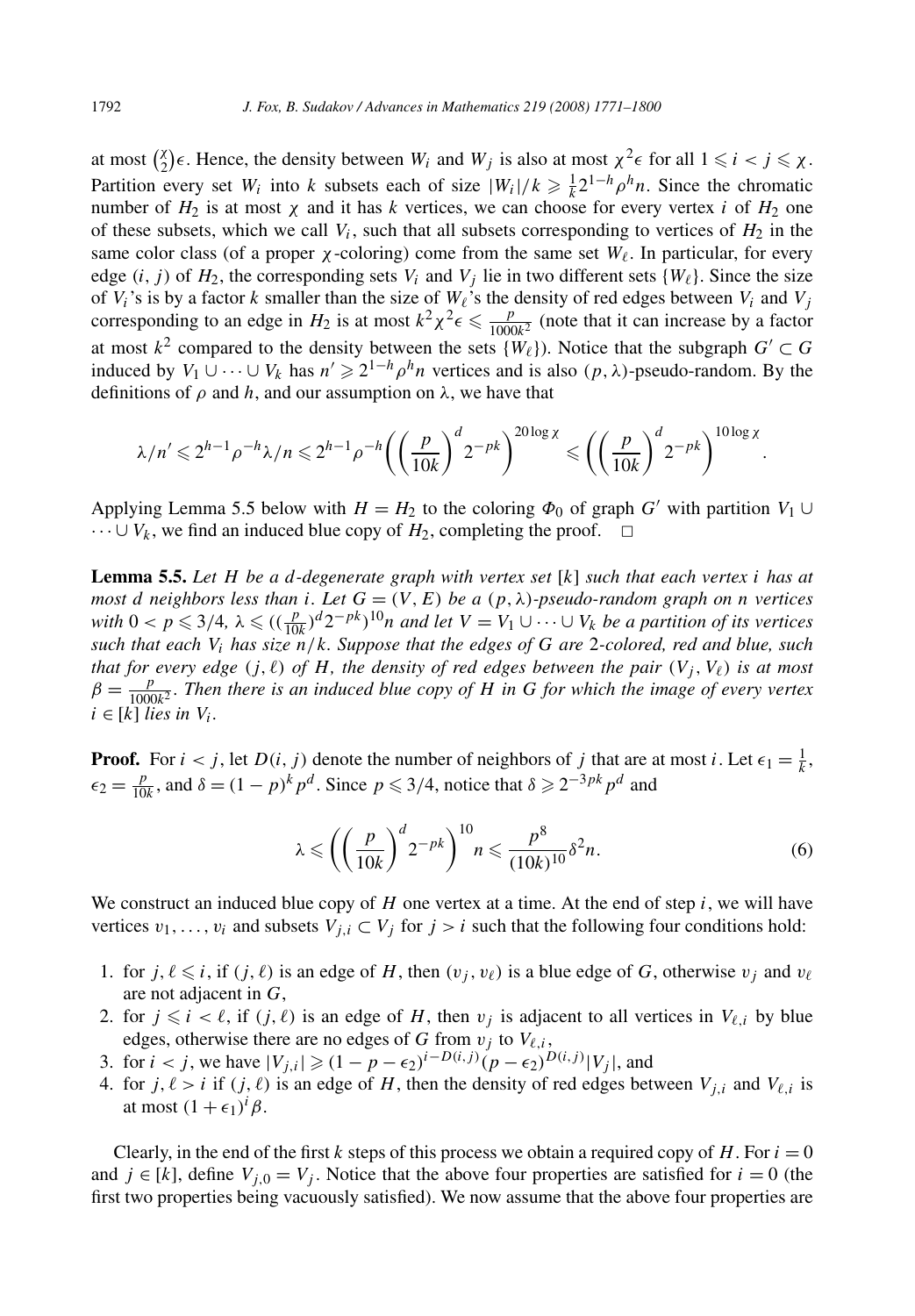satisfied at the end of step *i*, and show how to complete step  $i + 1$  by finding a vertex  $v_{i+1} \in V_{i+1,i}$ and subsets  $V_{j,i+1} \subset V_{j,i}$  for  $j > i+1$  such that the conditions 1–4 still hold.

We need to introduce some notation. For a vertex  $w \in V_j$  and a subset  $S \subset V_\ell$  with  $j \neq \ell$ , let

- $N(w, S)$  denote the set of vertices  $s \in S$  such that  $(s, w)$  is an edge of *G*,
- $B(w, S)$  denote the set of vertices  $s \in S$  such that  $(s, w)$  is a blue edge of *G*,
- $R(w, S)$  denote the set of vertices  $s \in S$  such that  $(s, w)$  is a red edge of *G*,
- $\overline{N}(w, S) = N(w, S)$  if  $(j, \ell)$  is an edge of *H* and  $\overline{N}(w, S) = S \setminus N(w, S)$  otherwise,
- $\tilde{B}(w, S) = B(w, S)$  if  $(j, \ell)$  is an edge of *H* and  $\tilde{B}(w, S) := S \setminus N(w, S)$  otherwise, and
- $p_{i,\ell} = p$  if  $(j,\ell)$  is an edge of *H* and  $p_{i,\ell} = 1 p$  if  $(j,\ell)$  is not an edge of *H*.

Note that since graph *G* is pseudo-random with edge density *p*, by the above definitions, for every large subset  $S \subset V_\ell$  and for most vertices  $w \in V_j$  we expect the size of  $\tilde{N}(w, S)$  to be roughly  $p_{i,\ell}|S|$ . We also have for all  $S \subset V_\ell$  and  $w \in V_j$  that  $\tilde{B}(w, S) = \tilde{N}(w, S) \setminus R(w, S)$ .

Call a vertex  $w \in V_{i+1,i}$  *good* if for all  $j > i+1$ ,  $\tilde{B}(w, V_{j,i}) \geq (p_{i+1,j} - \epsilon_2)|V_{j,i}|$  and for every edge  $(j, \ell)$  of *H* with  $j, \ell > i + 1$ , the density of red edges between  $\tilde{B}(w, V_{i,i})$  and  $\tilde{B}(w, V_{\ell,i})$ is at most  $(1 + \epsilon_1)^{i+1}\beta$ . If we find a good vertex  $w \in V_{i+1,i}$ , then we simply let  $v_{i+1} = w$  and  $V_{j,i+1} = \tilde{B}(w, V_{j,i})$  for  $j > i + 1$ , completing step  $i + 1$ . It therefore suffices to show that there is a good vertex in  $V_{i+1,i}$ .

We first throw out some vertices of  $V_{i+1,i}$  ensuring that the remaining vertices satisfy the first of the two properties of good vertices. For  $j > i + 1$  and an edge  $(i + 1, j)$  of *H*, let  $R_j$  consist of those  $w \in V_{i+1,i}$  for which the number of red edges  $(w, w_j)$  with  $w_j \in V_{j,i}$  is at least  $\frac{\epsilon_2}{2} |V_{j,i}|$ . Since the density of red between  $V_{i+1,i}$  and  $V_{j,i}$  is at most  $(1 + \epsilon_1)^i \beta$ , then  $R_j$  contains at most

$$
|R_j| \leq \frac{(1+\epsilon_1)^i \beta |V_{i+1,i}| |V_{j,i}|}{\frac{\epsilon_2}{2} |V_{j,i}|} = 2(1+\epsilon_1)^i \epsilon_2^{-1} \beta |V_{i+1,i}|
$$

vertices. Let *V'* be the set of vertices in  $V_{i+1,i}$  that are not in any of the  $R_j$ . Using that  $\epsilon_1 =$  $1/k$ ,  $\epsilon_2 = \frac{p}{10k}$  and  $\beta = \frac{p}{1000k^2}$  we obtain

$$
|V'| \ge |V_{i+1,i}| - \sum_{j>i+1} |R_j| \ge |V_{i+1,i}| - k(2(1+\epsilon_1)^i \epsilon_2^{-1} \beta |V_{i+1,i}|)
$$
  
\n
$$
\ge (1 - 2k(1+\epsilon_1)^k \epsilon_2^{-1} \beta) |V_{i+1,i}| \ge \frac{1}{2} |V_{i+1,i}|.
$$

For  $j > i + 1$ , let  $S_j$  consist of those  $w \in V'$  for which  $\tilde{N}(w, V_{j,i}) < (p_{i+1,j} - \frac{\epsilon_2}{2})|V_{j,i}|$ . Then the density of edges of *G* between  $S_j$  and  $V_{j,i}$  deviates from *p* by at least  $\frac{\epsilon_2}{2}$ . Since graph *G* is  $(p, \lambda)$ -pseudo-random, we obtain that  $\frac{\epsilon_2}{2} \leq \frac{\lambda}{\sqrt{|V_i|}}$  $\frac{\lambda}{|V_{j,i}| |S_j|}$  and hence  $|S_j| \leq \frac{4\lambda^2}{\epsilon_2^2 |V_{j,i}|}$ . Also using that  $p \leq 3/4$  we have  $1 - p - \epsilon_2 = 1 - p - \frac{p}{10k} \geq (1 - \frac{1}{3k})(1 - p)$ . Therefore, our third condition, combined with  $\delta = (1 - p)^k p^d$  and  $(1 - x)^t \geq 1 - xt$  for all  $0 \leq x \leq 1$ , imply that for  $j \geq i + 1$ 

$$
|V_{j,i}| \ge (1 - p - \epsilon_2)^{i - D(i,j)}(p - \epsilon_2)^{D(i,j)}|V_j| \ge (1 - p - \epsilon_2)^k (p - \epsilon_2)^d |V_j|
$$
  
\n
$$
\ge \left(\left(1 - \frac{1}{3k}\right)(1 - p)\right)^k \left(p - \frac{p}{10k}\right)^d |V_j|
$$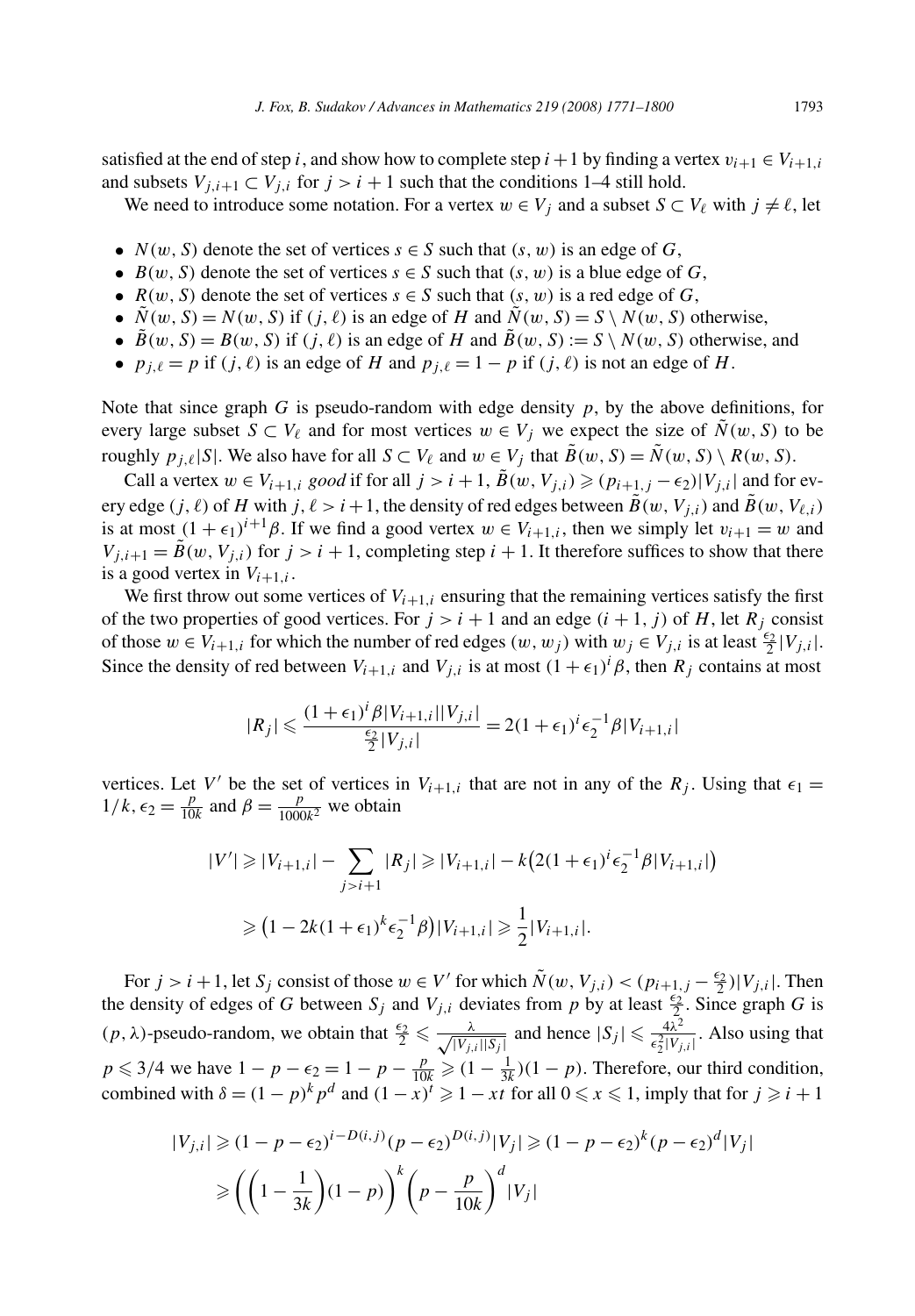$$
\geqslant \left(1 - \frac{1}{3k}\right)^k \left(1 - \frac{1}{10k}\right)^k (1 - p)^k p^d |V_j|
$$
  

$$
\geqslant \frac{1}{2} (1 - p)^k p^d |V_j| = \frac{\delta n}{2k}.
$$
 (7)

Since  $\lambda \le \frac{p\delta}{100k^3}n$  (see (6)) and  $\epsilon_2 = \frac{p}{10k}$ , we therefore have  $|S_j| \le \frac{4\lambda^2}{\epsilon_2^2|V_{j,i}|} \le \frac{1}{4k}|V_{i+1,i}|$ . Let  $V''$ be the set of vertices in  $V'$  that are not in any of the sets  $S_i$ . The cardinality of  $V''$  is at least

$$
|V''| \geq |V'| - \sum_{j>i+1} |S_j| \geq |V'| - k \cdot \left(\frac{1}{4k}|V_{i+1,i}|\right) \geq |V'| - \frac{1}{4}|V_{i+1,i}| \geq \frac{1}{4}|V_{i+1,i}|.
$$

Moreover, by definition, for every  $j > i + 1$  and every vertex  $w \in V''$  there are  $|R(w, V_{j,i})| \leq$  $\frac{\epsilon_2}{2}$  |*V<sub>j,i</sub>*| red edges from *w* to *V<sub>j,i</sub>* if  $(i + 1, j)$  is an edge of *H* and also  $\tilde{N}(w, V_{j,i})$  has size at least  $(p_{i+1,j} - \frac{\epsilon_2}{2})|V_{j,i}|$ . This implies that

$$
\left|\tilde{B}(w,V_{j,i})\right| = \left|\tilde{N}(w,V_{j,i})\setminus R(w,V_{j,i})\right| \geq \left|\tilde{N}(w,V_{j,i})\right| - \frac{\epsilon_2}{2}|V_{j,i}| \geq (p_{i+1,j} - \epsilon_2)|V_{j,i}|
$$

and therefore the vertices of  $V''$  satisfy the first of the two properties of good vertices.

We have reduced our goal to showing that there is an element of  $V''$  that has the second property of good vertices. For  $i + 1 < j < \ell \leq k$  and  $(j, \ell)$  an edge of *H*, let  $T_{j, \ell}$  denote the set of  $w \in V''$  such that the density of red edges between  $\tilde{B}(w, V_{j,i})$  and  $\tilde{B}(w, V_{\ell,i})$  is more than  $(1 + \epsilon_1)^{i+1}\beta$ . Notice that any vertex of *V''* not in any of the sets  $T_{j,\ell}$  is good. Therefore, if we show that  $|T_{j,\ell}| < \frac{|V''|}{k^2}$  for each  $T_{j,\ell}$ , then there is a good vertex in  $V''$  and the proof would be complete. To do so we will assume without loss of generality that  $p_{i+1,i}$  and  $p_{i+1,\ell}$  are both  $p$ (the other 3 cases can be treated similarly using the fact that  $\bar{G}$  is  $(1 - p, \lambda)$ -pseudo-random). Since by (7) we have that  $|V_{\ell,i}|, |V_{j,i}| \ge \frac{\delta n}{2k}$  and  $\frac{|V''|}{k^2} \ge \frac{1}{4k^2} |V_{i+1,i}| \ge \frac{\delta n}{8k^3}$ , the result follows from the following claim.

**Claim 5.6.** *Let X, Y and Z be three disjoint subsets of our (p, λ)-pseudo-random graph G such* that  $|X| \geq \frac{\delta n}{8k^3}$  and  $|Y|, |Z| \geq \frac{\delta n}{2k}$ . For every  $w \in X$  let  $B_1(w), B_2(w)$  be the set of vertices in Y *and Z respectively connected to <i>w by a blue edge and suppose that*  $|B_1(w)| \geq (p - \frac{p}{10k})|Y|$  *and*  $|B_2(w)| \ge (p - \frac{p}{10k})|Z|$ . Also suppose that the density of red edges between *Y* and *Z* is at most  $\eta$ *for some*  $\eta \ge \frac{p^k}{1000k^2}$ . Then there is a vertex  $w \in X$  such that the density of red edges between  $B_1(w)$  *and*  $B_2(w)$  *is at most*  $\frac{k+1}{k}\eta$ .

**Proof.** Let *m* denote the number of triangles  $(x, y, z)$  with  $x \in X, y \in Y, z \in Z$ , such that the edge  $(y, z)$  is red. We need an upper bound on *m*. Let *U* be the set of vertices in *Y* that have fewer than  $p^3 \delta^3 (10k)^{-10} n$  red edges to *Z*. So the number  $m_1$  of triangles  $(x, y, z)$  which have *y* ∈ *U* and edge  $(y, z)$  red is clearly at most  $m_1 \text{ ≤ } p^3 \delta^3 (10k)^{-10} n^3$ . Let  $W_1, W_2$  denote the subsets of vertices in *Y* whose number of neighbors in *X* is at least  $(p + \frac{p}{20k})|X|$  or respectively at most  $(p - \frac{p}{20k})|X|$ . Since the density of edges between  $W_i$  and  $\overline{X}$  deviates from *p* by at least  $\frac{p}{20k}$ , using  $(p, \lambda)$ -pseudo-randomness of *G*, we have  $\frac{p}{20k} \leq \frac{\lambda}{\sqrt{|X|}}$  $\frac{\lambda}{|X||W_i|}$ , or equivalently,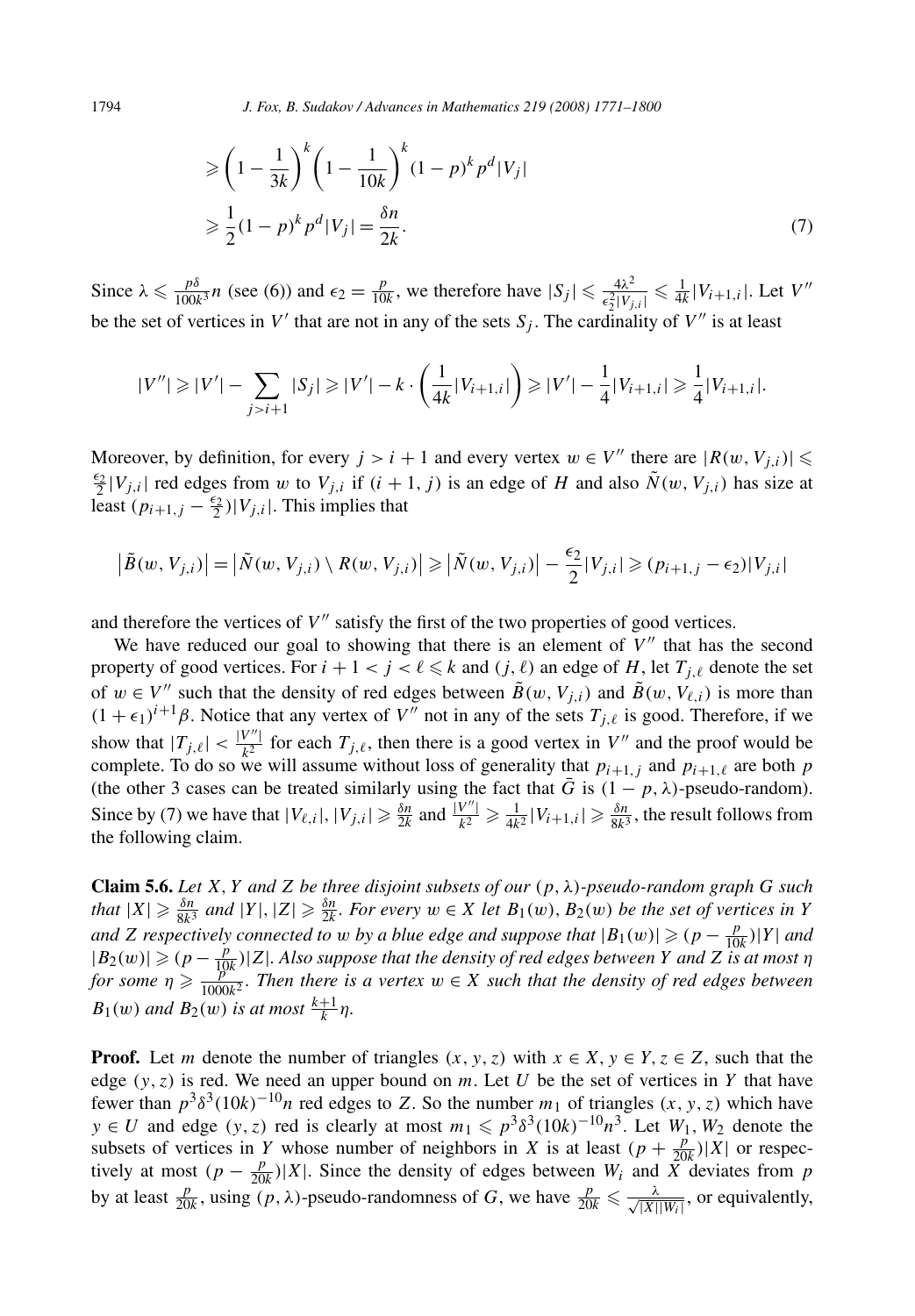$|X||W_i| \leq 400k^2p^{-2}\lambda^2$ . Therefore, using the upper bound  $\lambda \leq \frac{p^8}{(10k)^{10}}\delta^2n$  from (6), the number *m*<sub>2</sub> of triangles  $(x, y, z)$  with  $y \in W = W_1 \cup W_2$  and edge  $(y, z)$  red is at most

$$
m_2 \leqslant |X||W|n \leqslant 800k^2p^{-2}\lambda^2n \leqslant (10k)^{-10}p^4\delta^4n^3.
$$

For  $y \in Y \setminus (U \cup W)$ , we have the number of neighbors of *y* in *X* satisfy  $\Big|$  $\frac{|N(y,X)|}{|X|} - p \leq \frac{p}{20k}$ and the number of red edges from *y* to *Z* is at least  $p^3 \delta^3 (10k)^{-10} n$ . Recall that  $R(y, Z)$  denotes the set of vertices in *Z* connected to *y* by red edges, hence we have that  $|R(y, Z)| \geq$  $p^3 \delta^3 (10k)^{-10} n$  for every  $y \in Y \setminus (U \cup W)$ . We also have that  $|N(y, X)| \geqslant p|X|/2 \geqslant \frac{p\delta n}{16k^3}$ . Since *G* is  $(p, \lambda)$ -pseudo-random, we can bound the number of edges between  $N(y, X)$  and *R(y, Z)* by  $p|N(y, X)|R(y, Z)| + \lambda \sqrt{|N(y, X)||R(y, Z)|}$ . Using the above lower bounds on  $|N(y, X)|$  and  $|R(y, Z)|$ , and the upper bound (6) for  $\lambda$ , one can easily check that

$$
\frac{\lambda}{\sqrt{|N(y, X)||R(y, Z)|}} \leq \frac{\lambda}{\sqrt{(p\delta n/(16k^3))(p^3\delta^3(10k)^{-10}n)}} \leq \frac{p}{20k}.
$$

Hence the number of edges between  $N(y, X)$  and  $R(y, Z)$  is at most  $\left(p + \frac{p}{20k}\right) \left| N(y, X) \right| \left| R(y, Z) \right|$ . Recall that for all  $y \in Y \setminus (U \cup W)$  we have that  $|N(y, X)| \le (p + \frac{p}{20k}) |\widetilde{X}|$ . Also, since the density of red edges between *Y* and *Z* is at most  $\eta$ , we have that  $\sum_{y} |R(y, Z)| \leq \eta |Y||Z|$ . Therefore, the number  $m_3$  of triangles  $(x, y, z)$  with  $y \in Y \setminus (U \cup W)$ ,  $x \in X$ ,  $z \in Z$  such that the edge  $(y, z)$ is red is at most

$$
m_3 \leqslant \left(p + \frac{p}{20k}\right) \sum_{y \in Y \setminus (U \cup W)} |N(y, X)| |R(y, Z)|
$$
  
 
$$
\leqslant \left(p + \frac{p}{20k}\right)^2 |X| \sum_{y} |R(y, Z)| \leqslant \left(p + \frac{p}{20k}\right)^2 \eta |X||Y||Z|.
$$

Using the lower bounds on  $|X|$ ,  $|Y|$ ,  $|Z|$ ,  $\eta$  from the assertion of the claim we have that

$$
p^2 \eta |X||Y||Z| \ge \frac{p^3 \delta^3}{(10k)^7} n^3 \ge (10k)^3 \max(m_1, m_2).
$$

This implies that the total number of triangles  $(x, y, z)$  with  $x \in X$ ,  $y \in Y$ ,  $z \in Z$ , such that the edge *(y, z)* is red is at most

$$
m \leq m_1 + m_2 + m_3 \leq 2 \frac{p^2 \eta |X||Y||Z|}{(10k)^3} + \left(p + \frac{p}{20k}\right)^2 \eta |X||Y||Z|
$$
  

$$
\leq (1 + 1/(8k)) p^2 \eta |X||Y||Z|.
$$

Therefore, there is vertex  $w \in X$  such that the number of these triangles through *w* is at most  $(1 + 1/(8k))p^2\eta|Y||Z|$ . Since  $B_1(w) \subset N(w, Y)$  and  $B_2(w) \subset N(w, Z)$ , then the number of red edges between  $B_1(w)$  and  $B_2(w)$  is at most  $(1 + 1/(8k))p^2\eta|Y||Z|$ . Since we have that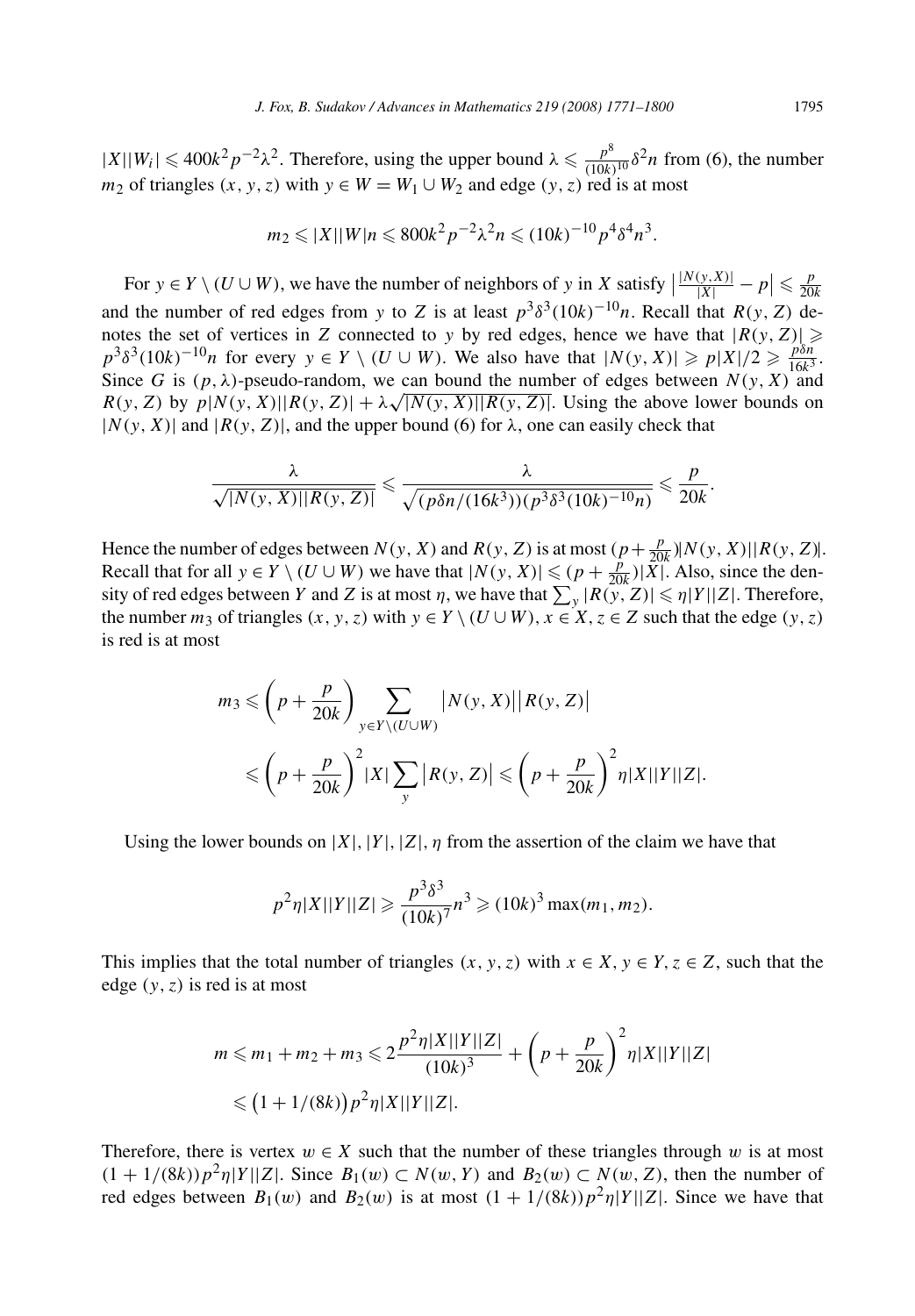$|B_1(w)|$  ≥  $(p - \frac{p}{10k})|Y|$  and  $|B_2(w)|$  ≥  $(p - \frac{p}{10k})|Z|$ , the density of red edges between  $B_1(w)$ and  $B_2(w)$  can be at most

$$
\frac{(1+1/(8k))p^2\eta|Y||Z|}{|B_1(w)||B_2(w)|} \leq \frac{(1+1/(8k))p^2\eta}{(p-\frac{p}{10k})^2} \leq \frac{k+1}{k}\eta,
$$

completing the proof.  $\square$ 

#### **6. Trees with superlinear induced Ramsey numbers**

In this section we prove Theorem 1.7, that there are trees whose induced Ramsey number is superlinear in the number of vertices. The proof uses Szemerédi's regularity lemma, which we mentioned in the introduction.

A red–blue edge-coloring of the edges of a graph partitions the graph into two monochromatic subgraphs, the *red graph*, which contains all vertices and all red edges, and the *blue graph*, which contains all vertices and all blue edges. The weak induced Ramsey number  $r_{\text{weak ind}}(H_1, H_2)$ , introduced by Gorgol and Łuczak [30], is the least positive integer *n* such that there is a graph *G* on *n* vertices such that for every red–blue coloring of the edges of *G*, either the red graph contains  $H_1$  as an induced subgraph or the blue graph contains  $H_2$  as an induced subgraph. Note that this definition is a relaxation of the induced Ramsey numbers since we allow blue edges between the vertices of a red copy of  $H_1$  or red edges between the vertices of a blue copy of  $H_2$ . Therefore a weak induced Ramsey number lies between the usual Ramsey number and the induced Ramsey number. Using this new notion we can strengthen Theorem 1.7 as follows. Recall that  $K_{1,k}$ denotes a star with *k* edges.

**Theorem 6.1.** *For each*  $\alpha \in (0, 1)$ *, there is a constant*  $k(\alpha)$  *such that if H is a graph on*  $k \geq k(\alpha)$ *vertices with maximum independent set of size less than*  $(1 - \alpha)k$ *, then*  $r_{\text{weak ind}}(K_{1,k},H) \geqslant \frac{k}{\alpha}$ *.* 

Let *T* be a tree which is a union of path of length *k/*2 with the star of size *k/*2 such that the end point of the path is the center of the star. Since *T* contains the path  $P_{k/2}$  and the star  $K_{1,k/2}$ as induced subgraphs, then  $r_{\text{ind}}(T) \geq r_{\text{weak ind}}(P_{k/2}, K_{1,k/2})$ . By using the above theorem with *k/*2 instead of *k*,  $H = P_{k/2}$ , and sufficiently small  $\alpha$ , we obtain that  $r_{\text{ind}}(T)/k \to \infty$ . Moreover the same holds for every sufficiently large tree which contains a star and a matching of linear size as subgraphs. We deduce Theorem 6.1 from the following lemma.

**Lemma 6.2.** *For each*  $\delta > 0$  *there is a constant*  $c_{\delta} > 0$  *such that if*  $G = (V, E)$  *is a graph on n vertices, then there is a* 2*-coloring of the edges of G with colors red and blue such that the red graph has maximum degree less than δn and for every subset W* ⊂ *V , either there are at least cδn*<sup>2</sup> *blue edges in the subgraph induced by W or there is an independent set in W in the blue graph of cardinality at least*  $|W| - \delta n$ .

**Proof.** Let  $\epsilon = \frac{\delta^2}{100}$ . By Szemerédi's regularity lemma, there is a positive integer  $M(\epsilon)$  together with an equitable partition  $V = \bigcup_{i=1}^{k} V_i$  of vertices of the graph  $G = (V, E)$  into *k* parts with  $\frac{1}{\epsilon}$  $k < M(\epsilon)$  such that all but at most  $\epsilon k^2$  of the pairs  $(V_i, V_j)$  are  $\epsilon$ -regular. Recall that a partition is equitable if  $||V_i| - |V_j|| \le 1$  and a pair  $(V_i, V_j)$  is called  $\epsilon$ -regular if for every  $X \subset V_i$  and  $Y \subset V_j$  with  $|X| > \epsilon |V_i|$  and  $|Y| > \epsilon |V_j|$ , we have  $|d(X, Y) - d(V_i, V_j)| < \epsilon$ . Let  $c_\delta = \epsilon M(\epsilon)^{-2}$ .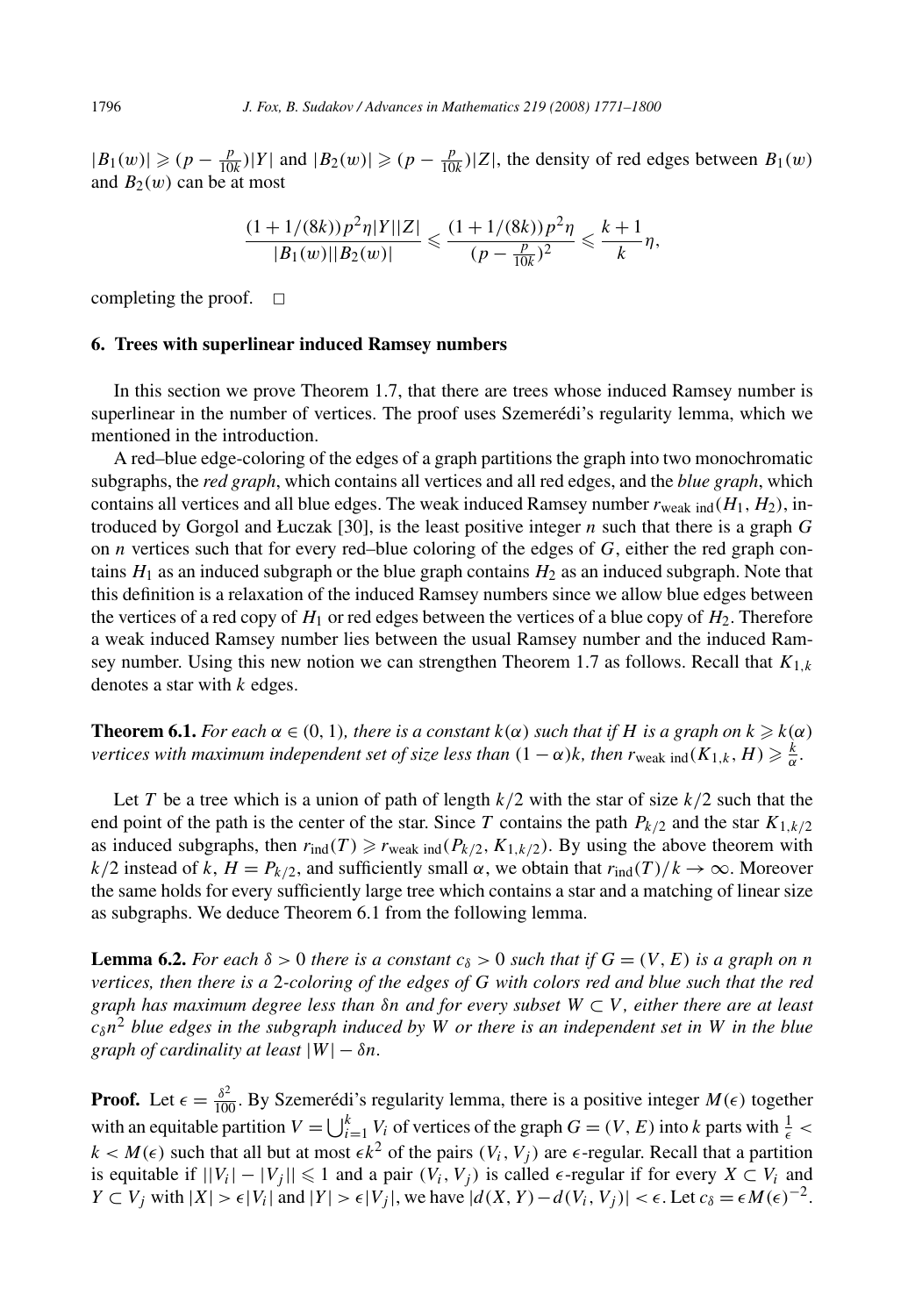Notice that to prove Lemma 6.2, it suffices to prove it under the assumption that  $n$  is sufficiently large. So we may assume that  $n \geqslant \epsilon^{-1} M(\epsilon)$ .

If a pair  $(V_i, V_j)$  is  $\epsilon$ -regular with density  $d(V_i, V_j)$  at least  $2\epsilon$ , then color the edges between  $V_i$  and  $V_j$  blue. Let  $G'$  be the subgraph of  $G$  formed by deleting the edges of  $G$  that are already colored blue. Let  $V'$  be the vertices of  $G'$  of degree at least  $\delta n$ . Color blue any edge of  $G'$  with a vertex in V'. The remaining edges are colored red. First notice that every vertex has red degree less than *δn*.

We next show that  $|V'|$  is small by showing that  $G'$  has few edges. There are at most

$$
\sum_{i=1}^k \binom{|V_i|}{2} \leqslant \frac{n^2}{k} \leqslant \epsilon n^2
$$

edges  $(v, w)$  of *G* with *v* and *w* both in the same set  $V_i$ . Since at most  $\epsilon k^2$  of the pairs  $(V_i, V_j)$ are not  $\epsilon$ -regular, then there are at most  $\epsilon n^2$  edges in such pairs. The  $\epsilon$ -regular pairs  $(V_i, V_j)$  with density less than  $2\epsilon$  contain at most a fraction  $2\epsilon$  of all possible edges on *n* vertices. So there are less than  $\epsilon n^2$  edges of this type. Therefore the number of edges of *G'* is at most  $3\epsilon n^2$ , and therefore there are at most  $|V'| \leq 2 \frac{e(G')}{\delta n} \leq 6\epsilon \delta^{-1} n < \frac{\delta n}{10}$  vertices of degree at least  $\delta n$  in it.

Let  $W \subset V$ . Let  $W' = W \setminus V'$ , so  $W'$  has cardinality at least  $|W| - \frac{\delta n}{10}$ . Let  $W_i = V_i \cap W'$ . Let  $W'' = \bigcup_{|W_i| \geqslant \epsilon |V_i|} W_i$ . Notice that for any  $i \in [k]$  there are at most  $\epsilon \frac{n}{k}$  vertices in  $(W' \setminus W'') \cap V_i$ , so there are at most  $k(\epsilon \frac{n}{k}) = \epsilon n = \frac{\delta^2 n}{100}$  vertices in  $W' \setminus W''$ . Therefore,  $W''$  has at least  $|W| - \delta n$ vertices. If there are  $i \neq j$  such that  $|W_i|, |W_j| \geq \epsilon \frac{n}{k}$  and the pair  $(V_i, V_j)$  is  $\epsilon$ -regular with density at least 2*-*, then there are at least

$$
\epsilon |W_i||W_j| \geqslant \frac{\epsilon}{k^2} n^2 \geqslant \epsilon M(\epsilon)^{-2} n^2 = c_\delta n^2
$$

blue edges between  $W_i$  and  $W_j$ . In this case the blue subgraph induced by *W* has at least  $c_0n^2$ edges. Otherwise, all the edges in W'' are red, and W'' is an independent set in the blue graph of cardinality at least  $|W| - \delta n$ .  $\Box$ 

**Proof of Theorem 6.1.** Let *H* be a graph on *k* vertices with maximum independent set of size less than  $(1-\alpha)k$ . Take  $\delta = \alpha^2$  and  $c_\delta$  to be as in Lemma 6.2. Let  $G = (V, E)$  be any graph on *n* vertices, where  $n \leq \frac{k}{\alpha}$ . If *H* has at least  $c_{\delta}k^2$  edges, consider a random red–blue coloring of the edges of *G* such that the probability of an edge being red is  $\frac{\alpha}{2}$ . The expected degree of a vertex in the red graph is at most  $\alpha n/2$ . Therefore by the standard Chernoff bound for the Binomial distribution it is easy to see that with probability  $1 - o(1)$  the degree of every vertex in the red graph is less than  $\alpha n \leq k$ , i.e., it contains no  $K_{1,k}$ . On the other hand, for *k* sufficiently large, the probability that the blue graph contains a copy of *H* is at most

$$
n^k(1-\alpha/2)^{e(H)} \leqslant n^k e^{-\alpha c_\delta k^2/2} \leqslant e^{-\alpha c_\delta k^2/2 + k \log(k/\alpha)} = o(1).
$$

Thus with high probability this coloring has no blue copy of *H* as well. This implies that we can assume that the number of edges in *H* is less than  $c_{\delta}k^2$ .

By Lemma 6.2, there is a red–blue edge-coloring of the edges of *G* such that the red graph has maximum degree at most *δn* and every subset *W* ⊂ *V* contains either an independent set in the blue graph of size at least  $|W| - \delta n$  or contains at least  $c_{\delta}n^2$  blue edges. Since  $\delta n = \alpha^2 n < k$ ,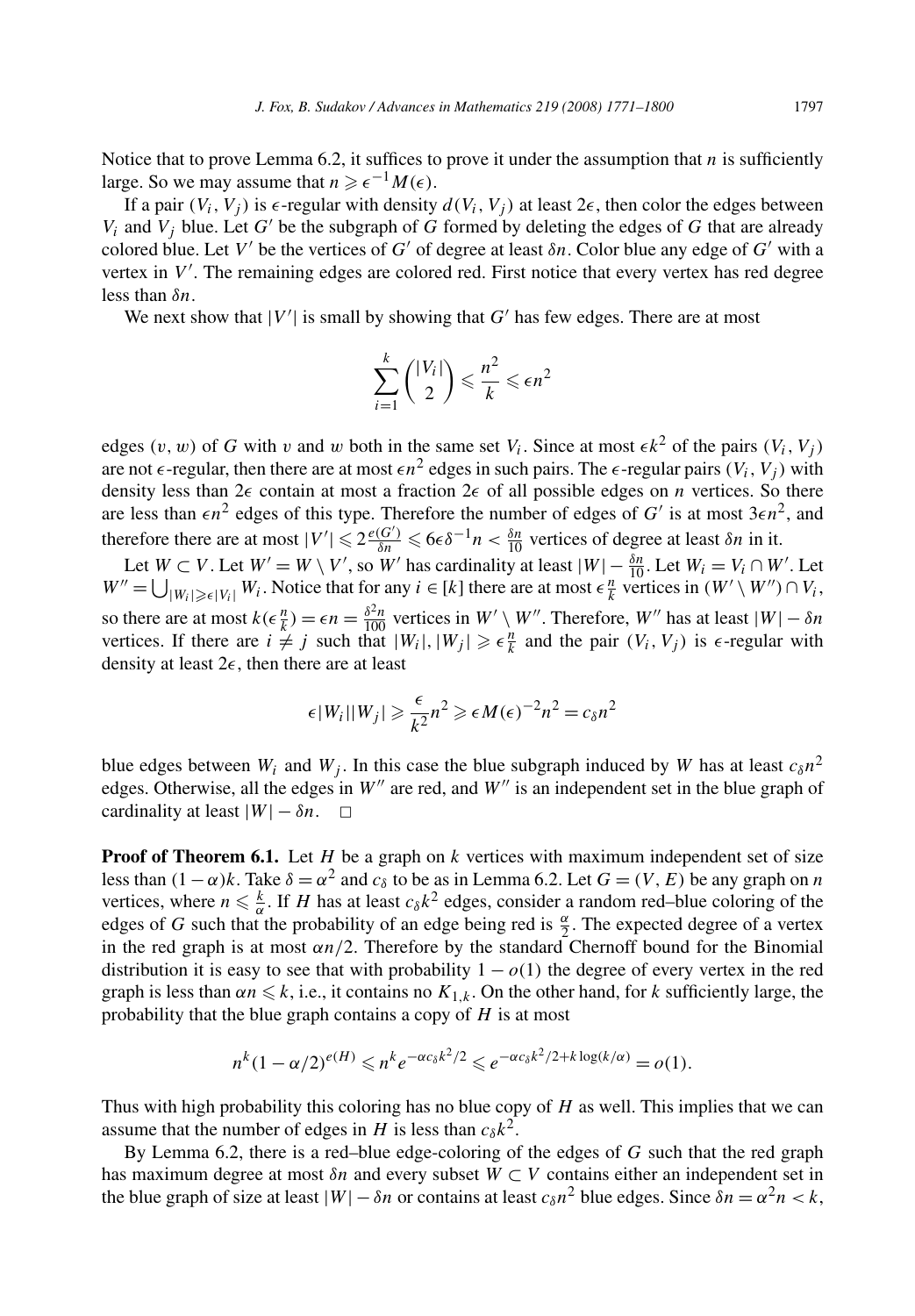then the red graph does not contain  $K_{1,k}$  as a subgraph. Suppose for contradiction that there is an induced copy of *H* in the blue graph, and let *W* be the vertex set of this copy. The blue graph induced by *W* has  $e(H) < c_\delta k^2 \leq c_\delta n^2$  edges. Therefore it contains an independent set of size at least  $|W| - \delta n \ge |W| - \alpha k = (1 - \alpha)k$ , contradicting the fact that *H* has no independent set of size  $(1 - \alpha)k$ . Therefore, there are no induced copies of *H* in the blue graph.

## **7. Concluding remarks**

- All of the results in this paper concerning induced subgraphs can be extended to many colors. One such multicolor result was already proved in Section 5 (see Lemma 5.1), and we use here the notation from that section. For example, one can obtain the following generalization of Theorem 1.1. For  $k \ge 2$ , let  $\Psi : E(K_k) \to [r]$  be an edge-coloring of the complete graph  $K_k$ and  $\Phi: E(K_n) \to [s]$  be a  $\Psi$ -free edge-coloring of the complete graph  $K_n$ . Then there is a constant *c* so that for every  $\epsilon \in (0, 1/2)$ , there is a subset  $W \subset K_n$  of size at least  $2^{-crk(\log\frac{1}{\epsilon})^2}$ *n* and a color  $i \in [r]$  such that the edge density of color *i* in *W* is at most  $\epsilon$ . Since the proofs of this statement and other generalizations can be obtained using our key lemma in essentially the same way as the proofs of the results that we already presented (which correspond to the two color case), we do not include them here.
- It would be very interesting to get a better estimate in Theorem 1.1. This will immediately give an improvement of the best known result for the Erdős–Hajnal conjecture on the size of the maximum homogeneous set in *H*-free graphs. We believe that our bound can be strengthened as follows.

**Conjecture 7.1.** For each graph H, there is a constant  $c(H)$  such that if  $\epsilon \in (0, 1/2)$  and G is a *H*-free graph on *n* vertices, then there is an induced subgraph of G on at least  $\epsilon^{c(H)}n$ *vertices that has edge density either at most*  $\epsilon$  *or at least*  $1 - \epsilon$ *.* 

This conjecture if true would imply the Erdős–Hajnal conjecture. Indeed, take  $\epsilon = n^{-\frac{1}{c(H)+1}}$ . Then every *H*-free graph *G* on *n* vertices contains an induced subgraph on at least  $\epsilon^{c(H)}n =$  $n^{\frac{1}{c(H)+1}}$  vertices that has edge density at most  $\epsilon$  or at least  $1 - \epsilon$ . Note that this induced subgraph or its complement has average degree at most 1, which implies that it contains a clique or independent set of size at least  $\frac{1}{2}n^{\frac{1}{c(H)+1}}$ .

- One of the main remaining open problems on induced Ramsey numbers is a beautiful conjecture of Erdős which states that there exists a positive constant *c* such that  $r_{\text{ind}}(H) \leqslant 2^{ck}$ for every graph *H* on *k* vertices. This, if true, will show that induced Ramsey numbers in the worst case have the same order of magnitude as ordinary Ramsey numbers. Our results here suggest that one can attack this problem by studying 2-edge-colorings of a random graph with edge probability 1*/*2. It looks very plausible that for sufficiently large constant *c*, with high probability the random graph  $G(n, 1/2)$  with  $n \ge 2^{ck}$  has the property that any of its 2edge-colorings contains every graph on *k* vertices as an induced monochromatic subgraph. Moreover, maybe this is even true for every sufficiently pseudo-random graph with edge density 1*/*2.
- The results on induced Ramsey numbers of sparse graphs naturally lead to the following questions. What is the asymptotic behavior of the maximum of induced Ramsey numbers over all trees on *k* vertices? We have proved *r*ind*(T )* is superlinear in *k* for some trees *T* . On the other hand, Beck [8] proved that  $r_{\text{ind}}(T) = O(k^2 \log^2 k)$  for all trees *T* on *k* vertices.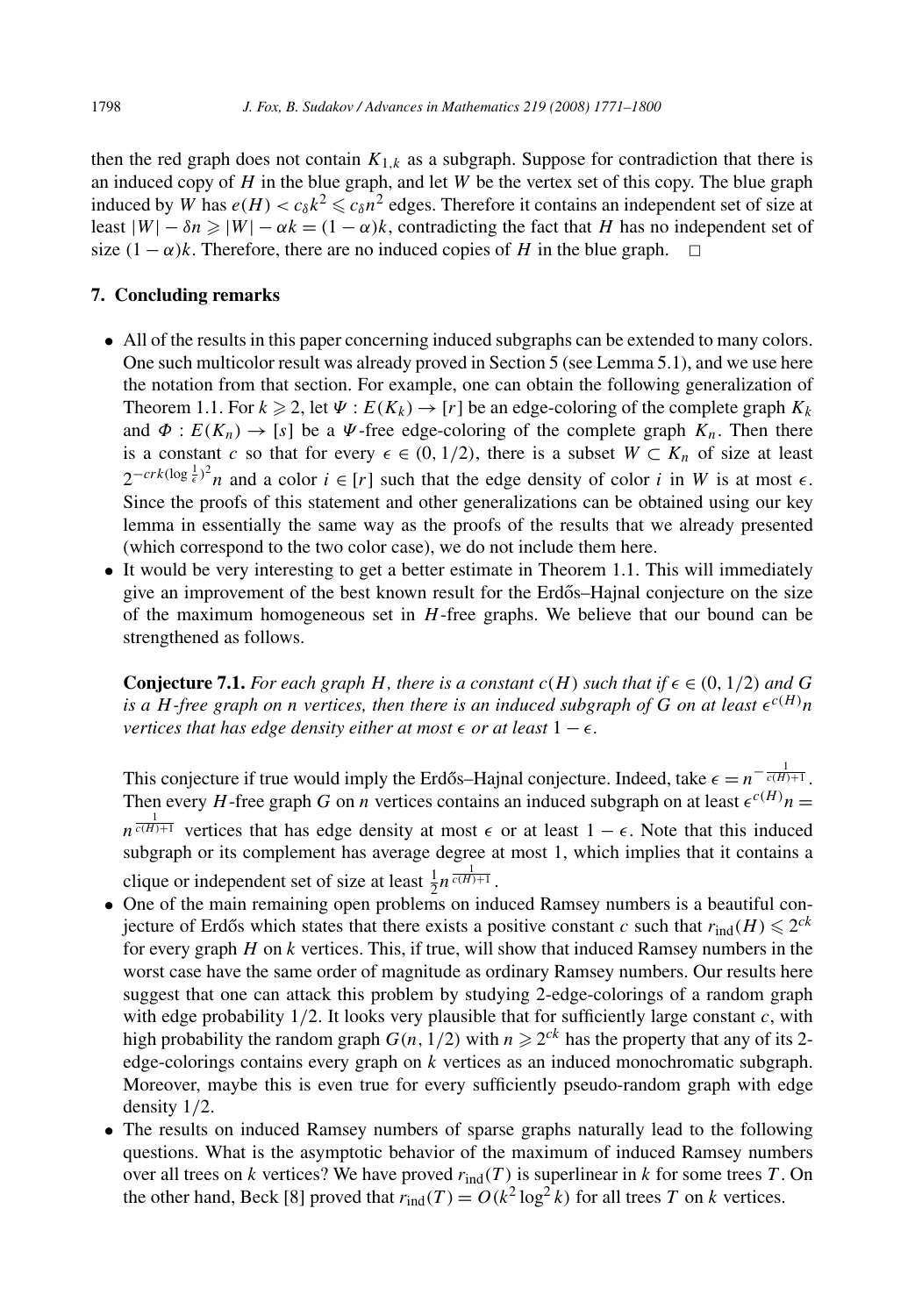For induced Ramsey numbers of bounded degree graphs, we proved a polynomial upper bound with exponent which is nearly linear in the maximum degree. Can this be improved further, e.g., is it true that the induced Ramsey number of every *n*-vertex graph with maximum degree *d* is at most a polynomial in *n* with exponent independent of *d*? It is known that the usual Ramsey numbers of bounded degree graphs are linear in the number of vertices.

#### **Acknowledgments**

We would like to thank Janos Pach and Csaba Tóth for helpful comments on an early stage of this project and Steve Butler, Philipp Zumstein, and the referee for carefully reading this manuscript.

# **References**

- [1] N. Alon, The Shannon capacity of a union, Combinatorica 18 (1998) 301–310.
- [2] N. Alon, M. Krivelevich, B. Sudakov, Induced subgraphs of prescribed size, J. Graph Theory 43 (2003) 239–251.
- [3] N. Alon, J. Pach, R. Pinchasi, R. Radoičić, M. Sharir, Crossing patterns of semi-algebraic sets, J. Combin. Theory Ser. A 111 (2005) 310–326.
- [4] N. Alon, J. Pach, J. Solymosi, Ramsey-type theorems with forbidden subgraphs, Combinatorica 21 (2001) 155–170.
- [5] N. Alon, J.H. Spencer, The Probabilistic Method, second ed., Wiley, New York, 2000.
- [6] B. Barak, G. Kindler, R. Shaltiel, B. Sudakov, A. Wigderson, Simulating independence: New constructions of condensers, Ramsey graphs, dispersers, and extractors, in: Proceedings of the 37th ACM STOC, 2005, pp. 1–10.
- [7] B. Barak, A. Rao, R. Shaltiel, A. Wigderson, 2-Source dispersers for sub-polynomial entropy and Ramsey graphs beating the Frankl–Wilson construction, in: Proceedings of 38th ACM STOC, 2006, pp. 671–680.
- [8] J. Beck, On size Ramsey number of paths, trees and circuits II, in: Mathematics of Ramsey Theory, in: Algorithms Combin., vol. 5, Springer, Berlin, 1990, pp. 34–45.
- [9] J. Bourgain, More on the sum-product phenomenon in prime fields and its applications, Int. J. Number Theory 1 (2005) 1–32.
- [10] B. Bukh, B. Sudakov, Induced subgraphs of Ramsey graphs with many distinct degrees, J. Combin. Theory Ser. B 97 (2007) 612–619.
- [11] S.A. Burr, P. Erdős, On the magnitude of generalized Ramsey numbers for graphs, in: Infinite and Finite Sets, vol. 1, in: Colloquia Mathematica Societatis János Bolyai, vol. 10, North-Holland, Amsterdam/London, 1975, pp. 214– 240.
- [12] M. Chudnovsky, S. Safra, The Erdős–Hajnal conjecture for bull-free graphs, J. Combin. Theory Ser. B (2008), doi:10.1016/j.jctb.2008.02.005, in press.
- [13] F.R.K. Chung, R.L. Graham, On graphs not containing prescribed induced subgraphs, in: A. Baker, B. Bollobás, A. Hajnal (Eds.), A Tribute to Paul Erdős, Cambridge University Press, 1990, pp. 111-120.
- [14] F.R.K. Chung, R.L. Graham, R.M. Wilson, Quasi-random graphs, Combinatorica 9 (1989) 345–362.
- [15] D. Conlon, A new upper bound for diagonal Ramsey numbers, Ann. of Math., in press.
- [16] W. Deuber, A generalization of Ramsey's theorem, in: Infinite and Finite Sets, vol. 1, in: Colloquia Mathematica Societatis János Bolyai, vol. 10, North-Holland, Amsterdam/London, 1975, pp. 323–332.
- [17] R. Diestel, Graph Theory, second ed., Springer, 1997.
- $[18]$  P. Erdős, Some remarks on the theory of graphs, Bull. Amer. Math. Soc. 53 (1947) 292–294.
- [19] P. Erdős, On some problems in graph theory, combinatorial analysis and combinatorial number theory, in: B. Bollobás (Ed.), Graph Theory and Combinatorics, Cambridge, 1983, Academic Press, London, New York, 1984, pp. 1–17.
- [20] P. Erdős, Problems and results on finite and infinite graphs, in: Recent Advances in Graph Theory, Proc. Second Czechoslovak Sympos., Prague, 1974, Academia, Prague, 1975, pp. 183–192.
- [21] P. Erdős, M. Goldberg, J. Pach, J. Spencer, Cutting a graph into two dissimilar halves, J. Graph Theory 12 (1988) 121–131.
- [22] P. Erdős, A. Hajnal, Ramsey-type theorems, Discrete Appl. Math. 25 (1989) 37–52.
- [23] P. Erdős, A. Hajnal, J. Pach, Ramsey-type theorem for bipartite graphs, Geombinatorics 10 (2000) 64–68.
- [24] P. Erdős, A. Hajnal, L. Pósa, Strong embeddings of graphs into colored graphs, in: Infinite and Finite Sets, vol. 1, in: Colloquia Mathematica Societatis János Bolyai, vol. 10, North-Holland, Amsterdam/London, 1975, pp. 585–595.